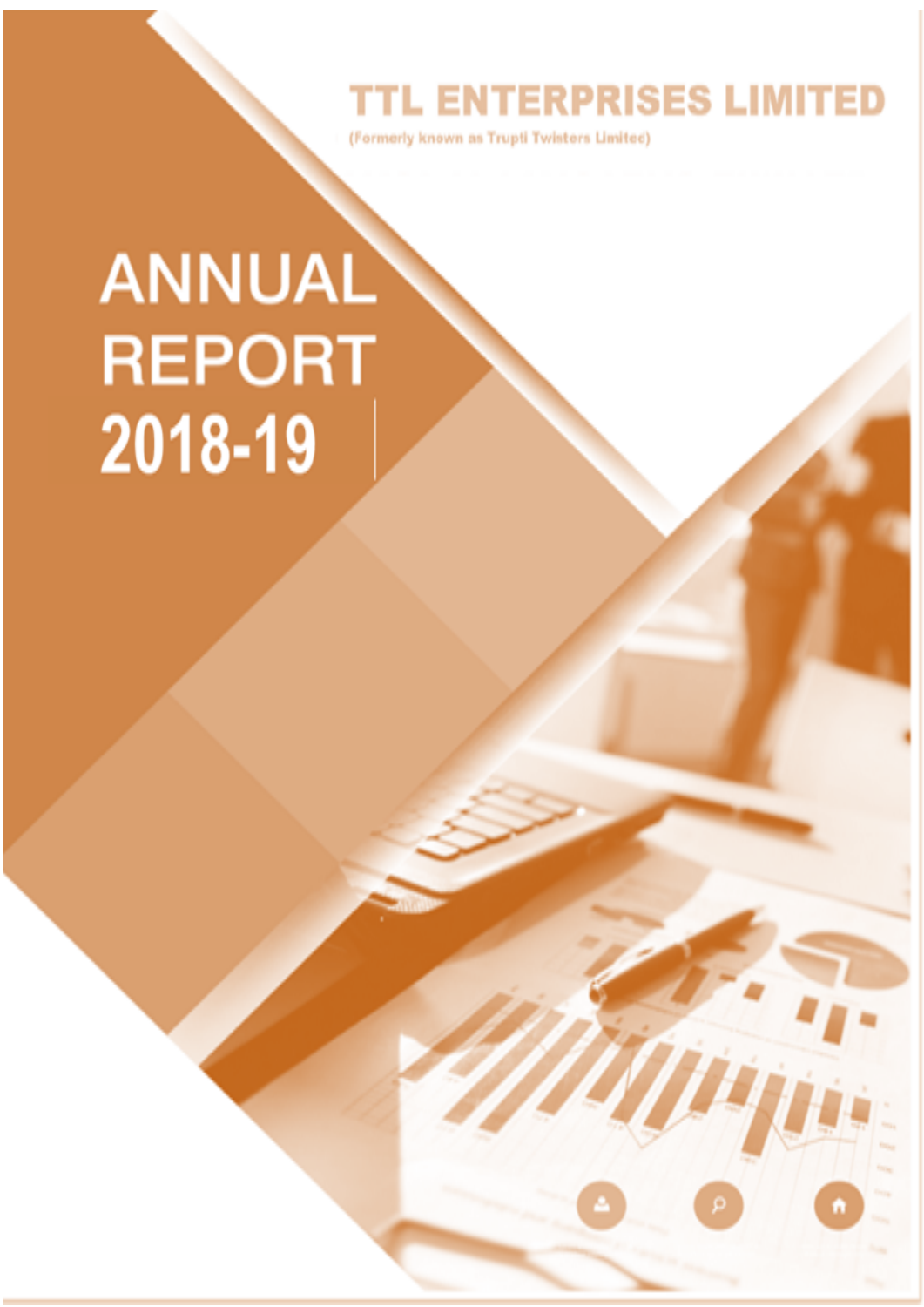## **BOARD OF DIRECTORS**

| <b>Name</b>              | <b>Designation</b>         |
|--------------------------|----------------------------|
| Mr. Mayank Devashrayee*  | <b>Managing Director</b>   |
| Ms. Trupti Devashrayee * | Director                   |
| Mr. Keyoor Bakshi        | Independent Director       |
| Mrs. Kamini Bakshi *     | <b>Additional Director</b> |
| Mr. Bhavin Mehta         | Independent Director       |
| Mr. Prdip Vyas *         | Independent Director       |

\*Mr. Manyank Devashryee and Mrs. Trupti Devashrayee Resignation effective from 03<sup>rd</sup> September, 2019 \*Mr. Prdip Vyas Appointment as on 08<sup>th</sup> April, 2019

\* Mrs. Kamini Bakshi Appointment as on 03rd September, 2019

## **AUDIT COMMITTEE**

| <b>Name</b>             | <b>Designation</b> |
|-------------------------|--------------------|
| Mr. Bhavin Mehta        | Chairman           |
| Mr. Mayank Devashrayee* | Member             |
| Mr. Keyoor Bakshi       | Member             |
| Mrs. Kamini Bakshi      | Member             |

\*Mr. Manyank Devashryee Resignation effective from 03<sup>rd</sup> September, 2019

\* Mrs. Kamini Bakshi Appointment as on 03rd September, 2019

#### **STAKEHOLDER'S RELATIONSHIP COMMITTEE**

| <b>Name</b>             | <b>Designation</b> |
|-------------------------|--------------------|
| Mr. Prdip Vyas          | Chairman           |
| Ms. Trupti Devashrayee* | Member             |
| Mr. Keyoor Bakshi       | Member             |
| Mr. Bhavin Mehta        | Member             |

\*Mrs. Trupti Devashrayee Resignation effective from 03<sup>rd</sup> September, 2019

\* Mrs. Kamini Bakshi Appointment as on 03rd September, 2019

## **COMPANY SECRETARY, COMPLIANCE OFFICER AND CFO: Mr. Malay Desai**

| <b>AUDITORS</b>              | <b>REGISTERED OFFICE</b>                        |
|------------------------------|-------------------------------------------------|
| M/s. V.D Shukla & Co.        | 304, $3^{\text{rd}}$ Floor, Shoppers Plaza – 5, |
| <b>Chartered Accountants</b> | Opp. Municipal Market, C.G. Road,               |
| Ahmedabad                    | Navrangpura,                                    |
|                              | Ahmedabad - 380009.                             |

# **Bank: OSBI** State Bank of India

## **REGISTRAR:**

## **Accurate Securities and Registry Pvt. Ltd.**

**Address:** 203, Shangrila Arcade, Above Samsung Showroom, Shyamal Cross Roads, Satellite, Ahmedabad - 380015.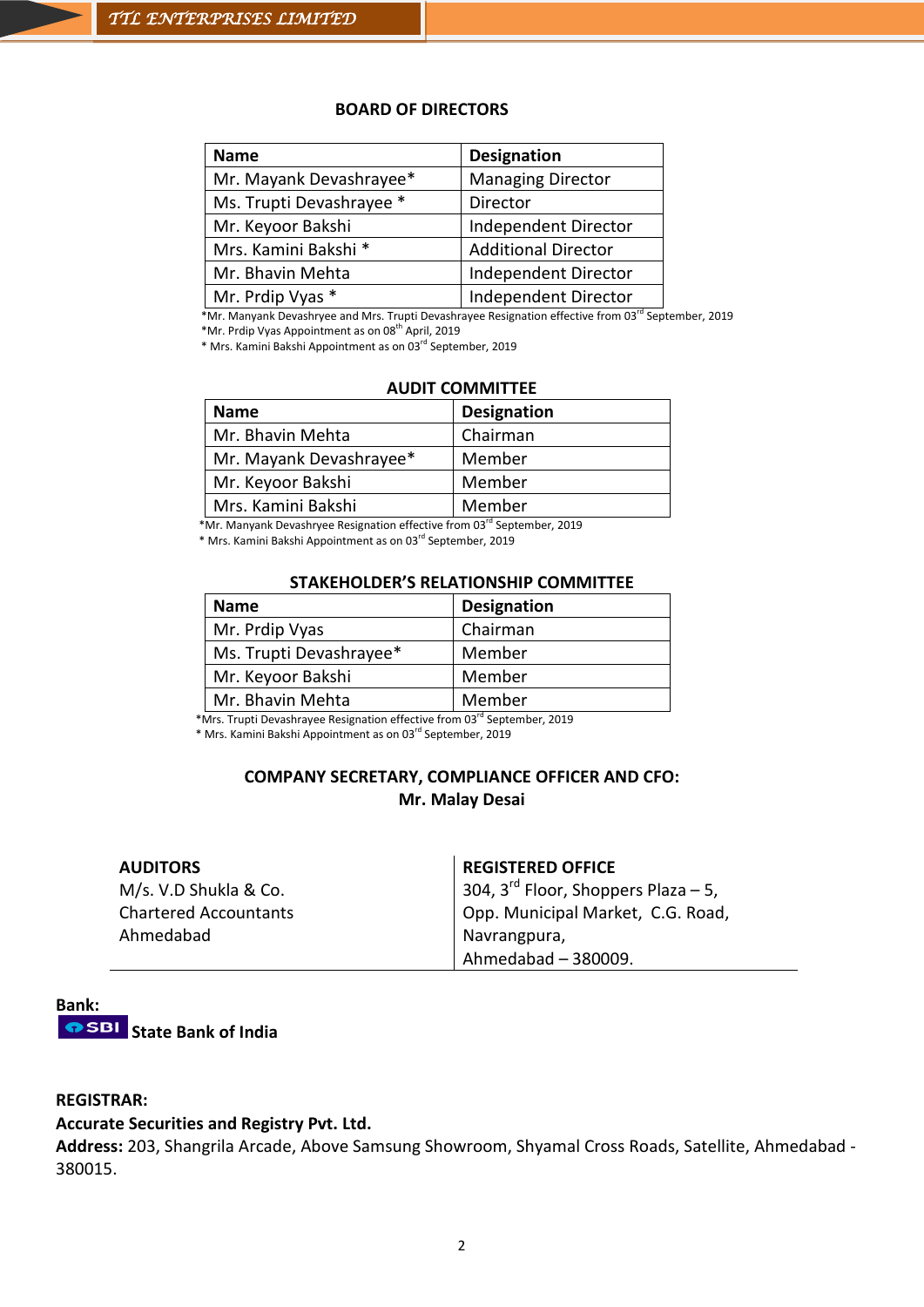## **NOTICE**

Notice is hereby given that the 31<sup>st</sup> Annual General Meeting of TTL Enterprises Limited (Formerly Known as Trupti **Twisters Limited)** will be held at the 306, Sarthik Complex, Nr. Iscon Cross Roads, Satellite, Ahmedabad - 380015 on Monday, 30<sup>th</sup> Day of September, 2019 at 11:00 A.M. to transact following business:

## **ORDINARY BUSINESS:**

- **1.** To receive, consider and adopt the Financial Statements of the Company for the year ended  $31<sup>st</sup>$  March, 2019 including audited Balance Sheet as at  $31<sup>st</sup>$  March, 2019 and Statement of Profit and Loss for the year ended on that date and the Reports of the Directors, Auditors and the Secretarial Auditors thereon.
- **2.** To re-appoint Keyoor Bakshi (DIN: 00133588), who retires by rotation, and being eligible, offers hisself for reappointment as a Director of the Company.
- **3.** To re-appoint Auditors of the Company and to fix their remuneration.

**"RESOLVED THAT** pursuant to the provisions of section 139 of the Companies Act, 2013 and the Rules made there under, M/s V. D. Shukla & Co., Chartered Accountants (Firm Registration No. 110240W), Ahmedabad be and are hereby appointed as the Auditors of the Company for a term of 5 years, to hold office from the conclusion of this Annual General Meeting (AGM) till the conclusion of the Annual General Meeting to be held in 2021 (subject to ratification of reappointment by the members at every AGM held after this AGM) of the Company, on a remuneration as may be mutually agreed upon by the Board of Directors and the Auditors."

## **SPECIAL BUSINESS:**

To consider and if thought fit, to pass, with or without modification(s), the following resolution as an Ordinary Resolution:

"**RESOLVED THAT** pursuant to the provisions of Section 161(1) of the Companies Act, 2013 and Articles of Association of the Company, Mrs. Kamini Bakshi (holding DIN: 01852243) who was appointed as an Additional Director at the meeting of the Board of Directors of the Company held on 03<sup>rd</sup> September, 2019 and who holds office up to the date of ensuing Annual General Meeting of the Company and in respect of whom a notice has been received from the member in writing, under section 160 of the Companies Act, 2013 be and is hereby appointed as director of the company liable to retire by rotation."

"**RESOLVED FURTHER THAT** any of the directors of the company and Mr. Malay Desai, Company Secretary be and are hereby authorized to do all such acts, deeds and things as may be required for the above resolution."

**Place: Ahmedabad Date: 04th September, 2019** **For and on behalf of the Board Sd/- Malay Desai Company Secretary**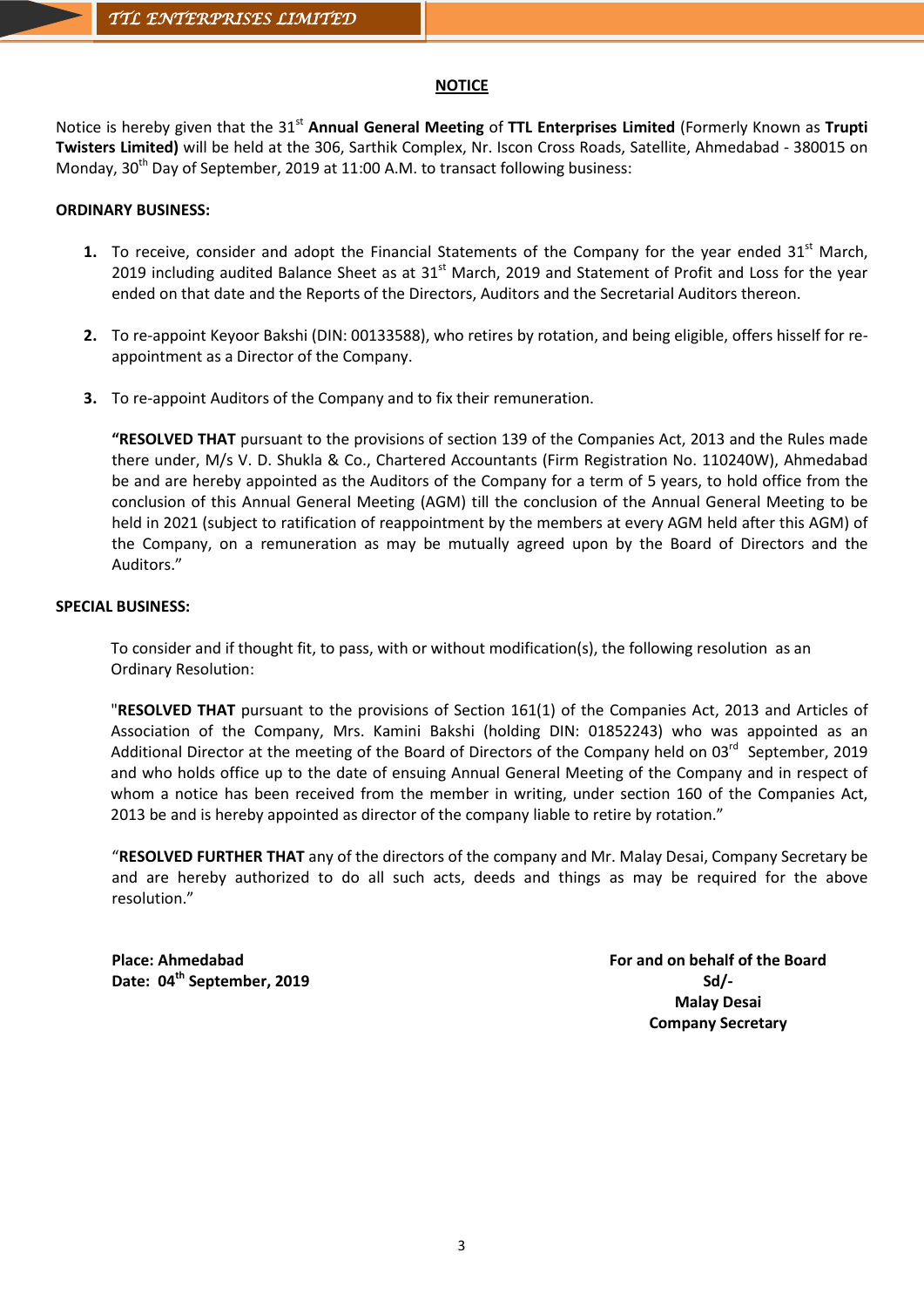## **NOTES:**

- 1. A member entitled to attend and vote at the meeting is entitled to appoint a proxy to attend and vote instead of him/her self and the proxy need not be the member of the company. A person can act as proxy on behalf members not exceeding 50 (fifty) and holding in aggregate not more than 10% (ten per cent) of share capital of the Company. However a member holding more than 10% (ten per cent) of share capital in company may appoint a single person as proxy and in such case proxy shall not act as proxy for any other member.
- 2. A form of proxy is herewith attached. The proxies in order to be effective must be submitted at the registered office of the company not less than 48 hours before the commencement of the meeting duly signed by the member. Proxies submitted on behalf of the Companies, Societies etc. must be supported by an appropriate resolution/ authority, as applicable. Members/ proxies/ authorized representative are requested to bring the attendance slip sent herewith, duly filled in for attending the meeting.
- 3. In case of joint holders, only a  $1^{\text{st}}$  Joint holder will be permitted to vote.
- 4. The Register of Members of the company will remain closed from September 25, 2019 to September 30, 2019 (both days inclusive) in connection with ensuing Annual General Meeting for Financial Year 2018-19.
- 5. Members are requested to inform the company of any change in their addresses immediately so as to enable the Company for any further communication at their correct addresses.
- 6. The Companies Act provides nomination facility to the members. As a member of the Company you have an option to nominate any person as your nominee to whom you shares shall vest in case of unfortunate event of death. It is advisable to avail this facility especially by the members holding shares on single name. This nomination would avoid process of acquiring rights in shares through transmission. In case of joint holders, nomination shall be effective only on deal of the all the joint holders.
- 7. Members seeking any information or clarification on the accounts are requested to send written quarries to the Company; at least 10 days before the meeting to unable the management keep the required information available at meeting.
- 8. Annual Report for the Financial year 2018-19 of the company has been uploaded on website of the Company www.truptwisters.com
- 9. All documents referred to in the accompanying notice and the explanatory statement shall be open for inspection at the registered office of the Company during normal business hours up to the date of and during the Annual general Meeting.
- 10. Electronic copy of the Notice along with Annual Report including remote E Voting instructions, Attendance Slips, Proxy Form is being sent to all the members whose emails id are registered with the Company / Depository Participants for communication purpose. For members who have not registered their email ids, physical copy of notice along with Annual Report, Attendance Slips, Proxy Form is sent by permitted mode of dispatch.
- 11. For protection of environment and to conserve natural resources, members are requested to register their emails, with Company / RTA or Depository Participant to enable company to send communication including Annual Report, notices, circulars etc. electronically.
- 12. Trading in Equity Shares of the Company is compulsorily in Dematerialized mode by all the investors. Members are therefore requested to convert their Physical Shareholding in Demat Form in case they wish to trade their Equity Shares
- 13. Pursuant to SEBI Circular Dated 20<sup>th</sup> April 2018 vide Circular no. SEBI/HO/MIRSD/DOP1/CIR/P/2018/73, all the share holders of the company holding shares in physical form are requested to provide and update their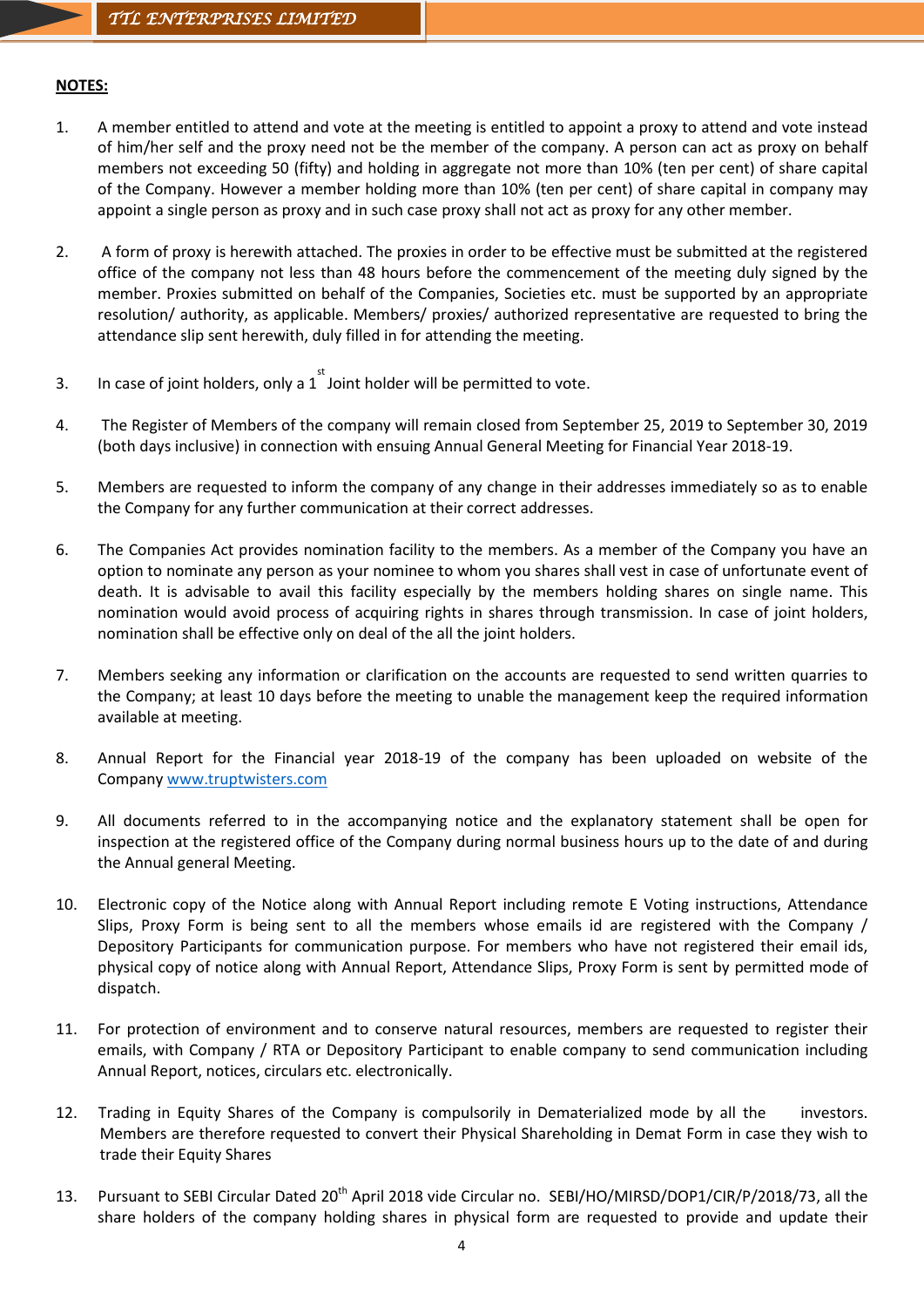respective self certified copy of PAN AND Bank Statement of Active Bank account to the Issuer Company and / or Registrar and Share Transfer Agent of the Company

- 14. Pursuant to SEBI Circular dated 20th April 2018 vide circular no. SEBI/HO/MIRSD/DOP1/CIR/P/2018/73, the Shareholder may please be informed that w. e. f.  $5<sup>th</sup>$  December 2018, the shareholders holding shares in Physical form will not be able to Sale/transfer their shares in physical form. However, transmission and transposition of Shares shall be permitted in Physical Form. Hence Shareholders are again requested to get their shares demated. For any help / assistance for Demat of shares, shareholder may approach the Registrar and Share Transfer Agent of the Company or the Secretarial Department of the Company
- 15. Members holding shares in physical form in multiple folios on the same name and in the same order are requested to consolidate all their folios. For this purpose, application may be submitted to M/s Accurate Securities and Registry Pvt. Ltd.
- 16. Voting rights shall be reckoned on the paid up value of shares registered in the name of the Member / beneficial owner as on the cutoff date i. e. **Friday, 20th September 2019**.
- 17. In terms of section 108 of Companies Act 2013 read with Companies (Management and Administration) Rules 2014, as amended from time and time and as per Regulation 44 of SEBI (Listing Obligation and Disclosure Requirements) Regulations 2015, the Company is pleased to provide the e voting facility through Central Depository Services Limited (CDSL) to its members holding shares in physical or dematerialized form, as on cutoff date to exercise their right to vote by electronic means on any or all of the business specified in the accompanying notice.

This is to clarify that it is not mandatory for a member to vote using the E voting facility and a member may avail the facility at his / her discretion, subject to compliance with the instruction for Remote E-Voting.

Further in case of Members who are entitled to vote, amongst members present in person at the meeting, but have not exercised right to vote by electronics means, the Chairman of the Company shall allow voting by way of poll in terms of Rule 20(4)(xi) of the said rules for the business specified in the accompanying notice.

It is specifically clarified that members who have exercised their right to vote by remote electronics means, may be allowed to participate in Annual General Meeting but shall not be eligible to vote by way of poll at the meeting as per proviso to Rule 20(4)(vii).

The Information with respect to voting process and other instructions regarding remote e-voting are detailed in note no. 19.

- 18. Shri Viral Ranpura, Practicing Company Secretary, Ahmedabad (Mem. No. A28496) has been appointed as Scrutinizer to scrutinize voting and remote e voting process in fair and transparent manner.
- 19. The Scrutinizer shall within a period not exceeding 2 (two) working days from the conclusion of the AGM make a Consolidated Scrutinizer's Report of the votes cast in favour or against, if any, and submit the same to the Chairman of the meeting or a person so authorized by him in writing, who shall countersign the same.
- 20. The results shall be declared forthwith by the Chairman or a person so authorized by him in writing on receipt of report from the Scrutinizer. The Results declared along with Scrutinizer's Report shall be placed on the Company's website [www.truptitwisters.com](http://www.truptitwisters.com/) and on the website of CDSL and shall also be communicated to the BSE Limited.
- 21. The resolutions shall be deemed to be passed on the date of the Annual General Meeting, subject to the same being passed with requisite majority.

## **22. Voting process and other instructions regarding Remote E Voting**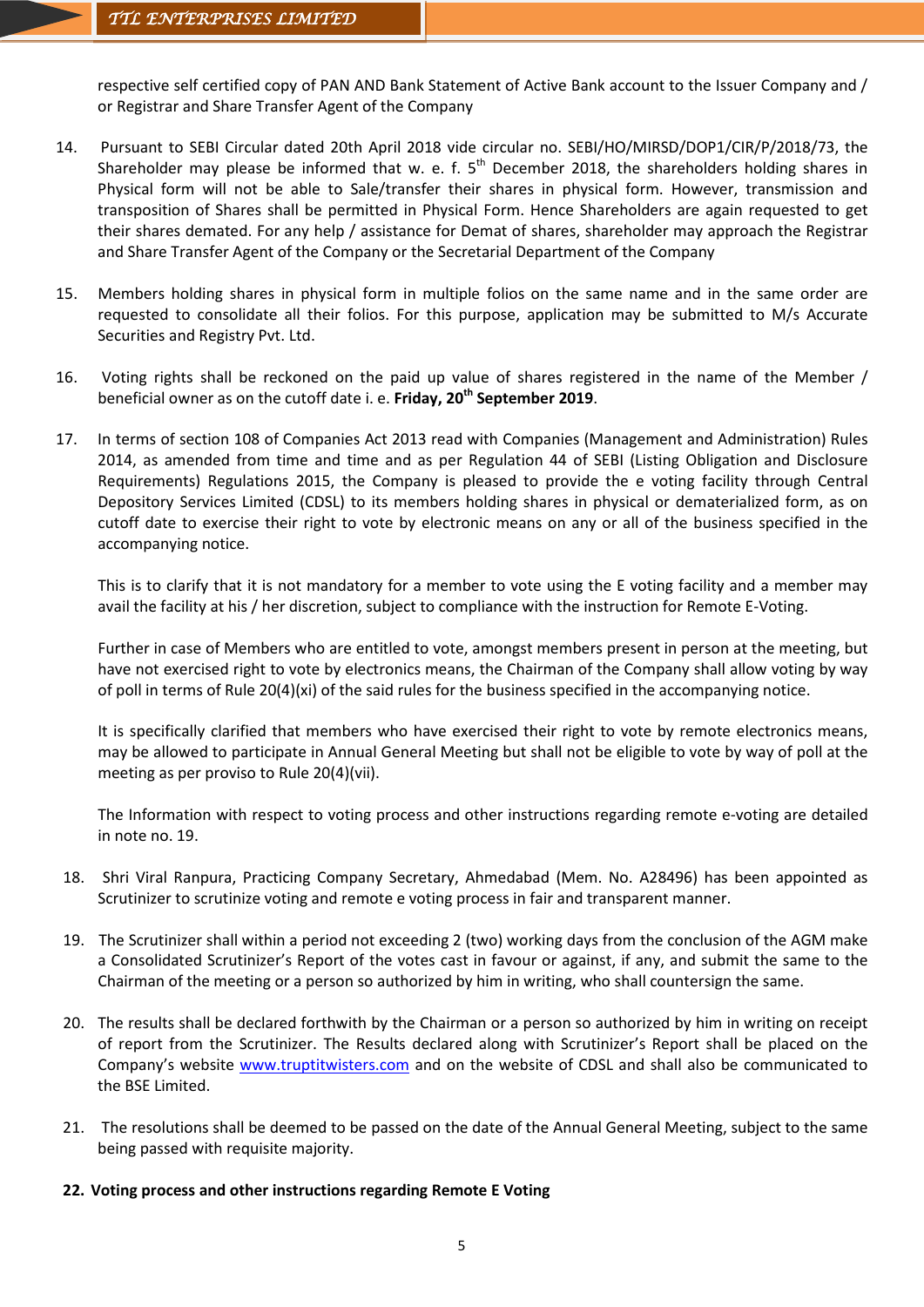- (i) The voting period commences on Thursday,  $26^{th}$  September 2019 at 09.00 am and shall end on Saturday  $28^{th}$ September 2019 at 05.00 pm. During this period shareholders of the Company, holding shares either in physical form or in dematerialized form, as on the cut-off date (record date) of  $20<sup>th</sup>$  September 2019 may cast their vote electronically. The e-voting module shall be disabled by CDSL for voting thereafter.
- (ii) Share holders who have already voted prior to meeting date would not be entitled to vote at the meeting venue.
- (iii) The shareholders should log on to the e-voting website [www.evotingindia.com.](http://www.evotingindia.com/)
- (iv) Click on Shareholders/ Members
- (v) Now Enter your User ID
	- a. For CDSL: 16 digits beneficiary ID,
	- b. For NSDL: 8 Character DP ID followed by 8 Digits Client ID,
	- c. Members holding shares in Physical Form should enter Folio Number registered with the Company
- (vi) Next enter the Image Verification as displayed and Click on Login.
- (vii) If you are holding shares in demat form and had logged on to [www.evotingindia.com](http://www.evotingindia.com/) and voted on an earlier voting of any company, then your existing password is to be used.
- (viii) If you are a first time user follow the steps given below:

|                | For Members holding shares in Demat Form and Physical Form                                                                                                                                                                                                                                                                                                                                                                                                                                                                                                                                                                                                           |  |  |  |
|----------------|----------------------------------------------------------------------------------------------------------------------------------------------------------------------------------------------------------------------------------------------------------------------------------------------------------------------------------------------------------------------------------------------------------------------------------------------------------------------------------------------------------------------------------------------------------------------------------------------------------------------------------------------------------------------|--|--|--|
| <b>PAN</b>     | Enter your 10 digit alpha-numeric PAN issued by Income Tax Department<br>(Applicable for both demat shareholders as well as physical shareholders)<br>who have not updated their PAN<br><b>Members</b><br>the<br>with<br>Company/Depository Participant are requested to use the sequence<br>number which is printed on Postal Ballot / Attendance Slip indicated in<br>the PAN field.<br>In case the sequence number is less than 8 digits enter the applicable<br>$\bullet$<br>No. of 0' before the number after the first two character of the name in<br>CAPITAL letters EG. IF Your name is Ramesh Kumar with sequence no 1<br>than RA0000001 in the PAN filed. |  |  |  |
| Dividend Bank  | Enter the Dividend Bank Details or Date of Birth (in dd/mm/yyyy format) as                                                                                                                                                                                                                                                                                                                                                                                                                                                                                                                                                                                           |  |  |  |
| <b>Details</b> | recorded in your demat account or in the company records in order to login.                                                                                                                                                                                                                                                                                                                                                                                                                                                                                                                                                                                          |  |  |  |
| OR Date<br>of  | If both the details are not recorded with the depository or company<br>$\bullet$                                                                                                                                                                                                                                                                                                                                                                                                                                                                                                                                                                                     |  |  |  |
| Birth (DOB)    | please enter the member id / folio number in the Dividend Bank details                                                                                                                                                                                                                                                                                                                                                                                                                                                                                                                                                                                               |  |  |  |
|                | field as mentioned in instruction (v).                                                                                                                                                                                                                                                                                                                                                                                                                                                                                                                                                                                                                               |  |  |  |

- (ix) After entering these details appropriately, click on "SUBMIT" tab.
- (x) Members holding shares in physical form will then directly reach the Company selection screen. However, members holding shares in demat form will now reach 'Password Creation' menu wherein they are required to mandatorily enter their login password in the new password field. Kindly note that this password is to be also used by the demat holders for voting for resolutions of any other company on which they are eligible to vote, provided that company opts for e-voting through CDSL platform. It is strongly recommended not to share your password with any other person and take utmost care to keep your password confidential.
- (xi) For Members holding shares in physical form, the details can be used only for e-voting on the resolutions contained in this Notice.
- (xii) Click on the EVSN for the relevant **TTL Enterprises Limited** on which you choose **i.e. 190904033** to vote.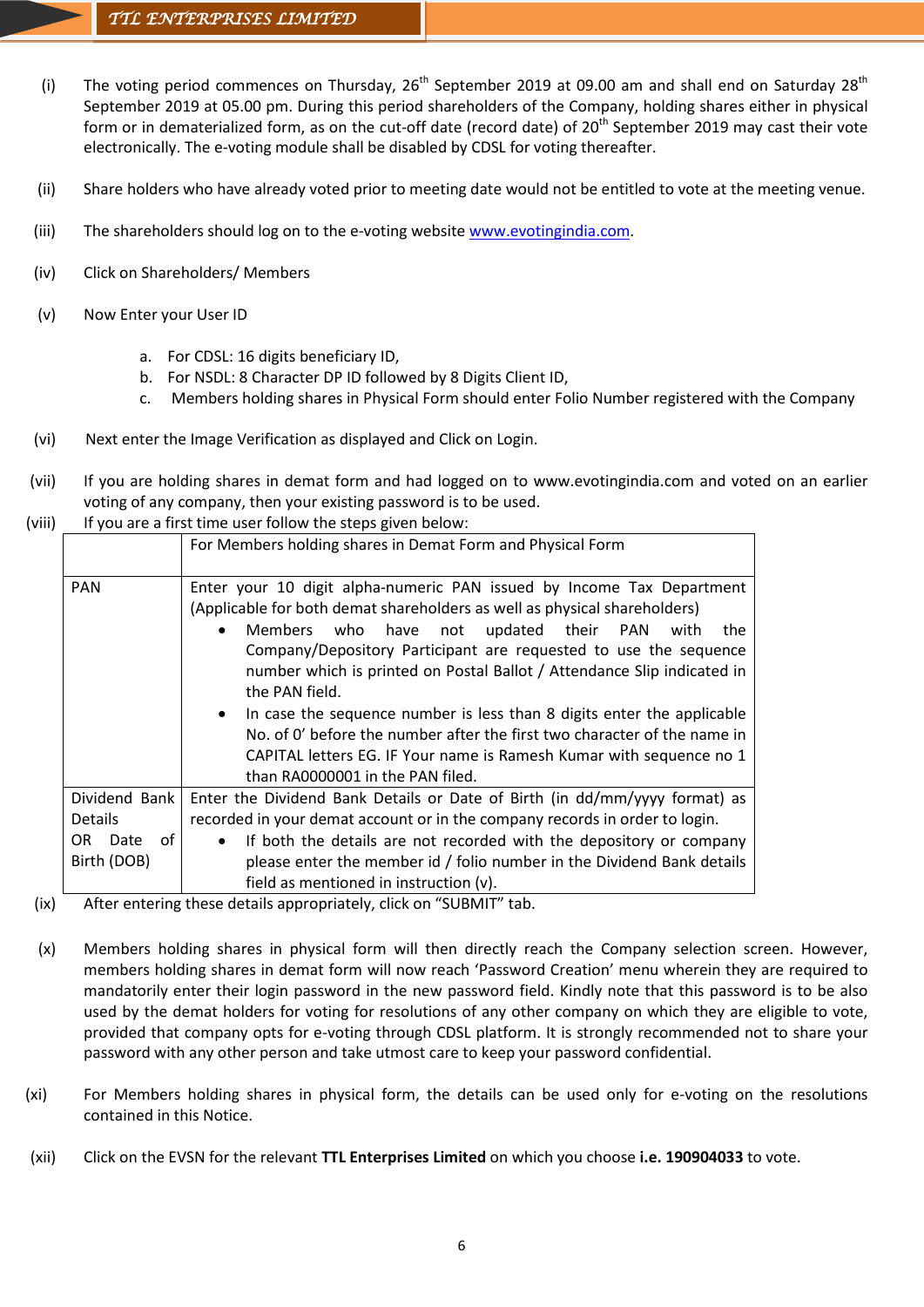- (xiii) On the voting page, you will see "RESOLUTION DESCRIPTION" and against the same the option "YES/NO" for voting. Select the option YES or NO as desired. The option YES implies that you assent to the Resolution and option NO implies that you dissent to the Resolution.
- (xiv) Click on the "RESOLUTIONS FILE LINK" if you wish to view the entire Resolution details.
- (xv) After selecting the resolution you have decided to vote on, click on "SUBMIT". A confirmation box will be displayed. If you wish to confirm your vote, click on "OK", else to change your vote, click on "CANCEL" and accordingly modify your vote.
- (xvi) Once you "CONFIRM" your vote on the resolution, you will not be allowed to modify your vote.
- (xvii) You can also take a print of the votes cast by clicking on "Click here to print" option on the Voting page.
- (xviii) If a demat account holder has forgotten the login password then Enter the User ID and the image verification code and click on Forgot Password & enter the details as prompted by the system.
	- (xix) Shareholders can also cast their vote using CDSL's mobile app m-Voting available for android based mobiles. The m-Voting app can be downloaded from Google Play Store. Please follow the instructions as prompted by the mobile app while voting on your mobile.
- (xx) Note for Non Individual Shareholders and Custodians
	- Non-Individual shareholders (i.e. other than Individuals, HUF, NRI etc.) and Custodian are required to log on to **[www.evotingindia.com](http://www.evotingindia.com/)** and register themselves as Corporate.
	- A scanned copy of the Registration Form bearing the stamp and sign of the entity should be emailed to **[helpdesk.evoting@cdslindia.com](mailto:helpdesk.evoting@cdslindia.com)**.
	- After receiving the login details a Compliance User should be created using the admin login and password. The Compliance User would be able to link the account(s) for which they wish to vote on.
	- The list of accounts linked in the login should be mailed to helpdesk.evoting@cdslindia.com and on approval of the accounts they would be able to cast their vote.
	- A scanned copy of the Board Resolution and Power of Attorney (POA) which they have issued in favour of the Custodian, if any, should be uploaded in PDF format in the system for the scrutinizer to verify the same.
- (xxi) In case you have any queries or issues regarding e-voting, you may refer the Frequently Asked Questions ("FAQs") and e-voting manual available at **[www.evotingindia.com,](http://www.evotingindia.com/)** under help section or write an email to **[helpdesk.evoting@cdslindia.com](mailto:helpdesk.evoting@cdslindia.com)**

**Place: Ahmedabad Date: 04th September, 2019** **For and on behalf of the Board Sd/- Malay Desai Company Secretary**

## **EXPLANETORY STATEMENT PURSUANT TO SECTION 102(1) OF THE COMPANIES ACT, 2013 Item no.3**

Mrs. Kamini Bakshi who has been appointed as an Additional Director of the Company pursuant to the provision of Section 161(1) of the Companies Act, 2013 and the Articles of Association of the Company effective from 03 $^{rd}$ September, 2019 holds office upto the date of this Annual General Meeting and is eligible for appointment as a Director.

Mrs. Kamini Bakshi is not disqualified from being appointed as Director in terms of Section 164 of Companies Act, 2013 and has given his consent to act as Director.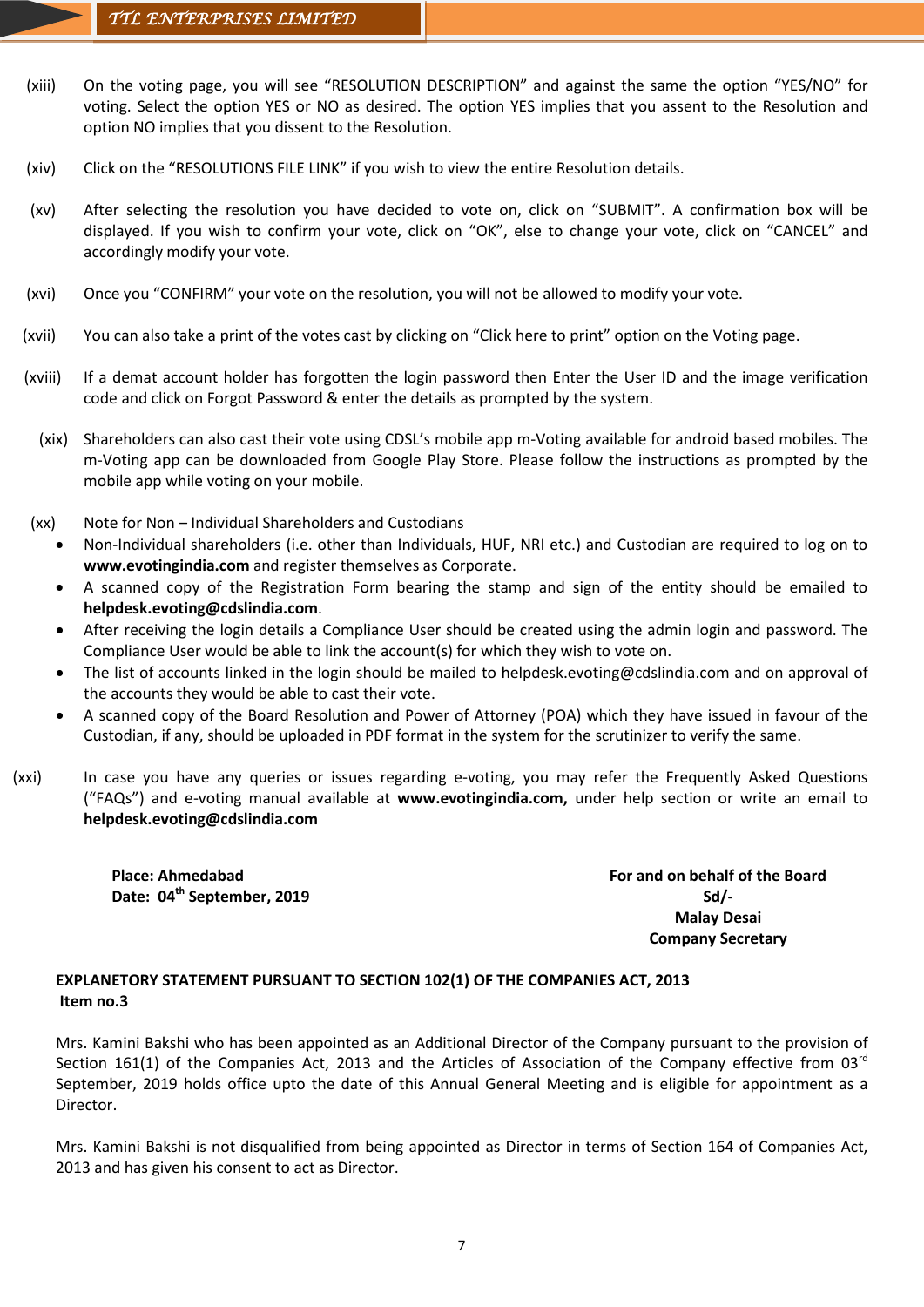Mrs. Kamini Bakshi is appointed as a director of the Company as disclosed in the Letter of Offer issued by Ardent Ventures LLP to the shareholders of the Company. Mrs. Bakshi will represent the promoters on the Board of Directors of the Company. She will be a non-executive director liable to retire by rotation.

## **DETAILS OF THE DIRECTORS SEEKING APPOINTMENT / RE-APPOINTMENT**

| <b>Particulars</b>                                                                | <b>Profile of the Director</b>                                                                                                                                                                                                                                                                                                                                                                                                                                                                                                                                                                                                                                                                                                                                                                                                                                                                                                                                                                                                                                                                                                                                                                                                                                         |                                                                                                                                   |  |  |  |
|-----------------------------------------------------------------------------------|------------------------------------------------------------------------------------------------------------------------------------------------------------------------------------------------------------------------------------------------------------------------------------------------------------------------------------------------------------------------------------------------------------------------------------------------------------------------------------------------------------------------------------------------------------------------------------------------------------------------------------------------------------------------------------------------------------------------------------------------------------------------------------------------------------------------------------------------------------------------------------------------------------------------------------------------------------------------------------------------------------------------------------------------------------------------------------------------------------------------------------------------------------------------------------------------------------------------------------------------------------------------|-----------------------------------------------------------------------------------------------------------------------------------|--|--|--|
| <b>Name of the Directors</b>                                                      | Mr. Keyoor Bakshi                                                                                                                                                                                                                                                                                                                                                                                                                                                                                                                                                                                                                                                                                                                                                                                                                                                                                                                                                                                                                                                                                                                                                                                                                                                      | Mrs. Kamini Bakshi                                                                                                                |  |  |  |
| <b>DIN</b>                                                                        | 00133588                                                                                                                                                                                                                                                                                                                                                                                                                                                                                                                                                                                                                                                                                                                                                                                                                                                                                                                                                                                                                                                                                                                                                                                                                                                               | 01852243                                                                                                                          |  |  |  |
| Date of Birth                                                                     | May 31, 1957                                                                                                                                                                                                                                                                                                                                                                                                                                                                                                                                                                                                                                                                                                                                                                                                                                                                                                                                                                                                                                                                                                                                                                                                                                                           | July 15, 1958                                                                                                                     |  |  |  |
| Date of Appointment of                                                            | November 11, 2016                                                                                                                                                                                                                                                                                                                                                                                                                                                                                                                                                                                                                                                                                                                                                                                                                                                                                                                                                                                                                                                                                                                                                                                                                                                      | September 03, 2019                                                                                                                |  |  |  |
| the Board                                                                         |                                                                                                                                                                                                                                                                                                                                                                                                                                                                                                                                                                                                                                                                                                                                                                                                                                                                                                                                                                                                                                                                                                                                                                                                                                                                        |                                                                                                                                   |  |  |  |
| <b>Qualifications</b><br><b>Experience &amp; Expertise in</b>                     | Bachelor's<br>Degree<br>Commerce,<br>in<br>Bachelor of Law (LLB) and Fellow<br>member of the Institute of Company<br>Secretaries of India<br>Mr. Keyoor Bakshi is qualified as a                                                                                                                                                                                                                                                                                                                                                                                                                                                                                                                                                                                                                                                                                                                                                                                                                                                                                                                                                                                                                                                                                       | Bachelor's Degree in Commerce<br>Mrs. Kamini Bakshi, aged 61 years is a                                                           |  |  |  |
| specific functional areas                                                         | Company Secretary having over 40<br>years of experience in the areas of<br>finance<br>corporate<br>laws,<br>and<br>He<br>had<br>rendered<br>management.<br>professional services to<br>various<br>companies as a Practicing Company<br>Secretary since 1991. His areas of<br>include<br>expertise<br>Corporate<br>Governance, Corporate and Securities<br>Compliance<br>Management,<br>Due<br>Diligence, Mergers, Acquisitions and<br>Takeovers, Public offerings of Securities<br>and appearances before the Company<br>Board, Securities Appellate<br>Law<br>Tribunal and SEBI. He is trained as a<br>Trainer on Corporate Governance by<br>the Global Corporate Governance<br>Forum, a body of the International<br>Finance Corporation of the World Bank.<br>He also served as President of the<br>Institute of Company Secretaries of<br>India during the year 2008 and also as<br>President<br>of<br>International<br>the<br>Federation of Company Secretaries<br>(which has since merged with the<br>Corporate<br>Secretaries<br>International<br>Association) during the year 2009-10.<br>At present, Mr. Bakshi is a Designated<br>Partner of Ardent Ventures LLP which is<br>engaged in identifying, promoting and<br>investing<br>various<br>in<br>business | graduate in Commerce. She is a<br>Designated Partner of Ardent Ventures<br>LLP. She has over 10 years' experience<br>in business. |  |  |  |
|                                                                                   | opportunities                                                                                                                                                                                                                                                                                                                                                                                                                                                                                                                                                                                                                                                                                                                                                                                                                                                                                                                                                                                                                                                                                                                                                                                                                                                          |                                                                                                                                   |  |  |  |
| <b>Remuneration</b><br>last<br>Drawing (including Sitting<br>Fees)                | <b>NIL</b>                                                                                                                                                                                                                                                                                                                                                                                                                                                                                                                                                                                                                                                                                                                                                                                                                                                                                                                                                                                                                                                                                                                                                                                                                                                             | <b>NIL</b>                                                                                                                        |  |  |  |
| Number of Meeting of the<br>Board attended during the<br>Financial Year (2018-19) | 6(Six)                                                                                                                                                                                                                                                                                                                                                                                                                                                                                                                                                                                                                                                                                                                                                                                                                                                                                                                                                                                                                                                                                                                                                                                                                                                                 | Not Applicable                                                                                                                    |  |  |  |
| <b>Names of other Companies</b>                                                   | 1. Kiri Industries Limited                                                                                                                                                                                                                                                                                                                                                                                                                                                                                                                                                                                                                                                                                                                                                                                                                                                                                                                                                                                                                                                                                                                                                                                                                                             | 1. Vardhman Infracon Private Limited                                                                                              |  |  |  |
| in which the Director holds                                                       | 2. Gokul Agro Resources Limited 3.                                                                                                                                                                                                                                                                                                                                                                                                                                                                                                                                                                                                                                                                                                                                                                                                                                                                                                                                                                                                                                                                                                                                                                                                                                     | 2. Travel Jini.com Limited                                                                                                        |  |  |  |
| Directorship<br>as<br>on                                                          | Saanvi Advisors Limited                                                                                                                                                                                                                                                                                                                                                                                                                                                                                                                                                                                                                                                                                                                                                                                                                                                                                                                                                                                                                                                                                                                                                                                                                                                | 3. Kanha Associates Private Limited                                                                                               |  |  |  |
| 31.03.2019                                                                        | 4. TTL Enterprises Limited                                                                                                                                                                                                                                                                                                                                                                                                                                                                                                                                                                                                                                                                                                                                                                                                                                                                                                                                                                                                                                                                                                                                                                                                                                             |                                                                                                                                   |  |  |  |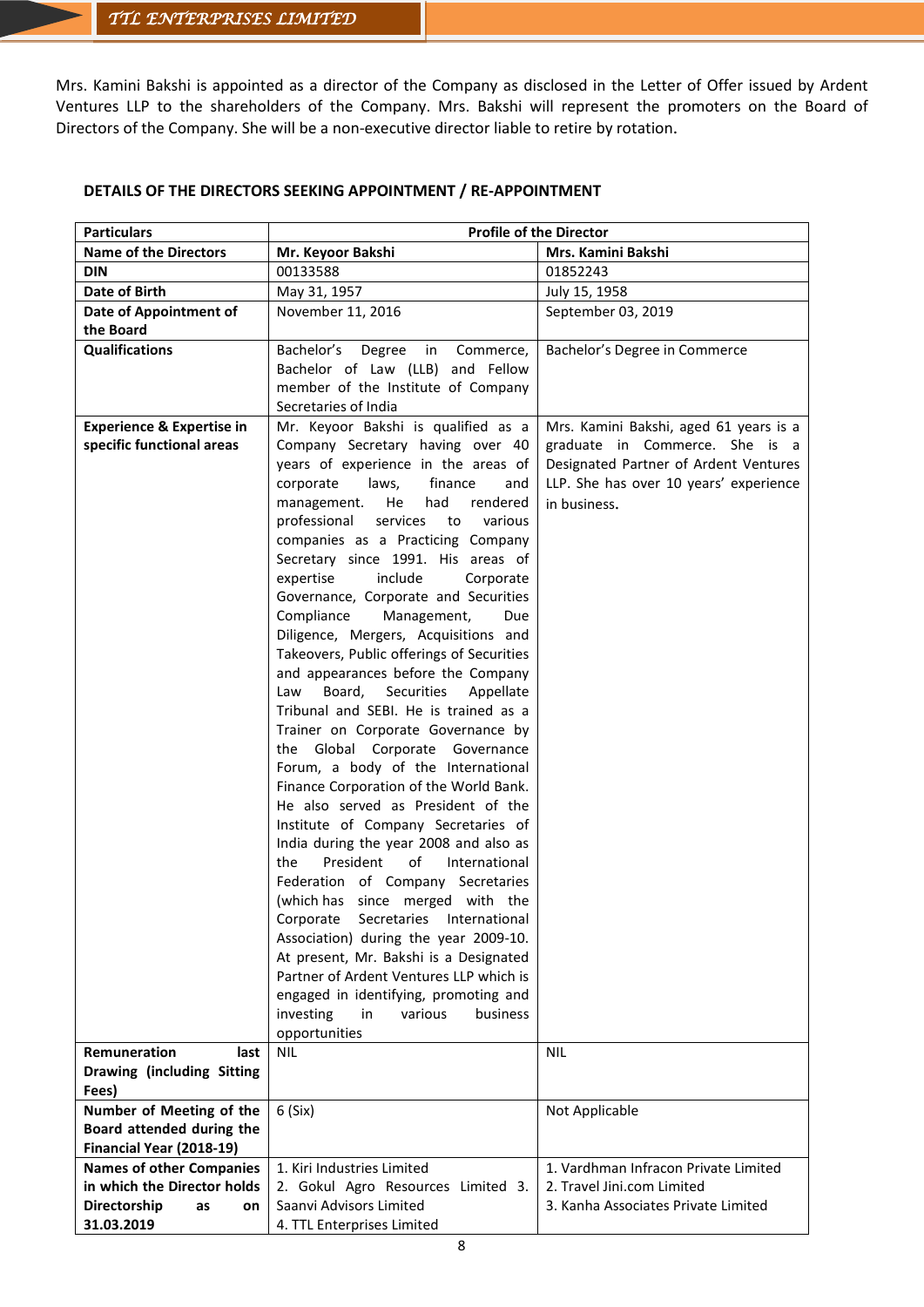|                                  | 5. Innovative Tyres & Tubes Limited                                |         |                                             |          |         |              |              |
|----------------------------------|--------------------------------------------------------------------|---------|---------------------------------------------|----------|---------|--------------|--------------|
|                                  | 6. Cemseal Infraaid Private Limited                                |         |                                             |          |         |              |              |
|                                  | 7. Ardent Avenues Limited                                          |         |                                             |          |         |              |              |
| Names of Committees of           | <b>Audit Committee</b>                                             |         |                                             |          | Nil     |              |              |
| other listed Companies in        | • Kiri Industries Limited*                                         |         |                                             |          |         |              |              |
| which the Director holds         |                                                                    |         | • Gokul Agro Resources Limited* •           |          |         |              |              |
| Chairmanship/                    | Saanvi Advisors Limited                                            |         |                                             |          |         |              |              |
| Membership<br>as<br>on           | • TTL Enterprises Limited                                          |         |                                             |          |         |              |              |
| 31.03.2019                       |                                                                    |         | • Innovative Tyres & Tubes Limited*         |          |         |              |              |
|                                  |                                                                    |         | <b>Stakeholders' Relationship Committee</b> |          |         |              |              |
|                                  |                                                                    |         |                                             |          |         |              |              |
|                                  | . TTL Enterprises Limited Nomination<br>and Remuneration Committee |         |                                             |          |         |              |              |
|                                  | • Kiri Industries Limited                                          |         |                                             |          |         |              |              |
|                                  |                                                                    |         |                                             |          |         |              |              |
|                                  | • Gokul Agro Resources Limited                                     |         |                                             |          |         |              |              |
|                                  |                                                                    |         |                                             |          |         |              |              |
|                                  |                                                                    |         |                                             |          |         |              |              |
| <b>Shareholding</b><br>in<br>the | Nil                                                                |         |                                             | Nil      |         |              |              |
| Company as on 31.03.2019         |                                                                    |         |                                             |          |         |              |              |
|                                  |                                                                    |         |                                             |          |         |              |              |
| <b>Relationships</b><br>between  | Name of                                                            | Related | Nature                                      | of       | Name of | Related      | of<br>Nature |
| Directors, Key Managerial        | Relationship<br>the<br>to                                          |         |                                             | the      | to      | Relationship |              |
| Personnel and Managers           | Director                                                           |         |                                             | Director |         |              |              |
| of the Company                   | Keyoor                                                             | Kamini  | Husband                                     |          | Kamini  | Keyoor       | Wife         |
|                                  | Bakshi                                                             | Bakshi  |                                             |          | Bakshi  | Bakshi       |              |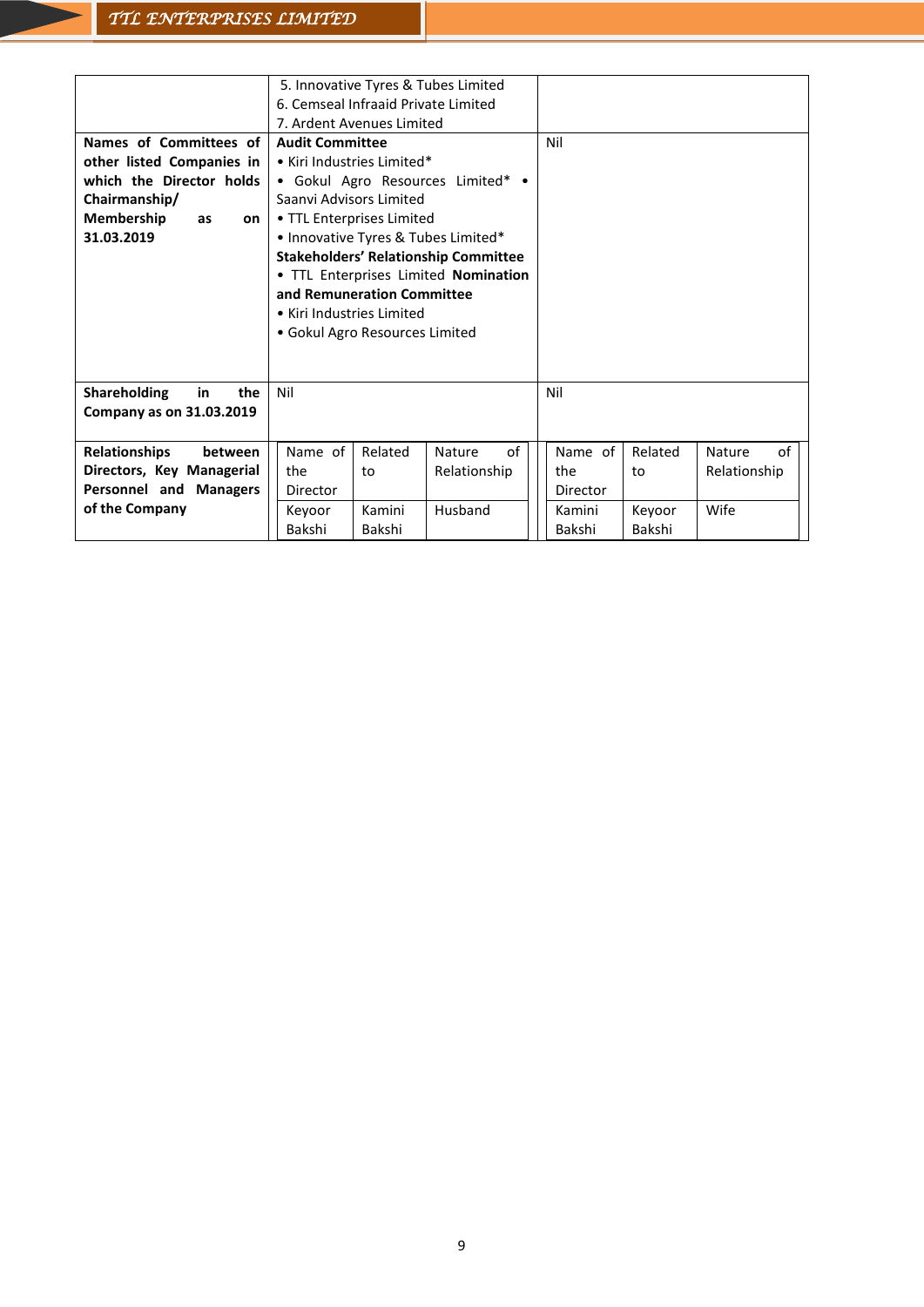## **Directors' Report**

To,

The Members,

Your Directors have pleasure in presenting their **Annual Report** on the business and operations of the Company and the Audited Accounts for the Financial Year ended  $31<sup>st</sup>$  March, 2019.

## **1. FINANCIAL SUMMARY/HIGHLIGHTS OF PERFORMANCE OF THE COMPANY:**

| <b>Financial Results</b>       |             |               |
|--------------------------------|-------------|---------------|
| <b>Particulars</b>             | Year ended  | Year ended    |
|                                | 31/03/2019  | 31/03/2018    |
| <b>Total Revenue</b>           | 00          | 00            |
| Expenditure                    | 10,33,526   | 43,59,932     |
| Profit before Depreciation     | 00          | 00            |
| Depreciation                   | 00          | 00            |
| Profit/(Loss) before Tax       | (10,33,526) | (43, 59, 932) |
| <b>Provision for Taxation</b>  | 00          | 00            |
| Income Tax                     | 00          | 00            |
| Deferred Tax                   | 00          | 00            |
| <b>Profit/(Loss) after Tax</b> | (10,33,526) | (43,59,932)   |

## **2. PERFORMANCE:**

Due to recession and acute competition in the Industry, Performance of your Company for the year under review was affected. The Board of Directors of the Company is continuously making efforts for the growth of the Company.

## **3. DIVIDEND:**

Due to loss during the year, the Company is not able to declare Dividend

## **4. SHARE CAPITAL:**

At present, the Company has only one class of shares – equity shares with face value of `10/- each. The authorized share capital of the company is ` 35,000,000/- divided into 35,00,000 equity shares of `10/- each. The paid up share capital of the company is` 6,96,000/- divided into 69,600 equity shares of `10/- each.

(\***Reduction of share capital pursuant to the Scheme of Arrangement sanctioned by the Order of the Hon'ble NCLT, Ahmadabad Bench on 22.10.2018)**

## **5. DEPOSITS:**

Your Company has not accepted any deposits within the meaning of Section 73 of the Companies Act, 2013 and the Companies (Acceptance of Deposits) Rules, 2014.

## **6. ENERGY, TECHNOLOGY AND FOREIGN EXCHANGE:**

During the period under review, several energy conservation initiatives were adopted and were taken by the Company and its subsidiaries. There are no plans to import any kind of technology for the project and hence information regarding its absorption is not applicable. There was no research activities carried out during the year as well as no foreign exchange income or outgo during the year.

## **7. MATERIAL CHANGES AND COMMITMENTS AFFECTING THE FINANCIAL POSITION OF THE COMPANY:**

There were no such material changes occurred subsequent to the close of the financial year of the Company to which the balance sheet relates and the date of the report which can affect the financial position of the Company.

## **8. DETAILS OF SIGNIFICANT AND MATERIAL ORDERS:**

No such Orders have been passed by the Regulators/Court or Tribunals which can impact the going concern status and Company's operation in future.

## **9. DETAILS OF SUBSIDIARY/JOINT VENTURES/ASSOCIATE COMPANIES:**

The Company has no Subsidiary/Associate Company. Hence, details relating to Subsidiary/Associate Company are not provided for.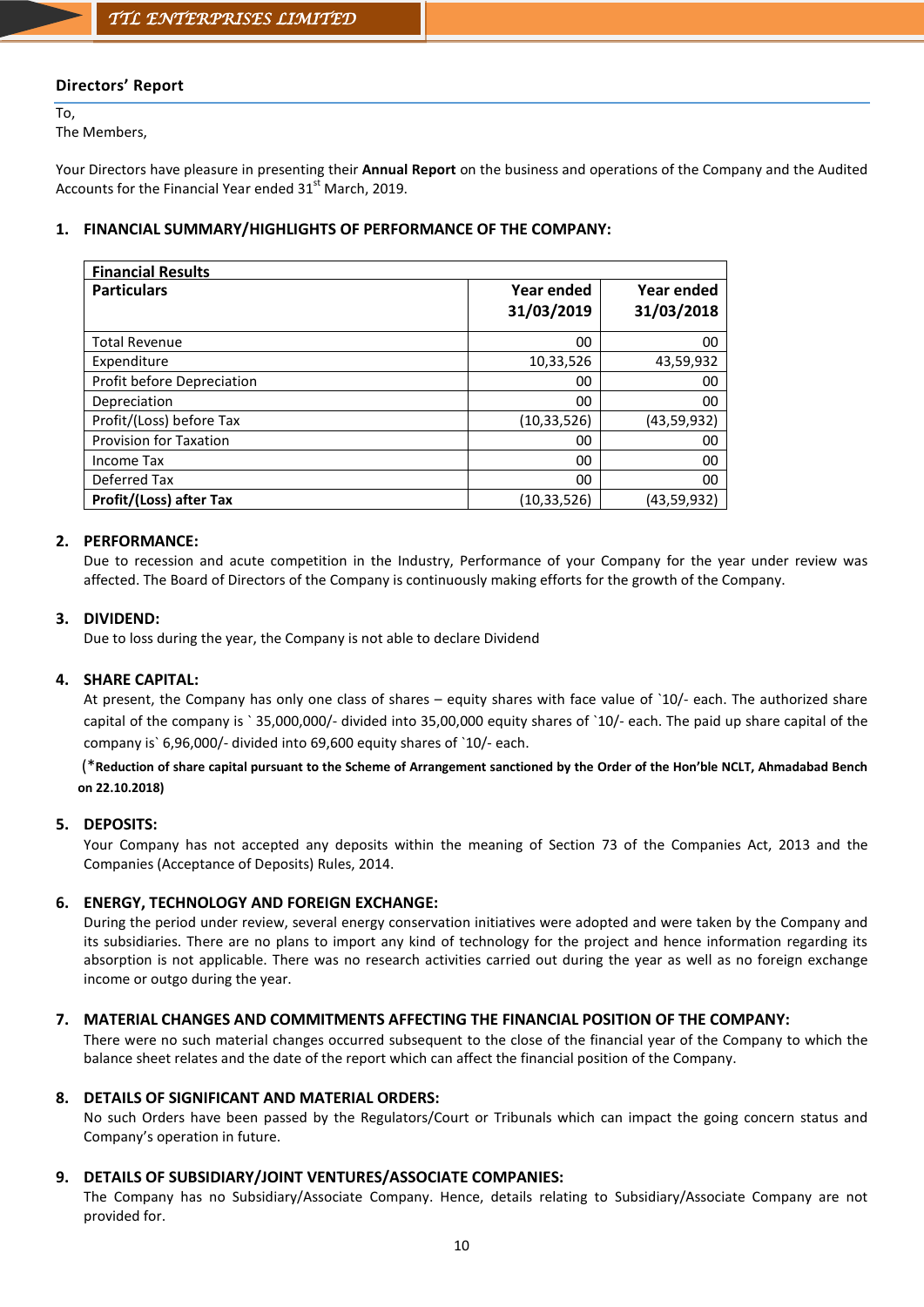## **10. PARTICULARS OF LOANS, GUARANTEES OR INVESTMENT BY THE COMPANY:**

Details of Loans, Guarantees and Investments, if any covered under the provisions of Section 186 of the Act are given in the notes to the Financial Statements.

## **11. MEETING OF BOARD OF DIRECTORS:**

During the year under the review, 6 (six) Board meetings were held, with gap between Meetings not exceeding the period prescribed under the Companies Act, 2013 and Rules made there under. Details of Board and Board committee meetings held during the year are given as under:

Board meeting dates are finalized in consultation with all directors and agenda papers backed up by comprehensive notes and detailed background information are circulated well in advance before the date of the meeting thereby enabling the Board to take informed decisions.

The intervening gap between the Board Meetings was within the period prescribed under the Companies Act, 2013.

## **Composition of the Board of Directors**

The Company's policy is to maintain optimum combination of Executive and Non-Executive Directors Pursuant Regulation 17 of SEBI (LODR) Regulations, 2015. The composition of the Board and category of Directors are as follows:

| Executive Director |                 | Mr. Mayank Devashrayee (Director)        |
|--------------------|-----------------|------------------------------------------|
| (Promoters)        |                 | Ms. Trupti Devashrayee (Director)        |
| Independent        | (Non-Executive) | Mr. Keyoor Bakshi (Independent Director) |
| Director           |                 | Mr. Bhavin Mehta (Independent Director)  |

## **Number of Board Meetings and Attendance of Directors:**

During the financial year 2018-19, **6 (Six)** Board Meetings were held on **19/05/2018, 11/08/2018, 30/08/2018, 05/11/2018, 11/02/2019 and 29/03/2019.** 

Board meeting dates are finalized in consultation with all the directors and agenda papers with detailed notes and other background information, which are essential for the Board to effectively and reasonably perform their duties and functions, are circulated well in advance before the meeting thereby enabling the Board to take informed decisions.

The composition of Directors and the attendance at the Board Meeting during the year 2018-2019 and last Annual General Meeting are as under:

| <b>Name of Director</b> | Category | No. of other<br><b>Directorships</b> | <b>Membership of Board</b><br><b>Committees</b> |                | No. of<br><b>Board</b> | <b>Attendance</b><br>at last AGM |
|-------------------------|----------|--------------------------------------|-------------------------------------------------|----------------|------------------------|----------------------------------|
|                         |          |                                      | Chairman                                        | <b>Member</b>  | <b>Meetings</b>        |                                  |
| Mayank<br>Devashrayee   | D        | Nil                                  | Nil                                             | 3              | 6                      | Yes                              |
| Trupti<br>Devashrayee   | D        | Nil                                  |                                                 | $\overline{2}$ | 6                      | Yes                              |
| Keyoor Bakshi           | D.I      | 9                                    |                                                 | 2              | 3                      | Yes                              |
| <b>Bhavin Mehta</b>     | D.I      |                                      |                                                 | 2              | 2                      | <b>Yes</b>                       |

\*D= Director, I.D= Independent Director, A.D = Additional Director

## **12. EXTRACTS OF ANNUAL RETURN:**

An extract of Annual Return in Form **MGT-9** is attached herewith as **ANNEXURE-II.** Available on www.truptwisters.com

## **13. INSURANCE:**

All the Properties of the Company are adequately insured.

## **14. RELATED PARTY TRANSACTIONS:**

There are no materially significant related party transactions made by the Company which may have a potential conflict with the interest of the Company at large and thus disclosure in Form AOC-2 is not required. The Board has formulated Policy on Related Party Transactions. Related Party Transaction Policy available on www.truptwisters.com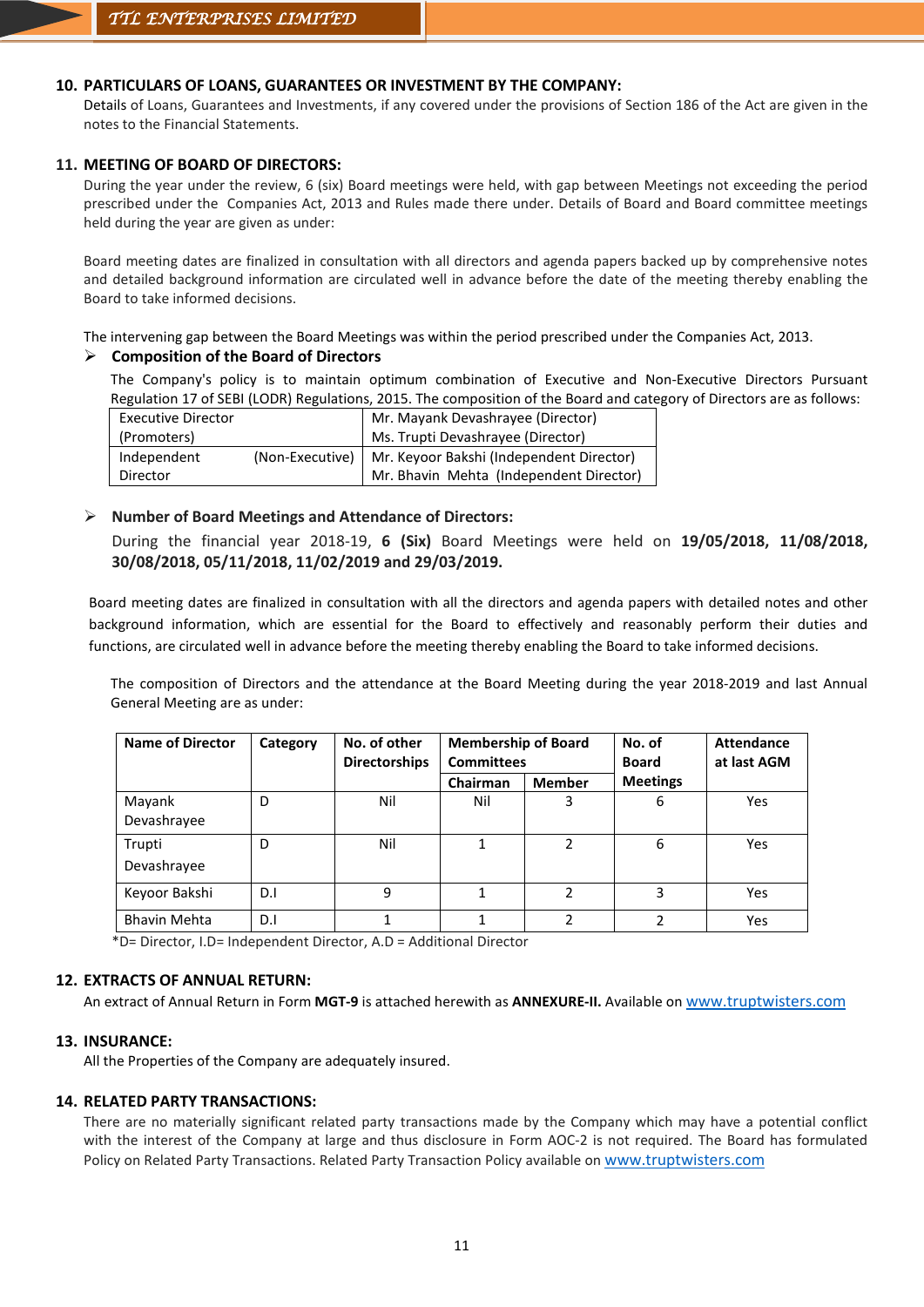## **15. DIRECTORATE AND KEY MANAGERIAL PERSONNEL:**

The Board of Directors of your company has various executive and non-executive directors including Independent Directors who have wide and varied experience in different disciplines of corporate functioning.

In accordance with the provisions of Section 152 of the Companies Act, 2013 and Articles of Association of the Company, Mr. Keyoor Bakshi (DIN: 00133588) retires by rotation at the ensuing Annual General Meeting and being eligible in terms of Section 164 of the Act offers himself for re-appointment.

Please note that Mr. Mayank Devashrayee and Mrs. Trupti Devashrayee were the erstwhile promoters of the Company. Subsequent to the takeover of the Company by Ardent Ventures LLP in terms of the SEBI (SAST) Regulations, 2011, they have ceased to be the promoters of the Company and have resigned as directors as per the agreement executed by them with Ardent Ventures LLP.

The Company had, pursuant to the provisions of Regulation 17 read with Regulation 25 of SEBI (Listing Obligations and Disclosures Requirements) Regulations, 2015 entered into with Stock Exchanges, appointed Mr. Keyoor Bakshi (DIN: 00133588) and Mr. Bhavin Mehta (DIN: 00023850), as an Independent Directors of the Company.

As per section 149(4) of the Companies Act, 2013 (Act), which came into effect from  $1<sup>st</sup>$  April, 2014, every listed public company is required to have at least one-third of the total number of directors as Independent Director. In accordance with the provisions of section 149 of the Act, these Directors are being appointed as Independent Directors to hold office as per their tenure of appointment mentioned in the Notice of the forthcoming Annual General Meeting (AGM) of the Company.

All Independent Directors have given declarations that they meet the criteria of independence as laid down under Section 149(6) of the Companies Act, 2013 and Regulation 25 of SEBI (Listing Obligations and Disclosures Requirements) Regulations, 2015.

As required under Section 203 of the Companies Act, 2013, the Company has Mr. Mayank Devashrayee under Key Managerial Personnel of the Company.

#### **16. EVALUATION OF BOARD, COMMITTEES AND DIRECTORS:**

Pursuant to the provisions of the Act and Regulation 17(10) of SEBI (Listing Obligations and Disclosures Requirements) Regulations, 2015 and Companies Act, 2013, the Board had carried out performance evaluation of its own, the Board Committees and of the Independent directors. Independent Directors at a separate meeting evaluated performance of the Non-Independent Directors, Board as a whole and of the Chairman of the Board.

The following were the Evaluation Criteria:

(a) For Independent Directors:

- Knowledge and Skills
- Professional conduct
- Duties, Role and functions

(b) For Executive Directors:

- Performance as Team Leader/Member.
- Evaluating Business Opportunity and analysis of Risk Reward Scenarios
- Key set Goals and achievements
- Professional Conduct, Integrity
- Sharing of Information with the Board

The Directors expressed their satisfaction with the evaluation process.

#### **17. POLICY ON APPOINTMENT AND REMUNERATION OF DIRECTORS:**

The Board has on the recommendation of the Nomination & Remuneration Committee, formulated criteria for determining Qualifications, Positive Attributes and Independence of a Director and also a Policy for remuneration of Directors, Key managerial Personnel and senior management.

#### **18. MANAGERIAL REMUNERATION**

The Company had not paid any remuneration to Executive Directors or any sitting fees to Non-Executives Directors for attending any meetings during the financial year ended  $31<sup>st</sup>$  March, 2019.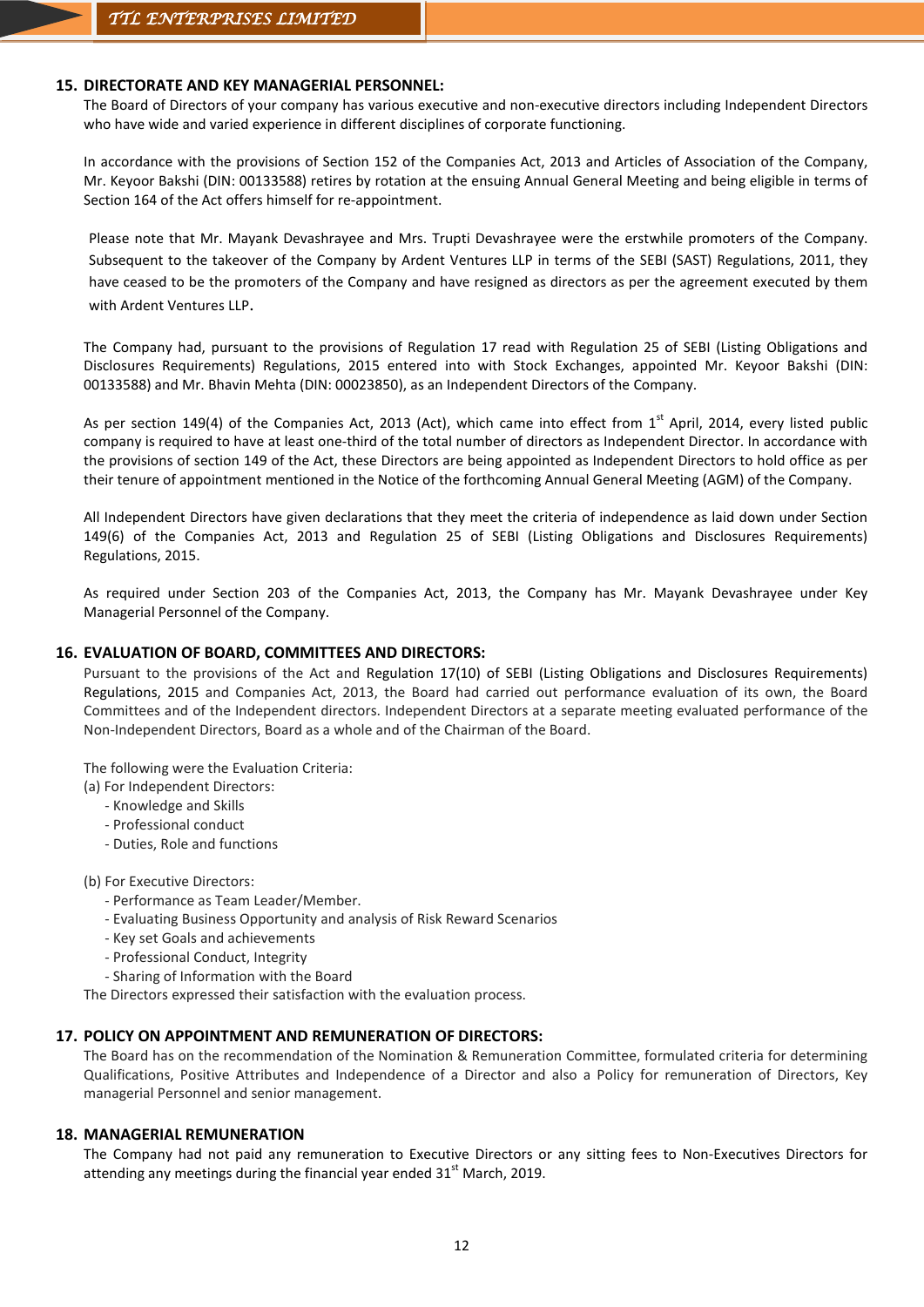## **19. INDEPENDENT DIRECTORS' MEETING:**

Independent Directors of the Company had met during the year under the review on 29/03/2019.

## **20. COMMITTEES OF THE BOARD:**

During the year, in accordance with the Companies Act, 2013, the Board re-constituted some of its Committees and also formed a Nomination and Remuneration Committee.

There are currently **Three Committees** of the Board, as follows: Audit Committee Nomination and Remuneration Committee Stakeholders' Relationship Committee

As per the requirement of the Companies Act, 2013 read with Rules and Regulations of SEBI (LODR) Regulations, 2015, various Board committees have been formed for better governance and accountability viz. Audit Committee, Nomination and Remuneration Committee, Stakeholders' Relationship Committee.

The terms of reference of each committee are determined by the Board as per the requirement of law and their relevance is reviewed from time to time.

## **A. AUDIT COMMITTEE:**

As a measure of good Corporate Governance and to provide assistance to the Board of Directors in fulfilling the Board's responsibilities, an Audit Committee had been constituted by the Board. The terms of reference of this committee covers matters specified under Regulation read with Regulation 18 of SEBI (LODR) Regulations, 2015 and Section 177 of the Companies Act, 2013 and other matters referred by the Board from time to time. Committee lays emphasis on adequate disclosures and compliance with all relevant statues.

Main areas are deliberated as under.

- a. To provide an open avenue of communication between the independent auditors, internal auditors and the Board of Directors (BOD).
- b. To oversee the work of the independent auditors for the purpose of preparing or issuing an audit report or related work.
- c. Relying on the review and discussions with the management and the independent auditor, the Audit Committee believes that the Company's financial statements are fairly presented in conformity with Generally Accepted Accounting Principles in all material aspects.
- d. To consider and review the adequacy of internal control including computerized information system controls an periodically to the Board of Directors on significant activities.

The Constitution of the committee and the attendance of each member of the committee is given below:

The Committee comprises of Three Directors. All members of the Audit Committee are financially literate. In the financial year 2018-19, four meetings were held on 19/05/2019, 11/08/2018, 05/11/2018 and 11/02/2019. Composition of committee as on  $31<sup>st</sup>$  March, 2019 and member's attendance at the meetings during the year are as under:

| <b>Name</b>            | <b>Designation</b> | Category                           |
|------------------------|--------------------|------------------------------------|
| Mr. Bhavin Mehta       | Member             | Non-Executive Director Independent |
| Mr. Keyoor Bakshi      | Chairman           | Non-Executive Director Independent |
| Mr. Mayank Devashrayee | Member             | <b>Executive Director</b>          |

## **Attendance of each member of the committee:**

| <b>Committee Members</b> | Meetings held | <b>Meetings attended</b> |
|--------------------------|---------------|--------------------------|
| Mr.Bhavin Mehta          |               |                          |
| Mr. Keyoor Bakshi        |               |                          |
| Mr. Mayank Devashrayee   |               |                          |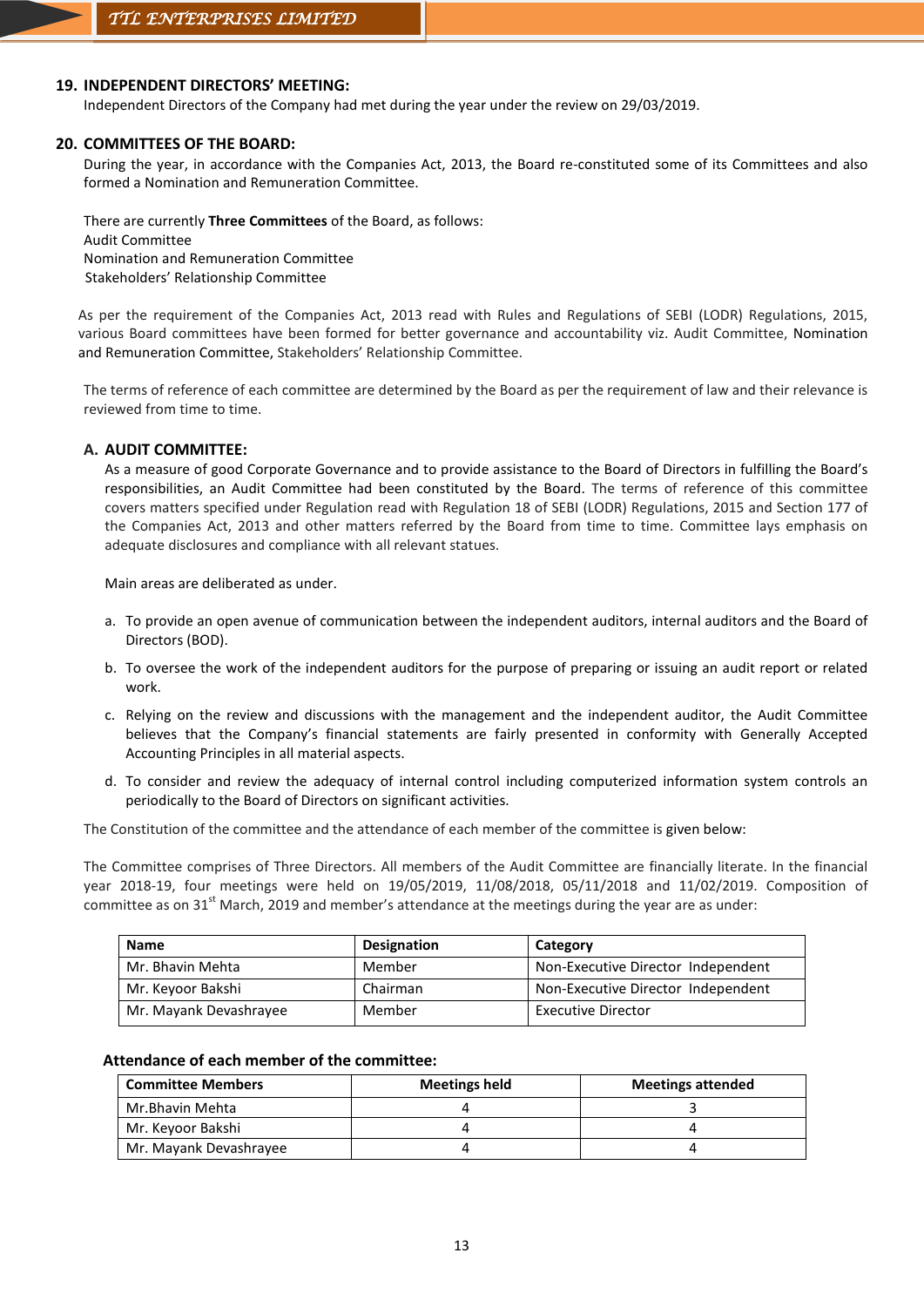## **B. NOMINATION AND REMUNERATION COMMITTEE:**

Terms of reference of the committee comprise various matters provided under Regulation 19 of the Securities and Exchange Board of India (Listing Obligations and Disclosure Requirement) Regulations, 2015 and section 178 of the Companies Act, 2013, and other matters referred by the Board from time to time. The Committee comprises of Three Directors.

The Constitution of the committee and the attendance of each member of the committee is given below:

| <b>Name</b>            | <b>Designation</b> | Category             |
|------------------------|--------------------|----------------------|
| Mr. Bhavin Mehta       | Member             | Independent Director |
| Mr. Mayank Devashrayee | Member             | Director             |
| Ms. Trupti Devashrayee | Chairman           | Director             |

#### **C. STAKEHOLDERS' RELATIONSHIP COMMITTEE:**

Stakeholders' Relationship Committee performs various functions provided under Regulation 20 of the Securities and Exchange Board of India (Listing Obligations and Disclosure Requirement) Regulations, 2015 and section 178 of the Companies Act, 2013. The Committee comprises of Three Directors out of which Two is independent. It is headed by Mr.Mayank Devashrayee, a Director.

| <b>Name</b>            | <b>Designation</b> | Category             |
|------------------------|--------------------|----------------------|
| Mr. Keyoor Bakshi      | Member             | Independent Director |
| Mr. Bhavin Mehta       | Chairman           | Independent Director |
| Ms. Trupti Devashrayee | Member             | Director             |

The Stakeholders' Relationship Committee has been constituted to administer the following activities:

- a. Transfer of shares
- b.Transmission of shares
- c. Issue of Duplicate Share Certificates
- d.Change of Status
- e. Change of Name
- f. Transposition of Shares
- g. Sub-Division of Share Certificates
- h.Consolidation of folios
- i. Shareholders' requests for Dematerialization of shares
- j. Shareholders' requests for Rematerialization of shares

The Committee meets from time to time and approves the transfer and transmission of shares, deletion of names, issue of duplicate share certificates etc. The Committee facilitates prompt and effective redressal of investors' complaints and the reporting of the same to the Board of Directors.

- $\checkmark$  No. of shareholders' complaints received  $-$  **NIL.**
- No. of complaints not solved to the satisfaction of shareholders -- **NIL**.
- No. of pending share transfers -- **NIL**.
- $\checkmark$  As at 31<sup>st</sup> March, 2019 no equity Shares were pending for transfer.

#### **21. AUDITORS:**

#### **A. Statutory Auditors**

M/s. V . D Shukla & Co., Chartered Accountants (Firm Registration No.110240W) were re-appointed as Statutory Auditors of your Company at the Annual General Meeting held on 30<sup>th</sup> September, 2016 for a term of five consecutive years. As per the provisions of Section 139 of the Companies Act, 2013, the appointment of Auditors is required to be ratified by Members at every Annual General Meeting.

The Report given by the Auditors on the financial statements of the Company is part of the Annual Report. The notes to the accounts referred to in the Auditors' Report are self-explanatory and therefore do not call for any further comments.

## **There has been no qualification, reservation, adverse remark or disclaimer given by the Auditors in their Report.**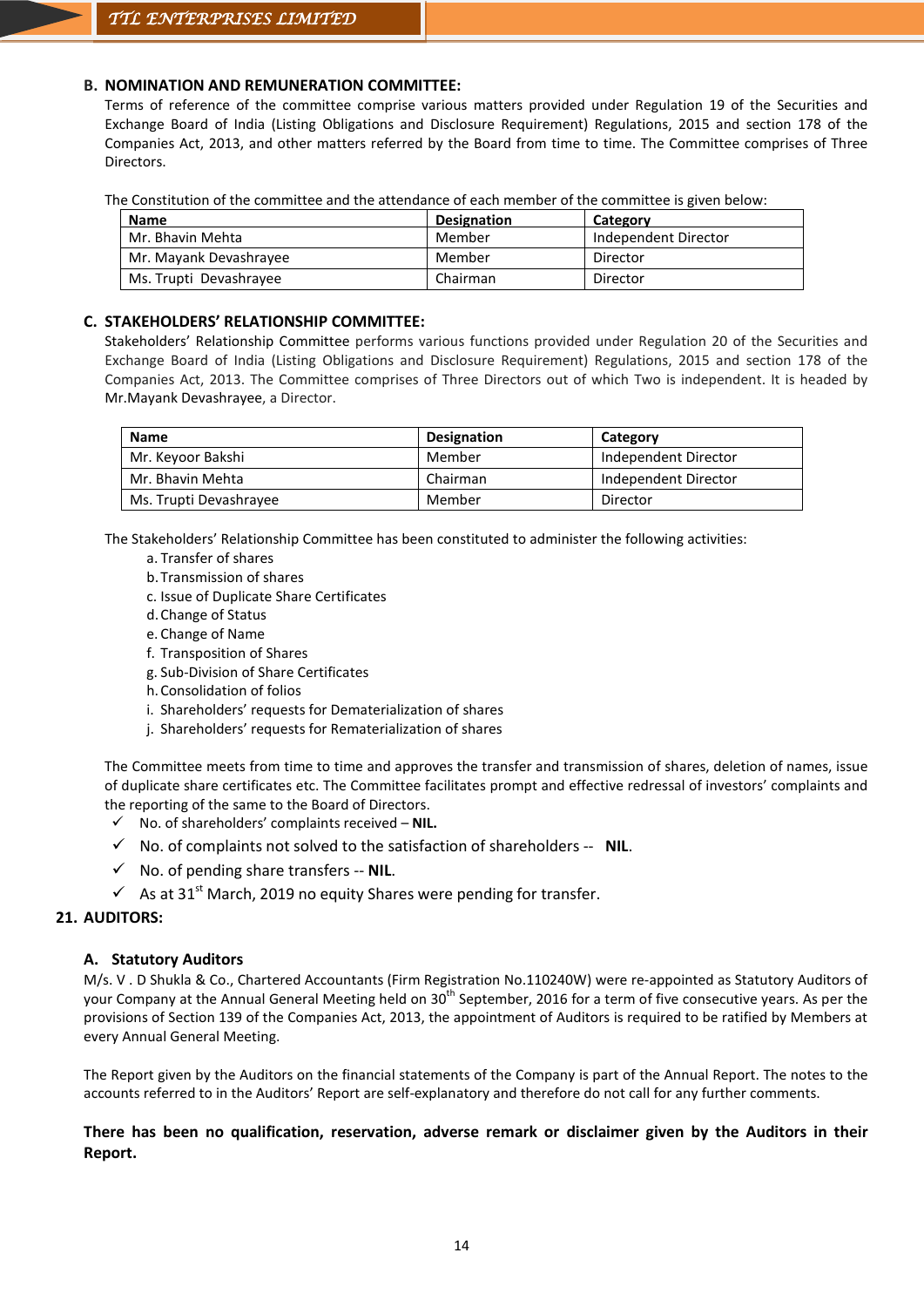## **B. Secretarial Auditors**

Pursuant to the provisions of Section 204 of the Act and the Companies (Appointment and Remuneration of Managerial Personnel) Rules, 2014, the Company has appointed Mr. Viral Ranpura, Practicing Company Secretaries, Ahmedabad to undertake the Secretarial Audit of the Company. The Secretarial Audit Report is annexed herewith as **Annexure IV**

**There is no qualification, reservation or adverse remark in the report.**

#### **22. INTERNAL CONTROL SYSTEM AND COMPLIANCE FRAMEWORK:**

The Company has an Internal Control System, commensurate with size, scale and complexity of its operations. The internal financial controls are adequate and are operating effectively so as to ensure orderly and efficient conduct of business operations. The Audit Committee in consultation with the internal auditors formulates the scope, functioning, periodicity and methodology for conducting the internal audit. The internal auditors carry out audit, covering inter alia, monitoring and evaluating the efficiency & adequacy of internal control systems in the Company, its compliance with operating systems, accounting procedures and policies at all locations and submit their periodical internal audit reports to the Audit Committee. Based on the internal audit report and review by the Audit committee, process owners undertake necessary actions in their respective areas. The internal auditors have expressed that the internal control system in the Company is robust and effective. The Board has also put in place requisite legal compliance framework to ensure compliance of all the applicable laws and that such systems are adequate and operating effectively.

#### **23. RISK MANAGEMENT:**

Company has implemented an integrated risk management approach through which it reviews and assesses significant risks on a regular basis to help ensure that there is a robust system of risk controls and mitigation in place. Senior management periodically reviews this risk management framework to keep updated and address emerging challenges. Major risks identified for the Company by the management are Currency fluctuation, Compliances of various applicable Laws, Regulatory changes, Manufacturing & Supply, Litigation, Technological Changes and new capital investments return. The management is however, of the view that none of the above risks may threaten the existence of the Company as robust Risk mitigation mechanism is put in place to ensure that there is nil or minimum impact on the Company in case any of these risks materialize.

#### **24. VIGIL MECHANISM AND WHISTLE BLOWER POLICY:**

In accordance with Section 177 of the Companies Act, 2013 and Regulation 22 of SEBI (Listing Obligations and Disclosures Requirements) Regulations, 2015, the Company has constituted a Whistle Blower Policy/ Vigil Mechanism to establish a vigil mechanism for the directors and employees to report genuine concerns in such manner as may be prescribed and to report to the management instances of unethical behaviour, actual or suspected fraud or violation of the Company's code of conduct.

#### **25. PREVENTION OF INSIDER TRADING:**

The Company has adopted a Code of Conduct for Prevention of Insider Trading with a view to regulate trading in securities by the Directors and designated employees of the Company. The Code requires pre-clearance for dealing in the Company's shares and prohibits the purchase or sale of Company shares by the Directors and the designated employees while in possession of unpublished price sensitive information in relation to the Company and during the period when the Trading Window is closed. The Board is responsible for implementation of the Code. All Board Directors and the designated employees have confirmed compliance with the Code.

#### **26. DIRECTORS' RESPONSIBILITY STATEMENT:**

In accordance with the provisions of clause (*c*) of sub-section (*3*) of Section 134 of the Companies Act, 2013 and to the best of their knowledge and belief and according to the information and explanations obtained by them, your Directors state that-

- i. In the preparation of the annual accounts, the applicable accounting standards had been followed along with proper explanation relating to material departures;
- ii. The directors had selected such accounting policies and applied them consistently and made judgments and estimates that are reasonable and prudent so as to give a true and fair view of the state of affairs of the company at the end of the financial year  $31<sup>st</sup>$  March, 2019 and of the profit and loss of the company for that period;
- iii. The directors had taken proper and sufficient care for the maintenance of adequate accounting records in accordance with the provisions of Companies Act, 2013 and Rules made there under for safeguarding the assets of the company and for preventing and detecting fraud and other irregularities;
- iv. The directors had prepared the annual accounts on a going concern basis; and
- v. The directors had laid down internal financial controls to be followed by the company and that such internal financial controls are adequate and were operating effectively.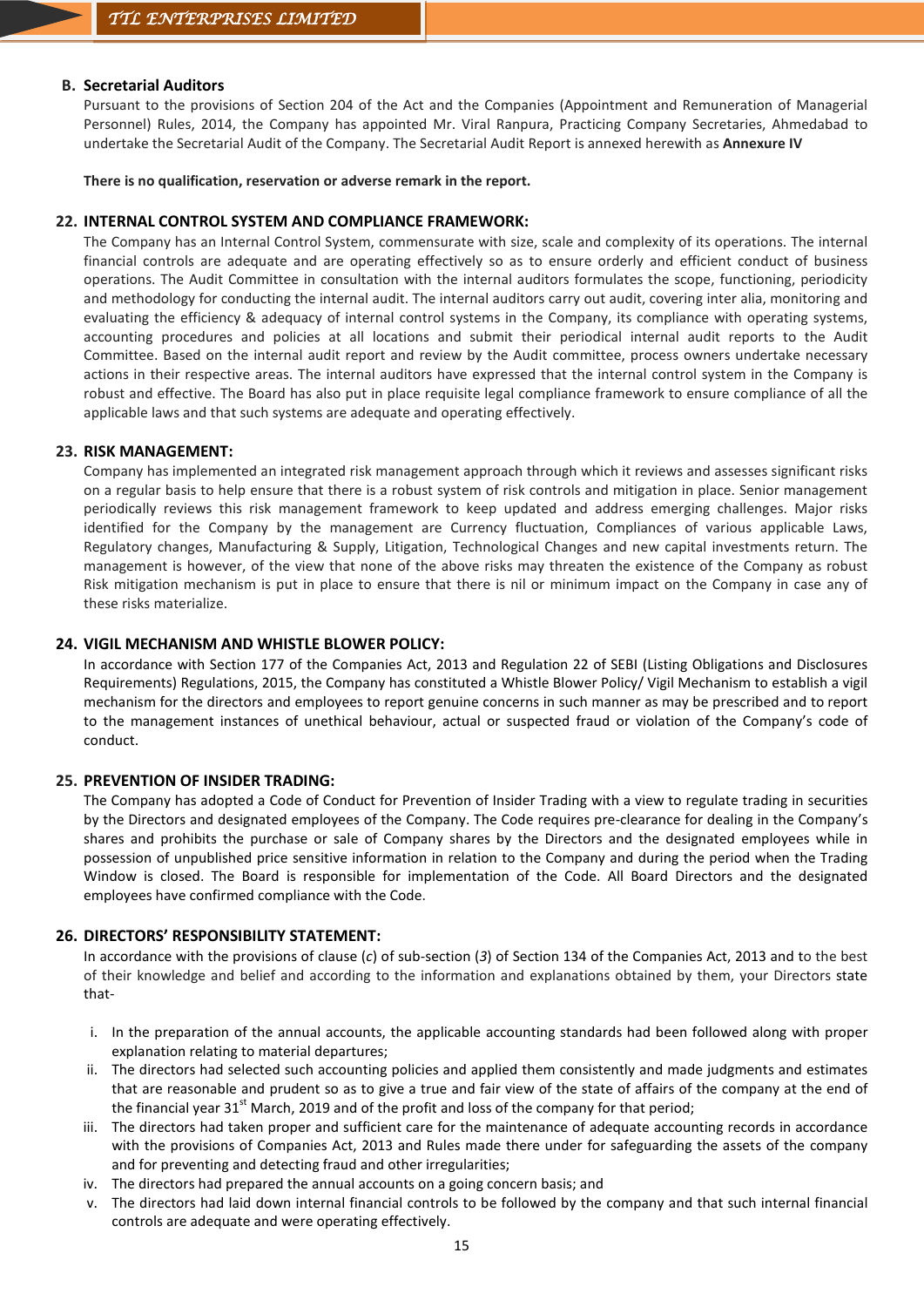vi. The directors had devised proper systems to ensure compliance with the provisions of all applicable laws and that such systems were adequate and operating effectively.

## **27. CORPORATE GOVERNANCE:**

The compliance with the corporate governance provisions as specified in regulations 17, 18, 19, 20, 21,22, 23, 24, 25, 26, 27 and clauses (b) to (i) of sub-regulation (2) of regulation 46 and Para C , D and E of Schedule V shall not apply, in respect of the listed entity having paid up equity share capital not exceeding rupees ten corer and net worth not exceeding rupees twenty five corer, as on the last day of the previous financial year. At present, the Company is not required to comply with Corporate Governance regulations as none of the above referred limits have been triggered.

## **28. CORPORATE GOVERNANCE CERTIFICATE:**

The Non-Applicability of Corporate Governance Certificate from the Director as stipulated in SEBI (Listing Obligations and Disclosure Requirements) Regulations, 2015 is herewith attached in **Annexure-V**.

## **29. VOLUNTARY DELISTING UNDER AHMEDABAD STOCK EXCHANGE:**

Company was Voluntary Delisted under Ahmedabad Stock Exchange (ASE) w.e.f 30<sup>th</sup> June, 2016.

## **30. GENERAL SHAREHOLDER INFORMATION:**

General Shareholder Information to the Shareholder:

## **I. ADDITIONAL INFORMATION TO SHAREHOLDERS**

**A. Annual General Meeting: Date:**30th September, 2019

**Time**:11:00 A.M **Address: 306, Sarthik Complex, Nr. Iscon Cross Roads, Satellite, Ahmedabad - 380015**

## **B. Calendar of Financial Year ended 31st March, 2019**

The meetings of Board of Directors for approval of quarterly financial results during the Financial Year ended  $31<sup>st</sup>$ March, 2019 were held on the following dates: First Quarter Results: 11<sup>th</sup> August, 2018 **Second Quarter and Half yearly Results: 05<sup>th</sup> November, 2018** Third Quarter Results: 11<sup>th</sup> February, 2019 **Fourth Quarter and Annual Results: 21st May, 2019** 

## **C. Tentative Calendar for financial year ending 31st March, 2019**

| Unaudited Results for the quarter ended 30/06/2018                      | Second Week of August, 2018    |
|-------------------------------------------------------------------------|--------------------------------|
| Unaudited Results for the quarter ended 30/09/2018                      | Second Week of November, 2018, |
| Unaudited Results for the last quarter ended 31/12/2018                 | Second Week of February 2019   |
| Audited Results for the quarter ended 31/03/2019                        | Fourth Week of May 2019        |
| Annual General Meeting for the year ending 31 <sup>st</sup> March, 2019 | September 30, 2019             |

## **D. Date of Book Closure**

25<sup>th</sup> September, 2019 to 30<sup>th</sup> September, 2019 (both days inclusive) for Annual General Meeting.

## **E. Regd. Office**

 $304$ ,/3<sup>rd</sup> Floor, Shoppers Plaza -5, Opp. Municipal Market, C.G. Road, Navrangpura, Ahmedabad – 380009

**F.** Equity shares of the Company are listed on BSE Limited Stock Exchange. Scrip Code:-**514236** (BSE), Scrip ID: **TTLEL,** ISIN : **INE664X01025**

## **G. Stock Market Data (in ` / Per Share)**

| <b>Month</b>        | The Bombay Stock Exchange Ltd. |                    |
|---------------------|--------------------------------|--------------------|
|                     | Month's High                   | <b>Month's Low</b> |
| April, 2018         | 0.00                           | 0.00               |
| May, 2018           | 0.00                           | 0.00               |
| June, 2018          | 0.00                           | 0.00               |
| July, 2018          | 0.00                           | 0.00               |
| <b>August, 2018</b> | 0.00                           | 0.00               |
| September, 2018     | 0.00                           | 0.00               |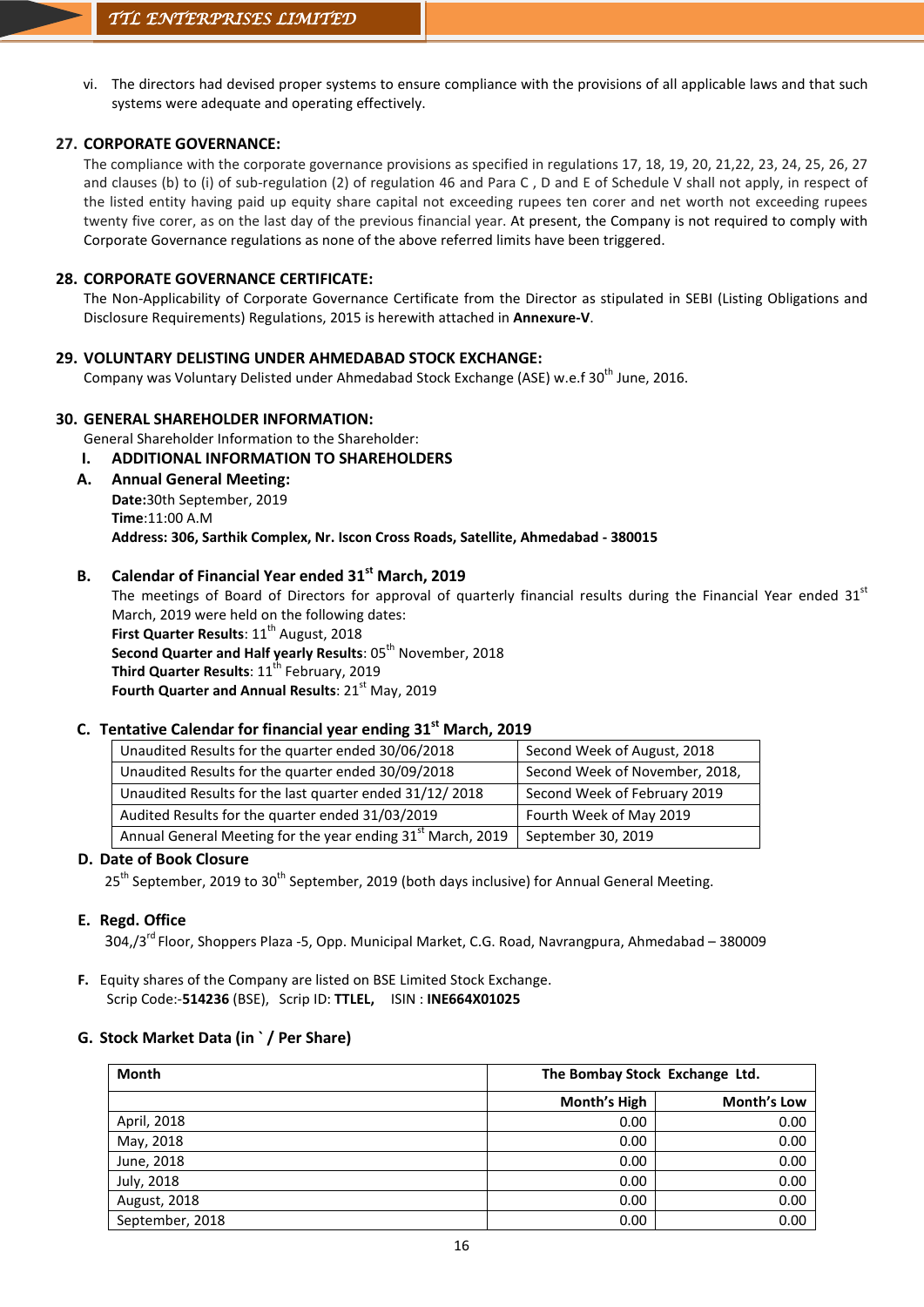| October, 2018  | 0.00 | 0.00 |
|----------------|------|------|
| November, 2018 | 0.00 | 0.00 |
| December, 2018 | 0.00 | 0.00 |
| January, 2019  | 0.00 | 0.00 |
| February, 2019 | 0.00 | 0.00 |
| March, 2019    | 0.00 | 0.00 |

## **H. Share Transfer System**

Applications for transfer of shares held in physical form are received at the registered office of the Company. All valid transfers are processed within 15 days from the date of receipt.

## **I.** Shareholding pattern as on 31-03-2019 is as given below :

| Sr.            | Category                                                                                                                         | No. of        | % of holding |
|----------------|----------------------------------------------------------------------------------------------------------------------------------|---------------|--------------|
| No.            |                                                                                                                                  | <b>Shares</b> |              |
| $\mathbf{1}$   | Promoters                                                                                                                        | 19,616        | 28.18        |
| 2              | Persons acting in Concert                                                                                                        | $-$           | --           |
| 3              | Funds, UTI, Banks, Financial<br>Mutual<br>Institutions,<br>Insurance<br>Companies Central / State Govt., Government institutions | $- -$         | --           |
| $\overline{4}$ | <b>FIIs</b>                                                                                                                      | --            |              |
| 5              | <b>NRIS</b>                                                                                                                      | 4,484         | 6.44         |
| 6              | <b>Bodies Corporate</b>                                                                                                          | 60            | 0.09         |
|                | <b>HUF</b>                                                                                                                       | 606           | 0.87         |
| 8              | <b>Others</b>                                                                                                                    | 44,834        | 64.40        |
|                | <b>Grand Total</b>                                                                                                               | 69,600        | 100.00       |

(\***Reduction of share capital pursuant to the Scheme of Arrangement sanctioned by the Order of the Hon'ble NCLT, Ahmadabad Bench on 22.10.2018)**

## **J. Distribution of Shareholding as on 31st March, 2019 is as under:**

| <b>Slab of Share</b><br><b>Holdings</b> | <b>No. of Shareholders</b> | % of Shareholders | Amount<br>(in Rs.) | % of Capital |
|-----------------------------------------|----------------------------|-------------------|--------------------|--------------|
| 1-500                                   | 13,884                     | 99.94             | 4,20,000           | 60.34        |
| 501-1000                                | 2                          | 0.014             | 16,000             | 2.30         |
| 1001-2000                               | 2                          | 0.014             | 26,000             | 3.74         |
| 2001-3000                               |                            | 0.01              | 30,000             | 4.30         |
| 3001-4000                               |                            | 0.01              | 34,000             | 4.89         |
| 4001-5000                               |                            |                   |                    |              |
| 5001-10000                              | 3                          | 0.022             | 1,70,000           | 24.43        |
| 10001 and above                         | -                          | ٠                 |                    | -            |
| <b>TOTAL</b>                            | 13,892                     | 100.00            | 6,96,000           | 100.00       |

#### **K. Dematerialization of Shares and liquidity**

The shares of the company are permitted for demat on NSDL and CDSL

| Issued, Subscribed and Paid up Capital as on March 31, 2019: 69,600 |        |
|---------------------------------------------------------------------|--------|
| A. Electronic Holding in NSDL                                       | 42     |
| B. Electronic Holding in CDSL                                       | 112    |
| C. Physical Holding                                                 | 69.446 |

## **L. Outstanding GDRs / ADRs / Warrants or Conversion instruments, Conversion date and like impact on equity**- Not applicable

#### **M.Investors' correspondence:**

For transfer / dematerialization of shares, Change of Address, Change in Status of investors, payment of dividend on shares and other query relating to the shares of the Company:

Accurate Securities & Registry Pvt Ltd, 203, Shangrila Complex, above Samsung Showrrom, Shyamal Cross Roads, Satellite, Ahmedabad – 380015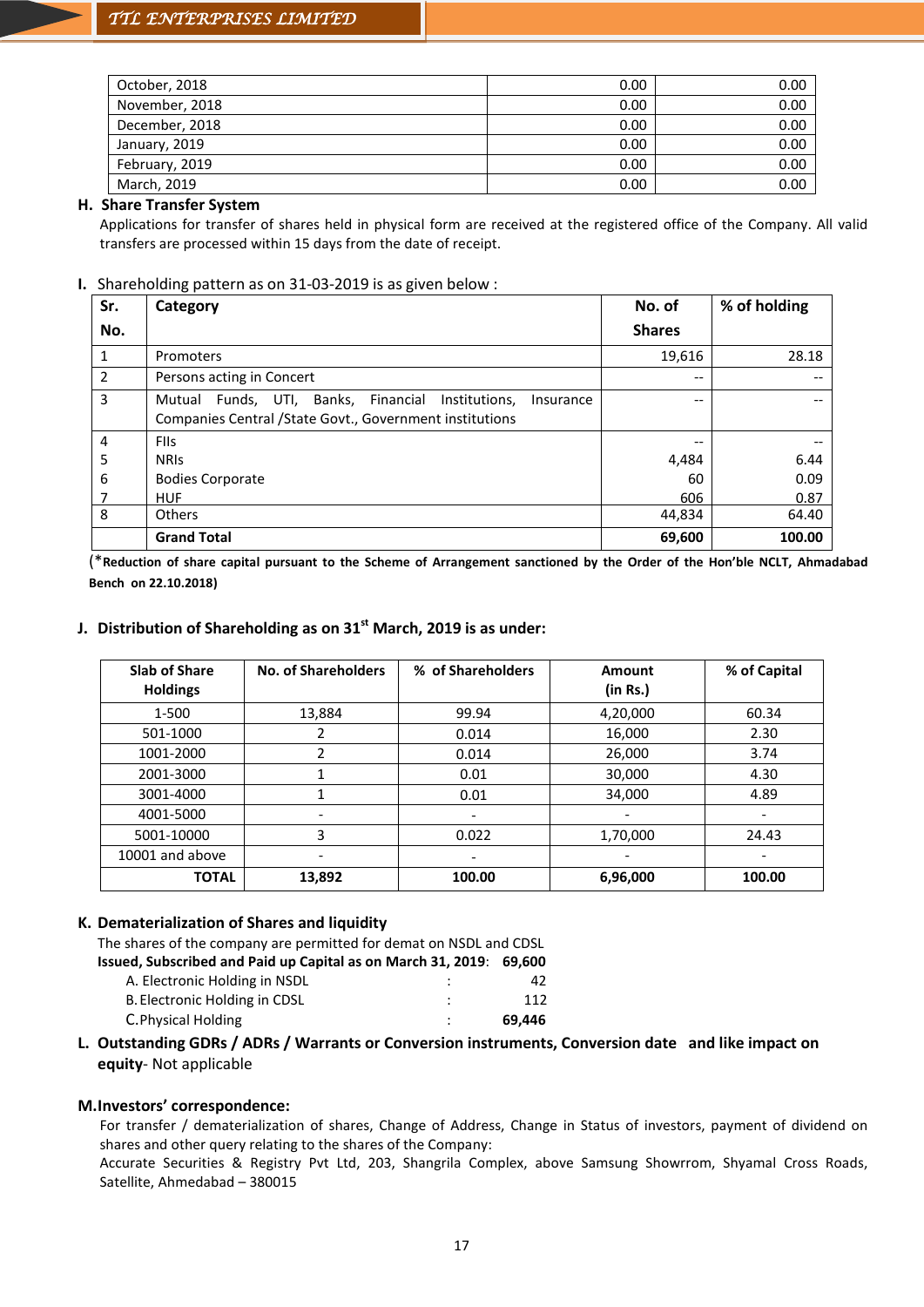## **N. Share Transfer System**

Shares in physical form sent for registering transfer, to the Company, are registered and returned within a period of 15 days from the date of receipt, if the documents are in order in all respects. The Share Transfer Committee of the Company meets as often as required.

## **O. Company Secretary & Compliance Officer of the Company**:

Mr. Malay Desai Address: 304, 3<sup>rd</sup> Floor Shoppers Plaza-5, Opp. Municipal Market, C.G.Road, Navrangpura, Ahmedabad -380009 (E)malaydesai21@yahoo.in (O)+91 9408271797

## **31. ACKNOWLEDGEMENT:**

Your Directors take this opportunity to express their gratitude for the unstinted commitment, dedication, hard work and significant contribution made by employees at all levels in ensuring sustained growth of the Company. Your Directors also sincerely thank to all the stakeholders, customers, vendors, bankers, business associates, government, other statutory bodies and look forward to their continued assistance, co-operation and support.

| Place: Ahmedabad<br>Date: 04 <sup>th</sup> September, 2019 |                                                  | For and on behalf of the Board                   |
|------------------------------------------------------------|--------------------------------------------------|--------------------------------------------------|
|                                                            | Keyoor Bakshi<br><b>Director</b><br>DIN:00133588 | Kamini Bakshi<br><b>Director</b><br>DIN:01852243 |

## **MANAGEMENT DISCUSSION AND ANALYSIS REPORT**

## **INDUSTRIAL STRUCTURE AND DEVELOPMENT:**

The Company operates within a solitary business segment i.e since Company did not carry any business during the Financial Year, segment or product wise report is not applicable.

## **OVERVIEW:**

The financial statements have been prepared in compliance with the requirement of the Companies Act, 2013 and Generally Accepted Accounting Principles (GAAP) in the India. The management of the company accepts responsibility for the integrity and objectivity of these financial statements, as well as for various estimates and judgments used therein. The estimates and judgments relating to the financial statements have been made on a prudent and reasonable basis, in order that the financial statements reflect in a true and fair manner the form and substance of transactions, and reasonably present the company's state of affairs and profit for the year.

## **THREATS:**

## **COMPETITION:**

Competition in the domestic as well as international market has intensified and forced the players to adopt aggressive marketing strategy and promotional campaigns to capture and protect their market shares, The Company has the plans to penetrate better in to world market, especially through the customer retention and business development in the regions which have not been tapped.

Sharp fluctuations in value of the Indian Rupee and the rising inventory prices have put pressure on the profitability of the Company.

## **SEGMENT WISE AND PRODUCT WISE PERFORMANCE:**

The Company operates within a solitary business segment i.e. since Company did not carry any business during the Financial Year, segment or product wise report is not applicable.

## **RISK AND CONCERN**:

The risk management function is integral to the company and its objectives includes ensuring that critical risk are identified continuously, monitored and managed effectively in order to protect the company's business.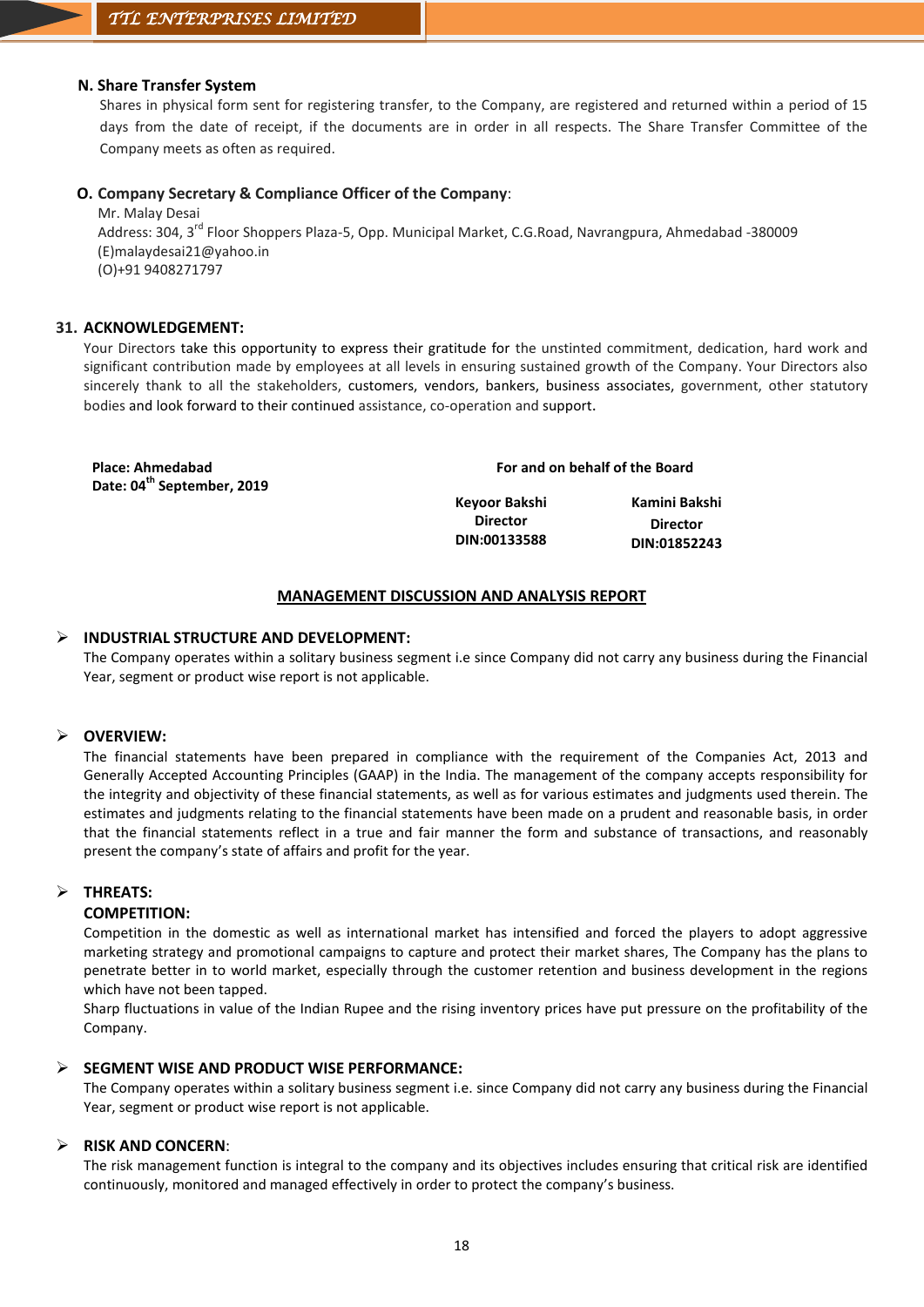However, the changes in the tax laws, Government policies and regulatory requirement might affect the company's business. Uncontrolled variation in price of input materials could impact the company's profitability to the extent that the same are not absorbed by the market through price increase and / or could have a negative impact on the demand in the market.

The management has already taken initiatives in advance for mitigating the above mentioned risk and concerns/challenges. The company has taken major initiatives like strong marketing efforts, focus on cost reduction through inventory management techniques, introduction of new products and manufacturing process without compromising quality of products and retain talented employees etc.

## **INITIATIVES BY THE COMPANY:**

The Company has taken the following initiatives:

- Concentration on reduction of costs by undertaking specific exercise in different fields.

- Concentration in Increase of Shareholders Wealth and Profit of the Company.

-The Company is quite confident that the overall productivity, profitability would improve in a sustainable manner, as a result of this strategy.

## **OUTLOOK:**

The profit margins in the industry are under pressure. However, the Company has taken remedial measures. The Company is confident to meet the challenges with its strength in marketing network, its strategic planning, Research & Development productivity improvement and cost reduction exercise.

## **INTERNAL CONTROL SYSTEMS AND THEIR ADEQUACY:**

Your Company places significant emphasis and efforts on the internal control systems. The Company has appointed and independent firm of Chartered Accountant for the same with such powers and responsibilities that are required to ensure the adequacy of the internal Control System.

## **HUMAN RESOURCE:**

Your Company firmly believes that employees are the most valuable assets and key players of business success and sustained growth. Various employee benefits, recreational and team building efforts are made to enhance employee skills, motivation as also to foster team spirit. Industrial relations were cordial throughout the year.

## **HEALTH, SAFETY AND ENVIRONMENTAL PROTECTION:**

Your Company has complied with all the applicable environmental laws and labour laws. The Company has been complying with the relevant laws and has taking all necessary measures to protect the environment.

## **CAUTIONARY STATEMENT**

The statements in the "Management Discussion and Analysis Report" section describes the Company's objectives, projections, estimates, expectations and predictions, which may be "forward looking statements" within the meaning of the applicable laws and regulations. The annual results can differ materially from those expressed or implied, depending upon the economic and climatic conditions, Government policies and other incidental factors.

| <b>Place: Ahmedabad</b><br>Date: 04 <sup>th</sup> September, 2019 | For and on behalf of the Board |                 |
|-------------------------------------------------------------------|--------------------------------|-----------------|
|                                                                   | Keyoor Bakshi                  | Kamini Bakshi   |
|                                                                   | <b>Director</b>                | <b>Director</b> |
|                                                                   | DIN:00133588                   | DIN:01852243    |

## **ANNEXURE – I TO THE DIRECTORS REPORT**

#### **FOREIGN EXCHANGE EARNINGS AND OUTGO:**

|                          | 2018-19 | 2017-18    |
|--------------------------|---------|------------|
| Foreign Exchange Earning | Nil     | Nil        |
| Foreign Exchange out go  | Nil     | <b>Nil</b> |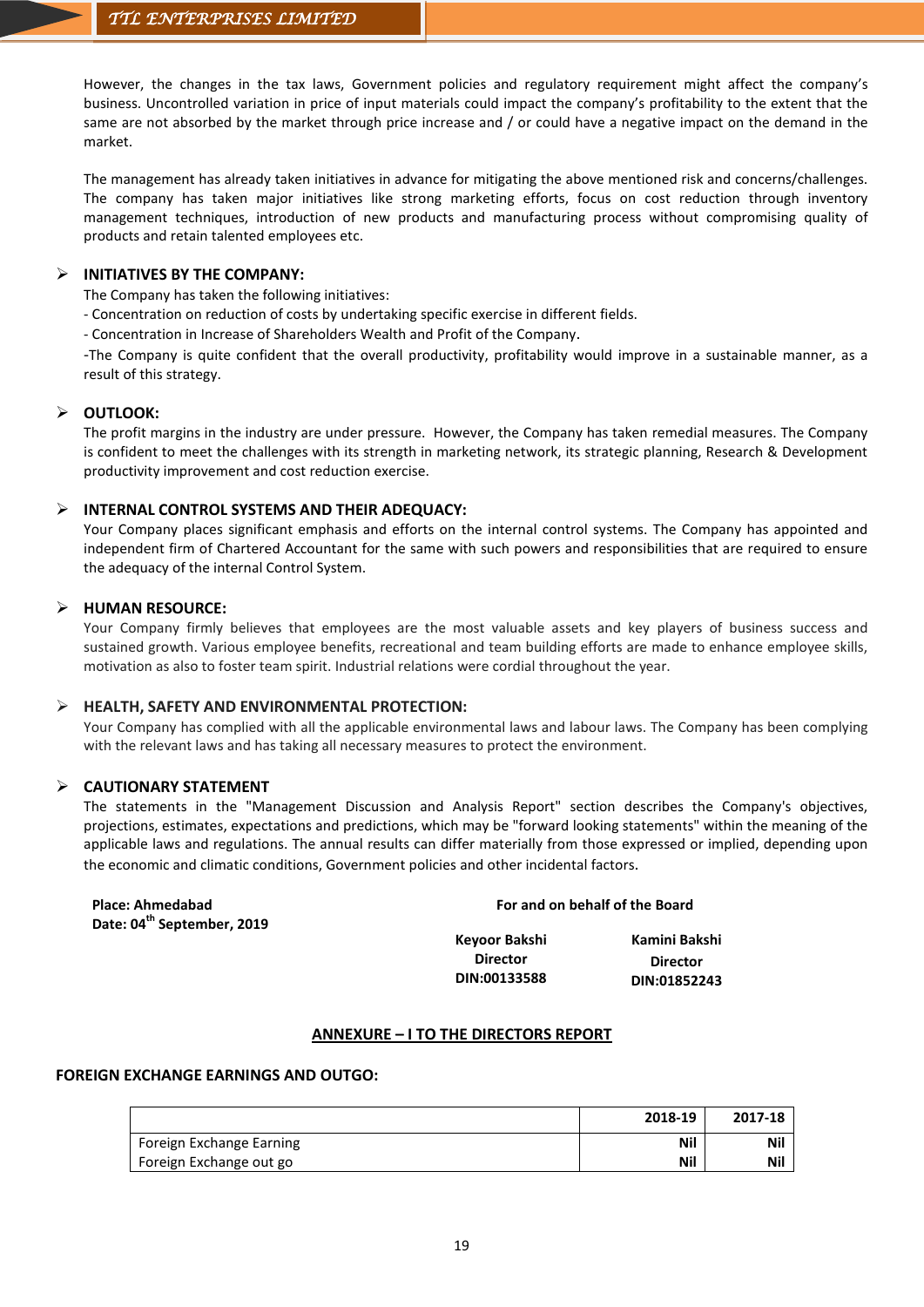**Place: Ahmedabad Date: 04th September, 2019**

## **For and on behalf of the Board For and on behalf of the Board**

**Keyoor Bakshi Director DIN:00133588**

**Kamini Bakshi Director DIN:01852243**

## **ANNEXURE – II TO THE DIRECTORS REPORT**

## **FORM NO. MGT 9 EXTRACT OF ANNUAL RETURN As on financial year ended on 31.03.2019**

## **Pursuant to Section 92 (3) of the Companies Act, 2013 and rule 12(1) of the Company (Management & Administration) Rules, 2014**

## **II. REGISTRATION & OTHER DETAILS:**

|    | <b>CIN</b>                                                                    | L17119GJ1988PLC096379                                                                                                                            |
|----|-------------------------------------------------------------------------------|--------------------------------------------------------------------------------------------------------------------------------------------------|
| 2. | <b>Registration Date</b>                                                      | 2 <sup>nd</sup> November, 1988                                                                                                                   |
| 3. | Name of the Company                                                           | TTL Enterprises Limited (Formerly Known as Trupti Twisters<br>Limited)                                                                           |
| 4. | Category/Sub-category of the Company                                          | Company limited by shares and Indian Non-Government<br>Company                                                                                   |
| 5. | Address of the Registered office<br>& contact<br>details                      | 304, $3^{rd}$ Floor, Shoppers Plaza - 5, Opp. Municipal Market,<br>C.G. Road, Navrangpura, Ahmedabad - 380009                                    |
| 6. | Whether listed company                                                        | <b>Yes</b>                                                                                                                                       |
| 7. | Name, Address & contact details of the<br>Registrar & Transfer Agent, if any. | Accurate Securities & Registry Pvt. Ltd.<br>203 Shangrila Arcade, Above Samsung Showroom, Shyamal<br>Cross Roads, Satellite, Ahmedabad - 380015. |

## **III. PRINCIPAL BUSINESS ACTIVITIES OF THE COMPANY :**

All the business activities contributing 10 % or more of the total turnover of the company hall be stated)

| Sr. | Name and Description of main | NIC Code of the        | % to total turnover of the company |
|-----|------------------------------|------------------------|------------------------------------|
| No. | products / services          | <b>Product/service</b> |                                    |
|     | Nil                          | Nil                    | Nil                                |

## **IV. PARTICULARS OF HOLDING, SUBSIDIARY AND ASSOCIATE COMPANIES** -

Allthebusinessactivitiescontributing10%ormoreofthetotal turnover of the company shall be stated:-

| Sr.<br>No. | Name and address of the<br>Company | CIN/GLN | Holding /<br>Subsidiary / Associate | % of shares<br>held | Applicable<br>section |
|------------|------------------------------------|---------|-------------------------------------|---------------------|-----------------------|
| <b>NA</b>  | <b>NA</b>                          | ΝA      | ΝA                                  | <b>NA</b>           | <b>NA</b>             |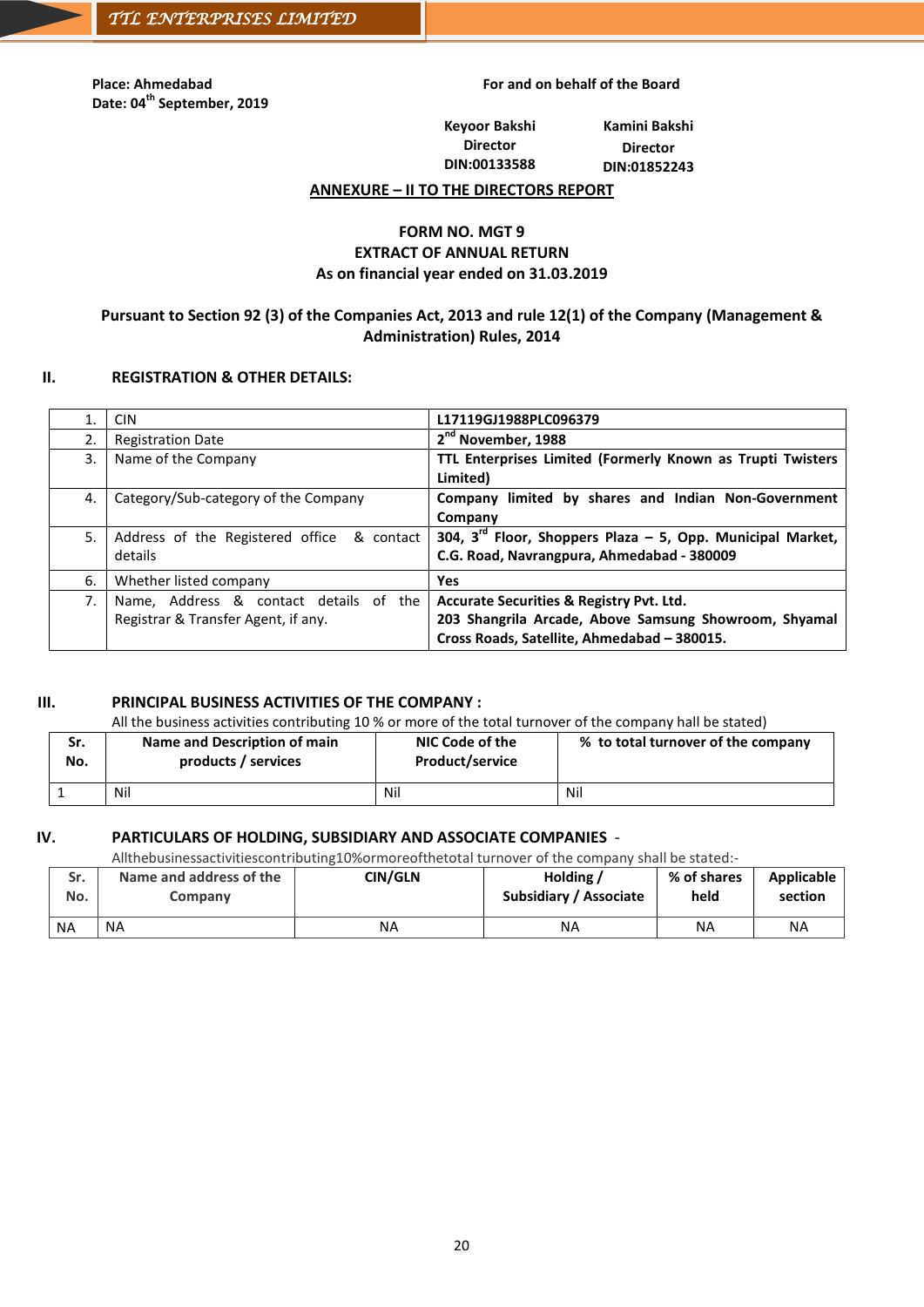# **V. SHARE HOLDING PATTERN (EQUITY SHARE CAPITAL BREAKUP AS PERCENTAGE OF TOTAL EQUITY):**

## **A) CATEGORY-WISE SHARE HOLDING**

| No. of Shares held at the beginning of the year<br><b>Category of Shareholders</b> |                       |          |         | No. of Shares held at the end of the<br>year as on 31st March, 2019* |              |          |              |                             | % Change |
|------------------------------------------------------------------------------------|-----------------------|----------|---------|----------------------------------------------------------------------|--------------|----------|--------------|-----------------------------|----------|
|                                                                                    | as on 1st April, 2018 |          |         |                                                                      |              |          |              |                             | during   |
|                                                                                    | <b>Demat</b>          | Physical | Total   | %<br>of<br><b>Total</b><br><b>Shares</b>                             | <b>Demat</b> | Physical | <b>Total</b> | % of<br>Total<br>Shar<br>es | the year |
| A. Promoters                                                                       |                       |          |         |                                                                      |              |          |              |                             |          |
| $(1)$ Indian                                                                       |                       |          |         |                                                                      |              |          |              |                             |          |
| a) Individual/HUF **                                                               | Nil                   | 980800   | 980800  | 28.19                                                                | Nil          | 19616    | 19616        | 28.18                       | Nil      |
| b) Central Govt                                                                    | Nil                   | Nil      | Nil     | Nil                                                                  | Nil          | Nil      | Nil          | Nil                         | Nil      |
| c) State Govt(s)                                                                   | Nil                   | Nil      | Nil     | Nil                                                                  | Nil          | Nil      | Nil          | Nil                         | Nil      |
| d) Bodies Corp.                                                                    | Nil                   | Nil      | Nil     | Nil                                                                  | Nil          | Nil      | Nil          | Nil                         | Nil      |
| e) Banks / Fl                                                                      | Nil                   | Nil      | Nil     | Nil                                                                  | Nil          | Nil      | Nil          | Nil                         | Nil      |
| f) Any other Foreign Individual                                                    | Nil                   | Nil      | Nil     | Nil                                                                  | Nil          | Nil      | Nil          | Nil                         | Nil      |
| <b>Total shareholding of Promoter</b>                                              |                       |          |         |                                                                      |              |          |              |                             |          |
| (A)                                                                                | Nil                   | 980800   | 980800  | 28.19                                                                | Nil          | 19616    | 19616        | 28.18                       | Nil      |
| <b>B. Public Shareholding</b>                                                      |                       |          |         |                                                                      |              |          |              |                             |          |
| 1. Institutions                                                                    |                       |          |         |                                                                      |              |          |              |                             |          |
| a) Mutual Funds                                                                    | Nil                   | Nil      | Nil     | Nil                                                                  | Nil          | Nil      | Nil          | Nil                         | Nil      |
| b) Banks / FI                                                                      | Nil                   | Nil      | Nil     | Nil                                                                  | Nil          | Nil      | Nil          | Nil                         | Nil      |
| c) Central Govt                                                                    | Nil                   | Nil      | Nil     | Nil                                                                  | Nil          | Nil      | Nil          | Nil                         | Nil      |
| d) State Govt(s)                                                                   | Nil                   | Nil      | Nil     | Nil                                                                  | Nil          | Nil      | Nil          | Nil                         | Nil      |
| e) Venture Capital Funds                                                           | Nil                   | Nil      | Nil     | Nil                                                                  | Nil          | Nil      | Nil          | Nil                         | Nil      |
| f) Insurance Companies                                                             | Nil                   | Nil      | Nil     | Nil                                                                  | Nil          | Nil      | Nil          | Nil                         | Nil      |
| g) FIIs                                                                            | Nil                   | Nil      | Nil     | Nil                                                                  | Nil          | Nil      | Nil          | Nil                         | Nil      |
| h) Foreign Venture Capital Funds                                                   | Nil                   | Nil      | Nil     | Nil                                                                  | Nil          | Nil      | Nil          | Nil                         | Nil      |
| i) Others (specify)                                                                | Nil                   | Nil      | Nil     | Nil                                                                  | Nil          | Nil      | Nil          | Nil                         | Nil      |
| Sub-total $(B)(1)$ :-                                                              | <b>Nil</b>            | Nil      | Nil     | Nil                                                                  | Nil          | Nil      | Nil          | Nil                         | Nil      |
| 2. Non-Institutions                                                                |                       |          |         |                                                                      |              |          |              |                             |          |
| a) Bodies Corp.                                                                    |                       |          |         |                                                                      |              |          |              |                             |          |
| i) Indian                                                                          | Nil                   | 3000     | 3000    | 0.09                                                                 | Nil          | 60       | 60           | 0.09                        | Nil      |
| ii) Overseas                                                                       | Nil                   | Nil      | Nil     | Nil                                                                  | Nil          | Nil      | Nil          | Nil                         | Nil      |
| b) Individuals                                                                     |                       |          |         |                                                                      |              |          |              |                             |          |
| i) Individual shareholders holding                                                 |                       |          |         |                                                                      |              |          |              |                             |          |
| nominal share capital upto Rs.2                                                    |                       |          |         |                                                                      |              |          |              |                             |          |
| lakh                                                                               | Nil                   | 1845600  | 1845600 | 53.05                                                                | 154          | 44834    | 44834        | 64.42                       | Nil      |
| ii) Individual shareholders holding<br>nominal share capital in excess of          |                       |          |         |                                                                      |              |          |              |                             |          |
| Rs 2lakh                                                                           | Nil                   | 395000   | 395000  | 11.35                                                                | Nil          | Nil      | Nil          | Nil                         | Nil      |
| c) Others (specify)                                                                |                       |          |         |                                                                      |              |          |              |                             |          |
| NRI/OCB                                                                            | Nil                   | Nil      | Nil     | Nil                                                                  | Nil          | Nil      | Nil          | Nil                         | Nil      |
| <b>OTHERS</b>                                                                      | Nil                   | Nil      | Nil     | Nil                                                                  | Nil          | Nil      | Nil          | Nil                         | Nil      |
| Non Resident Indians                                                               | Nil                   | 224200   | 224200  | 6.44                                                                 | Nil          | 4484     | 4484         | 6.44                        | Nil      |
| <b>Overseas Corporate Bodies</b>                                                   | Nil                   | Nil      | Nil     | Nil                                                                  | Nil          | Nil      | Nil          | Nil                         | Nil      |
| <b>Foreign Nationals</b>                                                           | Nil                   | Nil      | Nil     | Nil                                                                  | Nil          | Nil      | Nil          | Nil                         | Nil      |
| <b>Clearing Members</b>                                                            | Nil                   | Nil      | Nil     | Nil                                                                  | Nil          | Nil      | Nil          | Nil                         | Nil      |
| Hindu Undivided Family                                                             | Nil                   | 30300    | 30300   | 0.87                                                                 | Nil          | 606      | 606          | 0.87                        | Nil      |
| Foreign Bodies - D R                                                               | Nil                   | Nil      | Nil     | Nil                                                                  | Nil          | Nil      | Nil          | Nil                         | Nil      |
| Sub-total (B)(2):-                                                                 | Nil                   | 2498100  | 2498100 | 71.81                                                                | 154          | 49984    | 49984        | 71.82                       | Nil      |
| <b>Public</b><br>Shareholding<br>Total                                             | Nil                   | 2498100  |         |                                                                      |              |          |              |                             |          |
| $(B)=(B)(1)+(B)(2)$                                                                |                       |          | 2498100 | 71.81                                                                | 154          | 49984    | 49984        | 71.82                       | Nil      |
| C. Shares held by Custodian for                                                    |                       |          |         |                                                                      |              |          |              |                             |          |
| <b>GDRs &amp; ADRs</b>                                                             | Nil                   | Nil      | Nil     | Nil                                                                  | Nil          | Nil      | Nil          | Nil                         | Nil      |
| Grand Total (A+B+C)                                                                | <b>Nil</b>            | 3478900  | 3478900 | 100                                                                  | 154          | 69600    | 69600        | 100                         | Nil      |

(\***Reduction of share capital pursuant to the Scheme of Arrangement sanctioned by the Order of the Hon'ble NCLT, Ahmadabad Bench on 22.10.2018)**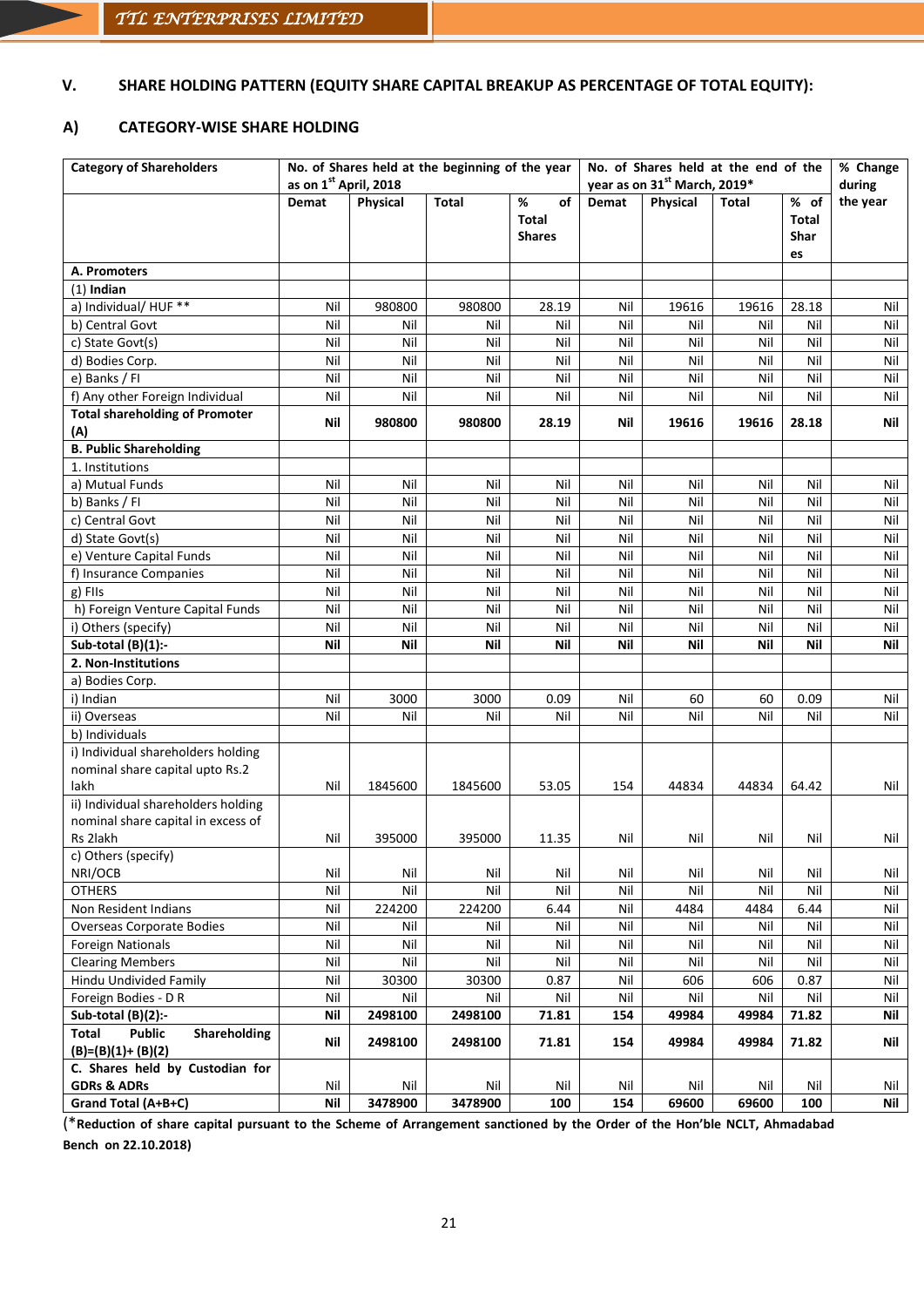## **B) SHAREHOLDING OF PROMOTER-**

| Sr.<br>No.     | <b>Shareholder's Name</b> |                         | the year as on 1 <sup>st</sup> April, 2018   | No. of Shares held at the beginning of                   | No. of Shares held at the end of the<br>year as on 31 <sup>st</sup> March, 2019 |                                           |                                                             |                    |  |
|----------------|---------------------------|-------------------------|----------------------------------------------|----------------------------------------------------------|---------------------------------------------------------------------------------|-------------------------------------------|-------------------------------------------------------------|--------------------|--|
|                |                           | No. of<br><b>Shares</b> | % of<br>total<br><b>Shares of</b><br>the co. | %of Shares<br>Pledged /<br>encumbered to<br>total shares | No. of<br>Shares*                                                               | % of total<br><b>Shares of</b><br>the co. | %of Shares<br>Pledged /<br>encumbered<br>to total<br>shares | during the<br>year |  |
| $\mathbf{1}$   | <b>MAYANK DEVASHRAYEE</b> | 312500                  | 8.98                                         | Nil                                                      | 6250                                                                            | 8.98                                      | Nil                                                         | Nil                |  |
| $\overline{2}$ | <b>TRUPTI DEVASHRAYEE</b> | 277500                  | 7.98                                         | Nil                                                      | 5550                                                                            | 7.98                                      | Nil                                                         | Nil                |  |
| 3              | MAYANK DEVASHRAYEE (HUF)  | 260000                  | 7.47                                         | Nil                                                      | 5200                                                                            | 7.47                                      | Nil                                                         | Nil                |  |
| 4              | RUTVIJ M DEVASHRAYEE      | 65000                   | 1.87                                         | Nil                                                      | 1300                                                                            | 1.87                                      | Nil                                                         | Nil                |  |
| 5              | KASMIN M DEVASHRAYEE      | 65000                   | 1.87                                         | Nil                                                      | 1300                                                                            | 1.87                                      | Nil                                                         | Nil                |  |
| 6              | UPENDRAPRASAD DERASARI    | 500                     | 0.01                                         | Nil                                                      | 10                                                                              | 0.01                                      | Nil                                                         | Nil                |  |
| $\overline{7}$ | MUKESH U DERASARI         | 300                     | 0.01                                         | Nil                                                      | 06                                                                              | 0.00                                      | Nil                                                         | Nil                |  |

(\***Reduction of share capital pursuant to the Scheme of Arrangement sanctioned by the Order of the Hon'ble NCLT, Ahmadabad Bench on 22.10.2018)**

# **C) CHANGE IN PROMOTERS' SHAREHOLDING (PLEASE SPECIFY, IF THERE IS NO CHANGE)**

| Sr.<br>No.              | <b>Particulars</b>                                                                |                                                        | Shareholding at the<br>beginning of the year             | <b>Cumulative Shareholding</b><br>During the year |               |  |
|-------------------------|-----------------------------------------------------------------------------------|--------------------------------------------------------|----------------------------------------------------------|---------------------------------------------------|---------------|--|
|                         |                                                                                   |                                                        |                                                          |                                                   |               |  |
|                         |                                                                                   | No. of                                                 | % of total                                               | No. of                                            | % of total    |  |
|                         |                                                                                   | shares                                                 | shares of the                                            | shares                                            | shares of the |  |
|                         |                                                                                   |                                                        | company                                                  |                                                   | company       |  |
| $\mathbf 1$             | <b>MAYANK DEVASHRAYEE</b>                                                         |                                                        |                                                          |                                                   |               |  |
| $\mathbf{2}$            | At the beginning of the year                                                      | 312500                                                 | 8.98                                                     | 6250                                              | 8.98          |  |
| 3                       | Date wise Increase / Decrease in Promoters                                        |                                                        | (*Reduction of share capital pursuant to the Scheme of   |                                                   |               |  |
|                         | Shareholding during the year specifying the reasons                               |                                                        | Arrangement sanctioned by the Order of the Hon'ble NCLT, |                                                   |               |  |
|                         | for increase / decrease (e.g. allotment /transfer /<br>bonus/ sweat equity etc.): |                                                        | Ahmadabad Bench on 22.10.2018)                           |                                                   |               |  |
| 4                       | At the end of the year                                                            | 312500                                                 | 8.98                                                     | 6250                                              | 8.98          |  |
| 5                       | <b>TRUPTI DEVASHRAYEE</b>                                                         |                                                        |                                                          |                                                   |               |  |
| 6                       | At the beginning of the year                                                      | 277500                                                 | 7.98                                                     | 5550                                              | 7.98          |  |
| $\overline{\mathbf{z}}$ | Date wise Increase / Decrease in Promoters                                        | (*Reduction of share capital pursuant to the Scheme of |                                                          |                                                   |               |  |
|                         | Shareholding during the year specifying the reasons                               |                                                        | Arrangement sanctioned by the Order of the Hon'ble NCLT, |                                                   |               |  |
|                         | for increase / decrease (e.g. allotment /transfer /<br>bonus/ sweat equity etc.): |                                                        | Ahmadabad Bench on 22.10.2018)                           |                                                   |               |  |
| 8                       | At the end of the year                                                            | 277500                                                 | 7.98                                                     | 5550                                              | 7.98          |  |
| $\boldsymbol{9}$        | <b>MAYANK DEVASHRAYEE (HUF)</b>                                                   |                                                        |                                                          |                                                   |               |  |
| 10                      | At the beginning of the year                                                      | 260000                                                 | 7.47                                                     | 5200                                              | 7.47          |  |
| 11                      | Date wise Increase / Decrease in Promoters                                        |                                                        | (*Reduction of share capital pursuant to the Scheme of   |                                                   |               |  |
|                         | Shareholding during the year specifying the reasons                               |                                                        | Arrangement sanctioned by the Order of the Hon'ble NCLT, |                                                   |               |  |
|                         | for increase / decrease (e.g. allotment /transfer /                               |                                                        | Ahmadabad Bench on 22.10.2018)                           |                                                   |               |  |
|                         | bonus/ sweat equity etc.):                                                        |                                                        |                                                          |                                                   |               |  |
| 12                      | At the end of the year                                                            | 260000                                                 | 7.47                                                     | 5200                                              | 7.47          |  |
| 13                      | <b>RUTVIJ M DEVASHRAYEE</b>                                                       |                                                        |                                                          |                                                   |               |  |
| 14                      | At the beginning of the year                                                      | 65000                                                  | 1.87                                                     | 1300                                              | 1.87          |  |
| 15                      | Date wise Increase / Decrease in Promoters                                        |                                                        | (*Reduction of share capital pursuant to the Scheme of   |                                                   |               |  |
|                         | Shareholding during the year specifying the reasons                               |                                                        | Arrangement sanctioned by the Order of the Hon'ble NCLT, |                                                   |               |  |
|                         | for increase / decrease (e.g. allotment /transfer /<br>bonus/ sweat equity etc.): |                                                        | Ahmadabad Bench on 22.10.2018)                           |                                                   |               |  |
| 16                      | At the end of the year                                                            | 65000                                                  | 1.87                                                     | 1300                                              | 1.87          |  |
| 17                      | <b>KASMIN M DEVASHRAYEE</b>                                                       |                                                        |                                                          |                                                   |               |  |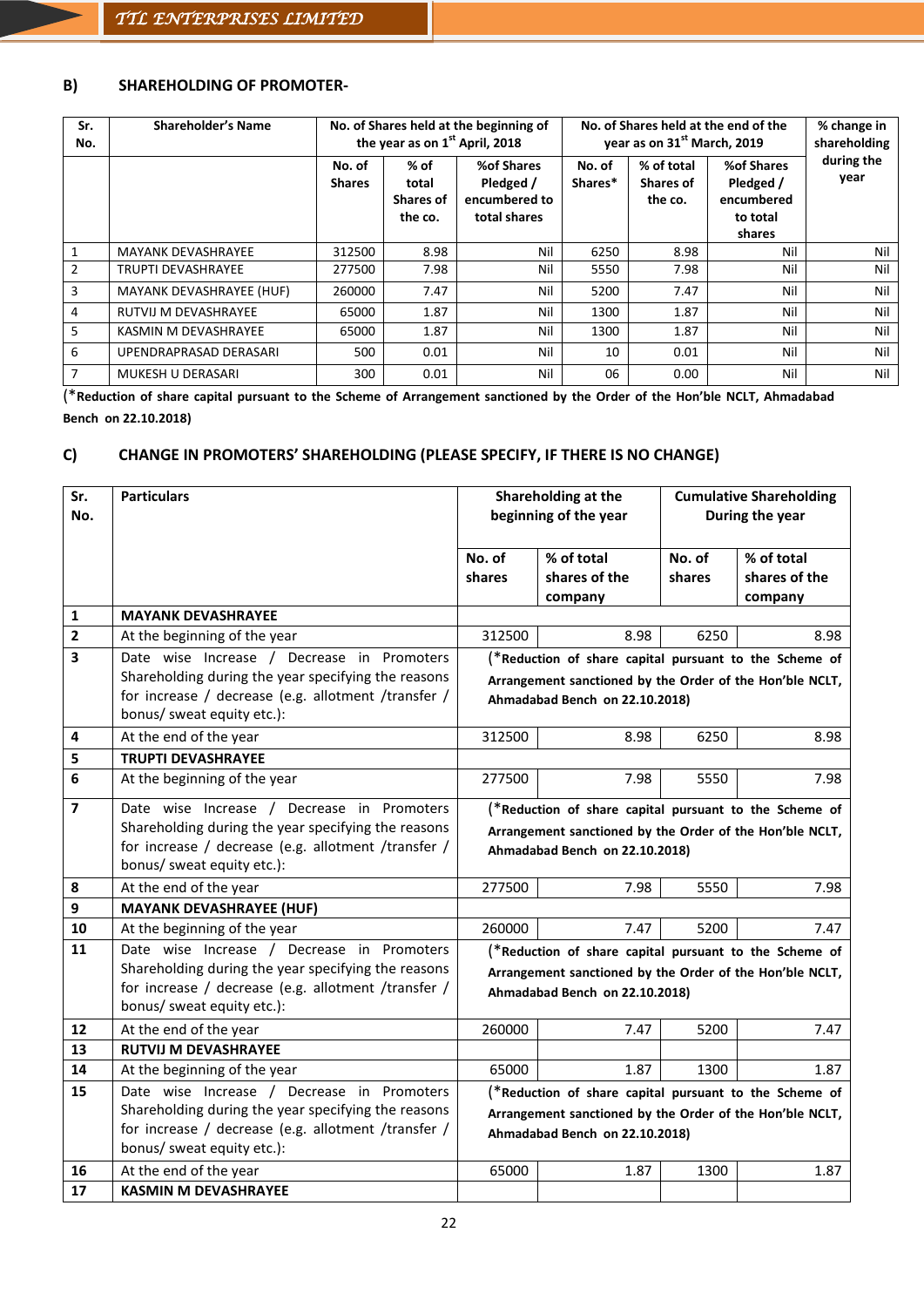| 18 | At the beginning of the year                                                                                                                                                           | 65000                                                                                                                                                | 1.87                                                                                                                                                 | 1300 | 1.87 |  |
|----|----------------------------------------------------------------------------------------------------------------------------------------------------------------------------------------|------------------------------------------------------------------------------------------------------------------------------------------------------|------------------------------------------------------------------------------------------------------------------------------------------------------|------|------|--|
| 19 | Date wise Increase / Decrease in Promoters<br>Shareholding during the year specifying the reasons<br>for increase / decrease (e.g. allotment /transfer /<br>bonus/ sweat equity etc.): | (*Reduction of share capital pursuant to the Scheme of<br>Arrangement sanctioned by the Order of the Hon'ble NCLT,<br>Ahmadabad Bench on 22.10.2018) |                                                                                                                                                      |      |      |  |
| 20 | At the end of the year                                                                                                                                                                 | 65000                                                                                                                                                | 1.87                                                                                                                                                 | 1300 | 1.87 |  |
| 21 | <b>UPENDRAPRASAD DERASARI</b>                                                                                                                                                          |                                                                                                                                                      |                                                                                                                                                      |      |      |  |
| 22 | At the beginning of the year                                                                                                                                                           | 500                                                                                                                                                  | 0.01                                                                                                                                                 | 10   | 0.01 |  |
| 23 | Date wise Increase / Decrease in Promoters<br>Shareholding during the year specifying the reasons<br>for increase / decrease (e.g. allotment /transfer /<br>bonus/ sweat equity etc.): |                                                                                                                                                      | (*Reduction of share capital pursuant to the Scheme of<br>Arrangement sanctioned by the Order of the Hon'ble NCLT,<br>Ahmadabad Bench on 22.10.2018) |      |      |  |
| 24 | At the end of the year                                                                                                                                                                 | 500                                                                                                                                                  | 0.01                                                                                                                                                 | 10   | 0.01 |  |
| 25 | <b>MUKESH U DERASARI</b>                                                                                                                                                               |                                                                                                                                                      |                                                                                                                                                      |      |      |  |
| 26 | At the beginning of the year                                                                                                                                                           | 300                                                                                                                                                  | 0.00                                                                                                                                                 | 06   | 0.00 |  |
| 27 | Date wise Increase / Decrease in Promoters<br>Shareholding during the year specifying the reasons                                                                                      | (*Reduction of share capital pursuant to the Scheme of<br>Arrangement sanctioned by the Order of the Hon'ble NCLT,<br>Ahmadabad Bench on 22.10.2018) |                                                                                                                                                      |      |      |  |
|    | for increase / decrease (e.g. allotment /transfer /<br>bonus/ sweat equity etc.):                                                                                                      |                                                                                                                                                      |                                                                                                                                                      |      |      |  |

## **D) SHAREHOLDING PATTERN OF TOP TEN SHAREHOLDERS AS ON 31ST MARCH, 2019: (OTHER THAN DIRECTORS, PROMOTERS AND HOLDERS OF GDRS AND DRS):**

| Sr.<br>No.              | For Each of the Top 10<br><b>Shareholders</b> |                  | Shareholding at the beginning<br>of the year | Increase<br><b>Decrease</b> | Reason* |               | <b>Cumulative Shareholding</b><br>during the year |
|-------------------------|-----------------------------------------------|------------------|----------------------------------------------|-----------------------------|---------|---------------|---------------------------------------------------|
|                         |                                               | No. of<br>shares | % of total<br>shares of the<br>company       |                             |         | No. of shares | % of total<br>shares of the<br>company            |
| $\mathbf{1}$            | MANUBHAI JIYANI                               | 1,70,000         | 4.88                                         | $-$                         | $-$     | 3,400         | 4.88                                              |
| $\overline{2}$          | SANDEEP MAHADIK                               | 1,50,000         | 4.31                                         | --                          | $-$     | 3,000         | 4.31                                              |
| $\overline{\mathbf{3}}$ | <b>VIJAYSINGH PADODE</b>                      | 50,000           | 1.43                                         |                             |         | 1,000         | 1.43                                              |
| 4                       | PRAFUL GANDHI (HUF)                           | 30,000           | 0.86                                         | --                          | $- -$   | 600           | 0.86                                              |
| 5                       | RAJNI KHANEJA                                 | 25,000           | 0.72                                         | --                          | --      | 500           | 0.72                                              |
| 6                       | <b>KAMLESH J SHROFF</b>                       | 15,000           | 0.43                                         | --                          | $- -$   | 300           | 0.43                                              |
| $\overline{ }$          | NARAYAN VSWANI                                | 10,000           | 0.06                                         | --                          | $- -$   | 200           | 0.30                                              |
| 8                       | <b>VARSHA R PARIKH</b>                        | 8,000            | 0.23                                         | --                          | $- -$   | 160           | 0.23                                              |
| 9                       | <b>MUKESH T SHROFF</b>                        | 35,00            | 0.10                                         | --                          | $- -$   | 70            | 0.10                                              |
| 10                      | <b>FELIX PINTO</b>                            | 32,00            | 0.09                                         | $- -$                       | --      | 64            | 0.09                                              |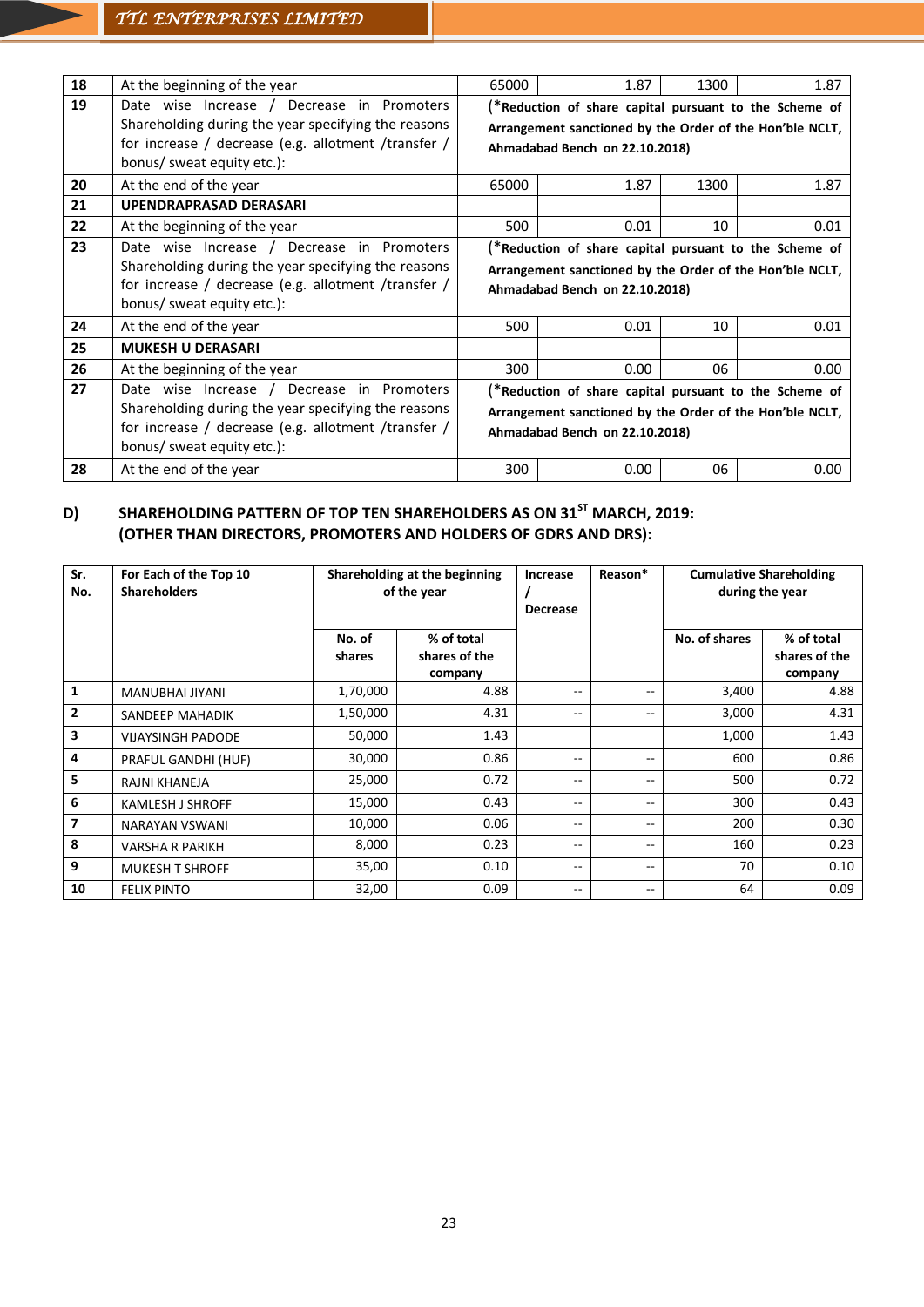## **E) SHAREHOLDING OF DIRECTORS AND KEY MANAGERIAL PERSONNEL:**

| Sr.<br>No.              | Shareholding of each Directors and each Key Managerial<br>Personnel                                                                                                                 |                                                                                                                                                                 | Shareholding at the<br>beginning<br>of the year        |                  | <b>Cumulative Shareholding</b><br>during the year |  |
|-------------------------|-------------------------------------------------------------------------------------------------------------------------------------------------------------------------------------|-----------------------------------------------------------------------------------------------------------------------------------------------------------------|--------------------------------------------------------|------------------|---------------------------------------------------|--|
|                         |                                                                                                                                                                                     | No. of<br>shares                                                                                                                                                | % of total<br>shares of the<br>company                 | No. of<br>shares | % of total<br>shares of the<br>company            |  |
| 1                       | <b>MAYANK DEVASHRAYEE</b>                                                                                                                                                           |                                                                                                                                                                 |                                                        |                  |                                                   |  |
| 2                       | At the beginning of the year                                                                                                                                                        | 312500                                                                                                                                                          | 8.98                                                   | 6250             | 8.98                                              |  |
| $\overline{\mathbf{3}}$ | Date wise Increase / Decrease in Promoters Shareholding<br>during the year specifying the reasons for increase / decrease<br>(e.g. allotment /transfer / bonus/ sweat equity etc.): | <sup>*</sup> Reduction of share capital pursuant to the Scheme of<br>Arrangement sanctioned by the Order of the Hon'ble<br>NCLT, Ahmadabad Bench on 22.10.2018) |                                                        |                  |                                                   |  |
| 4                       | At the end of the year                                                                                                                                                              | 312500                                                                                                                                                          | 8.98                                                   | 6250             | 8.98                                              |  |
| 5                       | <b>TRUPTI DEVASHRAYEE</b>                                                                                                                                                           |                                                                                                                                                                 |                                                        |                  |                                                   |  |
| 6                       | At the beginning of the year                                                                                                                                                        | 277500                                                                                                                                                          | 7.98                                                   | 5550             | 7.98                                              |  |
| $\overline{7}$          | Date wise Increase / Decrease in Promoters Shareholding                                                                                                                             |                                                                                                                                                                 | (*Reduction of share capital pursuant to the Scheme of |                  |                                                   |  |
|                         | during the year specifying the reasons for increase / decrease<br>(e.g. allotment /transfer / bonus/ sweat equity etc.):                                                            |                                                                                                                                                                 | Arrangement sanctioned by the Order of the Hon'ble     |                  |                                                   |  |
|                         |                                                                                                                                                                                     |                                                                                                                                                                 | NCLT, Ahmadabad Bench on 22.10.2018)                   |                  |                                                   |  |
| 8                       | At the end of the year                                                                                                                                                              | 277500                                                                                                                                                          | 7.98                                                   | 5550             | 7.98                                              |  |
| 9                       | <b>KEYOOR BAKSHI</b>                                                                                                                                                                |                                                                                                                                                                 |                                                        |                  |                                                   |  |
| 10                      | At the beginning of the year                                                                                                                                                        | 00                                                                                                                                                              | 00                                                     | 00               | 00                                                |  |
| 11                      | Date wise Increase / Decrease in Promoters Shareholding<br>during the year specifying the reasons for increase / decrease<br>(e.g. allotment /transfer / bonus/ sweat equity etc.): |                                                                                                                                                                 |                                                        | <b>NA</b>        |                                                   |  |
| 12                      | At the end of the year                                                                                                                                                              | 00                                                                                                                                                              | 00                                                     | 00               | 00                                                |  |
| 13                      | <b>BHAVIN MEHTA</b>                                                                                                                                                                 |                                                                                                                                                                 |                                                        |                  |                                                   |  |
| 14                      | At the beginning of the year                                                                                                                                                        | 00                                                                                                                                                              | 00                                                     | 00               | 00                                                |  |
| 15                      | Date wise Increase / Decrease in Promoters Shareholding<br>during the year specifying the reasons for increase / decrease<br>(e.g. allotment /transfer / bonus/ sweat equity etc.): | <b>NA</b>                                                                                                                                                       |                                                        |                  |                                                   |  |
| 16                      | At the end of the year                                                                                                                                                              | 00                                                                                                                                                              | 00                                                     | 00               | 00                                                |  |

None of the Directors expect from above hold any shares in the Company.

## **VI. INDEBTEDNESS –**

Indebtedness of the Company including interest outstanding/accrued but not due for payment.

|                                                     |                                           |                    |          | (` in Lacs)           |
|-----------------------------------------------------|-------------------------------------------|--------------------|----------|-----------------------|
|                                                     | Secured<br>Loans<br>excluding<br>deposits | Unsecured<br>Loans | Deposits | Total<br>Indebtedness |
| Indebtedness at the beginning of the financial year |                                           |                    |          |                       |
| i) Principal Amount                                 | 0.00                                      | 0.00               | 0.00     | 0.00                  |
| ii) Interest due but not paid                       | 0.00                                      | 0.00               | 0.00     | 0.00                  |
| iii) Interest accrued but not due                   | 0.00                                      | 0.00               | 0.00     | 0.00                  |
| Total (i+ii+iii)                                    | 0.00                                      | 0.00               | 0.00     | 0.00                  |
| Change in Indebtedness during the financial year    |                                           |                    |          |                       |
| * Addition                                          | 0.00                                      | 0.00               | 0.00     | 0.00                  |
| * Reduction                                         | 0.00                                      | 0.00               | 0.00     | 0.00                  |
| <b>Net Change</b>                                   | 0.00                                      | 0.00               | 0.00     | 0.00                  |
| Indebtedness at the end of the financial year       |                                           |                    |          |                       |
| i) Principal Amount                                 | 0.00                                      | 0.00               | 0.00     | 0.00                  |
| ii) Interest due but not paid                       | 0.00                                      | 0.00               | 0.00     | 0.00                  |
| iii) Interest accrued but not due                   | 0.00                                      | 0.00               | 0.00     | 0.00                  |
| Total (i+ii+iii)                                    | 0.00                                      | 0.00               | 0.00     | 0.00                  |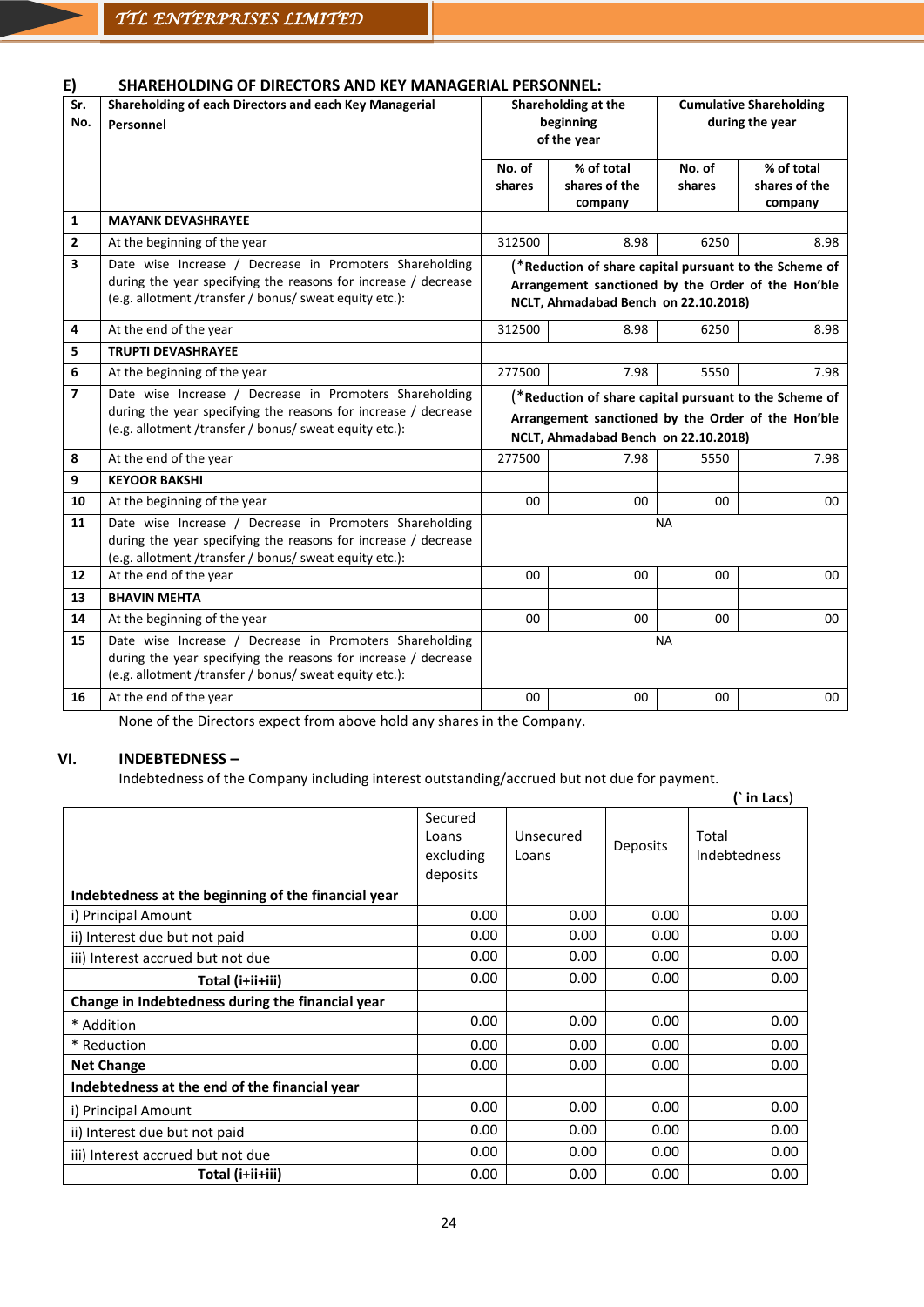1961

## **REMUNERATION OF DIRECTORS AND KEY MANAGERIAL PERSONNEL-**

## **A. REMUNERATION TO MANAGING DIRECTOR, WHOLE-TIME DIRECTORS AND/OR MANAGER:**

|              |                                                                                        |                               | (`in Lacs)          |
|--------------|----------------------------------------------------------------------------------------|-------------------------------|---------------------|
| Sr.<br>No.   | Particulars of Remuneration                                                            | Name of<br>MD/WTD/<br>Manager | <b>Total Amount</b> |
|              | Name of Director                                                                       | <b>NIL</b>                    | <b>NIL</b>          |
| $\mathbf{1}$ | Gross salary                                                                           |                               |                     |
|              | (a) Salary as per provisions contained in section 17(1) of the<br>Income-tax Act, 1961 | <b>NIL</b>                    | <b>NIL</b>          |
|              | (b) Value of perquisites u/s 17(2) Income-tax Act, 1961                                | <b>NIL</b>                    | <b>NIL</b>          |
|              | (c) Profits in lieu of salary under section 17(3) Income- tax Act,                     | <b>NIL</b>                    | <b>NIL</b>          |

| 3 | Sweat Equity                                                                                                                              | <b>NIL</b> | <b>NIL</b> |
|---|-------------------------------------------------------------------------------------------------------------------------------------------|------------|------------|
| 4 | Commission<br>- as % of profit<br>- others, specify                                                                                       | <b>NIL</b> | <b>NIL</b> |
| 5 | Others, please specify<br><b>PF Contribution</b><br>$1_{-}$<br>Gratuity Accrued for the year (Payable at<br>2.<br>Retirement/resignation) | <b>NIL</b> | <b>NIL</b> |
|   | Total (A)                                                                                                                                 | <b>NIL</b> | <b>NIL</b> |
|   | Ceiling as per the Companies Act 2013                                                                                                     |            | 5%         |

2 Stock Option NIL NIL

## **B. REMUNERATION TO OTHER DIRECTORS**

|                | <b>Particulars of Remuneration</b>            |               | <b>Name of Directors</b> |            | <b>Total</b> |
|----------------|-----------------------------------------------|---------------|--------------------------|------------|--------------|
|                |                                               | <b>Amount</b> |                          |            |              |
| 1              | Independent Directors                         |               |                          |            |              |
|                | Fee for attending board committee meetings    |               |                          |            |              |
|                | Commission                                    |               |                          |            |              |
|                | Others, please specify                        |               |                          |            |              |
|                | Total (1)                                     |               |                          |            |              |
| $\mathfrak{p}$ | <b>Other Non-Executive Directors</b>          |               |                          |            |              |
|                | Fee for attending board committee meetings    |               |                          |            |              |
|                | Commission                                    |               |                          |            |              |
|                | Others, please specify                        |               |                          |            |              |
|                | Total (2)                                     |               |                          |            |              |
|                | Total $(B)=(1+2)$                             | <b>NIL</b>    | <b>NIL</b>               | <b>NIL</b> | <b>NIL</b>   |
|                | <b>Total Managerial Remuneration</b>          |               |                          |            | <b>NIL</b>   |
|                | Overall Ceiling as per the Companies Act 2013 |               |                          |            |              |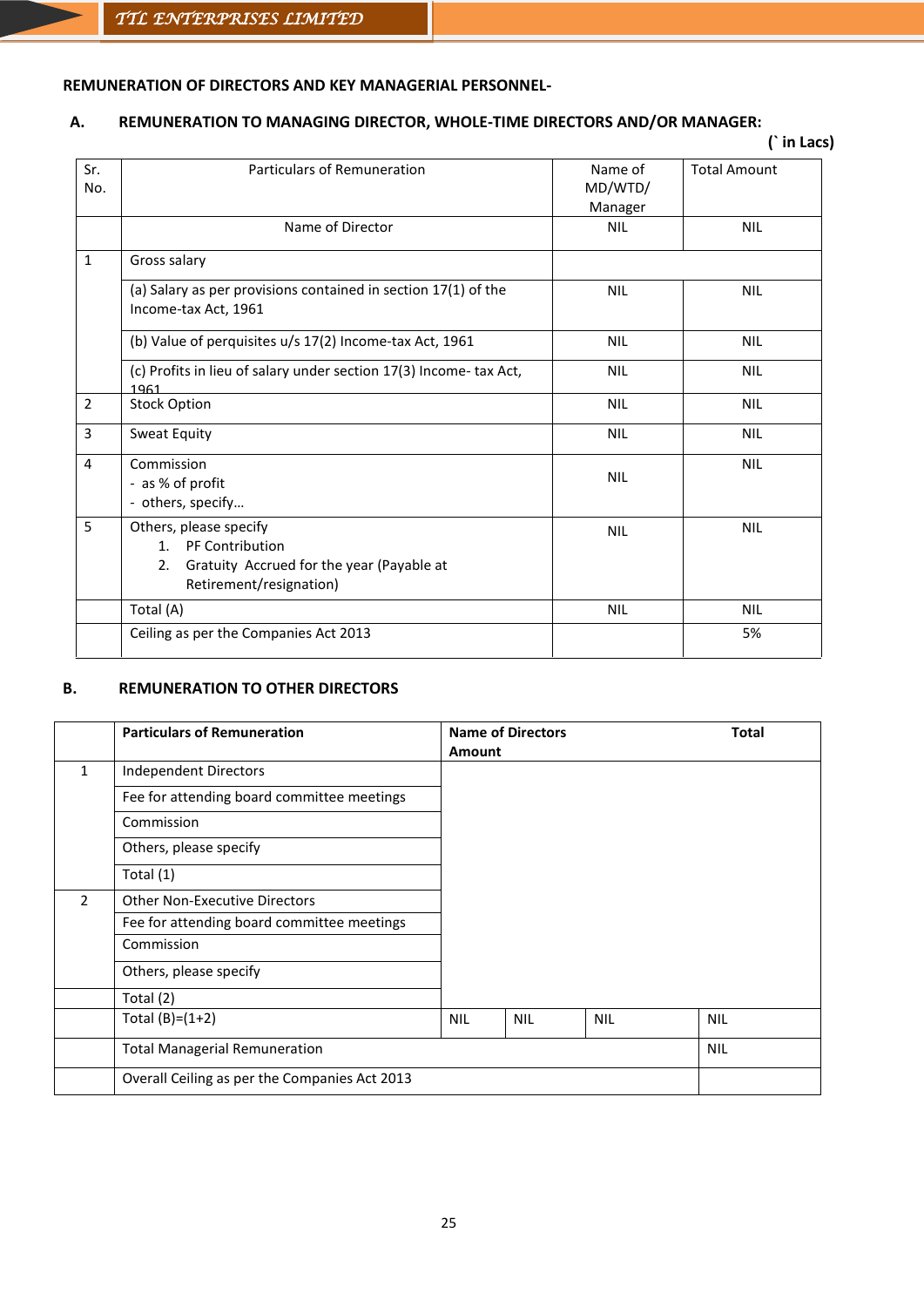## **C. REMUNERATION TO KEY MANAGERIAL PERSONNEL OTHER THAN MD/MANAGER/WTD**

| Sr. No.        | <b>Particulars of Remuneration</b>                                                     |            | Key Managerial Personnel |            |          |
|----------------|----------------------------------------------------------------------------------------|------------|--------------------------|------------|----------|
|                |                                                                                        | <b>CEO</b> | CS                       | <b>CFO</b> | Total    |
|                |                                                                                        |            | Malay Desai              |            |          |
| 1              | Gross salary                                                                           |            | 2,60,000                 |            | 2,60,000 |
|                | (a) Salary as per provisions contained in section 17(1) of the<br>Income-tax Act, 1961 |            | Nil                      |            | Nil      |
|                | (b) Value of perquisites u/s 17(2) Income-tax Act, 1961                                |            | Nil                      |            | Nil      |
|                | (c) Profits in lieu of salary under section 17(3) Income-tax Act,                      |            | Nil                      |            | Nil      |
| $\overline{2}$ | <b>Stock Option</b>                                                                    | Nil        | Nil                      | Nil        | Nil      |
| 3              | Sweat Equity                                                                           |            | Nil                      |            | Nil      |
| 4              | Commission                                                                             |            | Nil                      |            | Nil      |
|                | - as % of profit                                                                       |            | Nil                      |            | Nil      |
|                | others, specify                                                                        |            | Nil                      |            | Nil      |
| 5              | Others, please specify                                                                 |            | Nil                      |            | Nil      |
|                | Total                                                                                  |            | 2,60,000                 |            | 2,60,000 |

## **VII. PENALTIES / PUNISHMENT/ COMPOUNDING OF OFFENCES:**

| <b>Type</b>                         | Section of the<br><b>Companies Act</b> | <b>Brief</b><br><b>Description</b> | <b>Details of Penalty</b><br>/ Punishment/<br>Compounding<br>fees imposed | <b>Authority</b><br>[RD / NCLT/<br><b>COURT]</b> | Appeal made,<br>if any (give<br>Details) |  |  |
|-------------------------------------|----------------------------------------|------------------------------------|---------------------------------------------------------------------------|--------------------------------------------------|------------------------------------------|--|--|
| A. COMPANY                          |                                        |                                    |                                                                           |                                                  |                                          |  |  |
| Penalty                             | <b>NA</b>                              | <b>NA</b>                          | <b>NA</b>                                                                 | NA.                                              | <b>NA</b>                                |  |  |
| Punishment                          | <b>NA</b>                              | <b>NA</b>                          | <b>NA</b>                                                                 | <b>NA</b>                                        | <b>NA</b>                                |  |  |
| Compounding                         | <b>NA</b>                              | <b>NA</b>                          | <b>NA</b>                                                                 | <b>NA</b>                                        | <b>NONE</b>                              |  |  |
| <b>B. DIRECTORS</b>                 |                                        |                                    |                                                                           |                                                  |                                          |  |  |
| Penalty                             |                                        |                                    |                                                                           |                                                  |                                          |  |  |
| Punishment                          |                                        |                                    | <b>NONE</b>                                                               |                                                  |                                          |  |  |
| Compounding                         |                                        |                                    |                                                                           |                                                  |                                          |  |  |
| <b>C. OTHER OFFICERS IN DEFAULT</b> |                                        |                                    |                                                                           |                                                  |                                          |  |  |
| Penalty<br><b>NONE</b>              |                                        |                                    |                                                                           |                                                  |                                          |  |  |
| Punishment                          |                                        |                                    |                                                                           |                                                  |                                          |  |  |
| Compounding                         |                                        |                                    |                                                                           |                                                  |                                          |  |  |

**Place: Ahmedabad Date: 04th September, 2019**

## **For and on behalf of the Board For and on behalf of the Board**

**Keyoor Bakshi Director DIN:00133588**

**Kamini Bakshi Director DIN:01852243**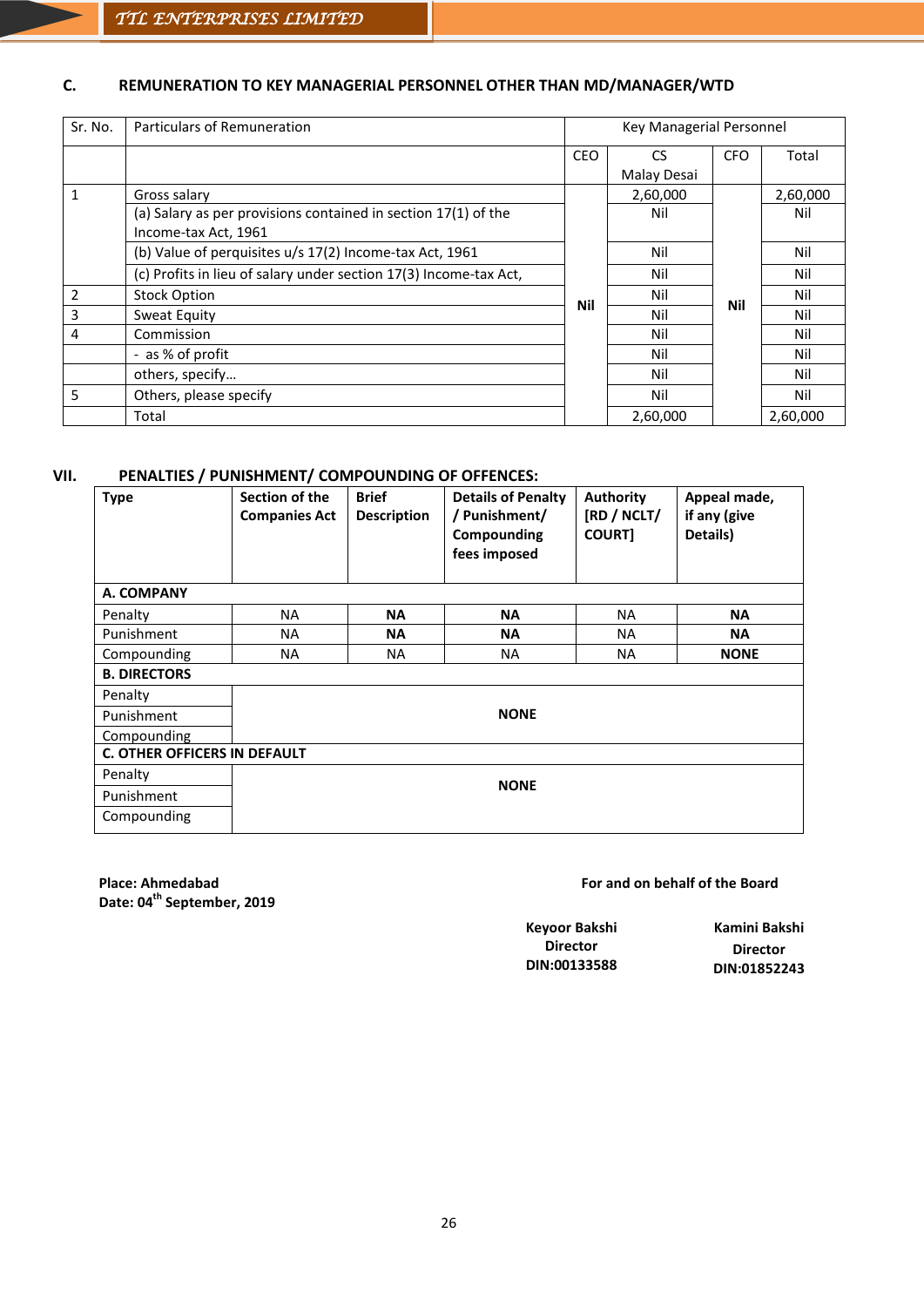## **ANNEXURE-III TO THE DIRECTORS REPORT**

## **1. Details pertaining to remuneration as required under Section 197(12) of the Companies Act, 2013 read with Rule 5(1) of the Companies (Appointment and Remuneration of Managerial Personnel) Rules, 2014:**

- i. The ratio of the remuneration of each Director to the Median Remuneration of the Employees of the Company for the Financial Year 2018-19 and
- ii. The percentage increase in remuneration of each Director, Chief Financial Officer, Chief Executive Officer, Company Secretary or Manager, if any, in the Financial Year

|                |                        |                        |                        | (` In Lacs)         |
|----------------|------------------------|------------------------|------------------------|---------------------|
| Sr.            | Name of Director/KMP   | Remuneration to the    | Percentage increase /  | of<br>Ratio         |
| No.            | and its Designation    | Director/KMP for the   | decrease<br>in         | Remuneration        |
|                |                        | Financial Year 2018-19 | remuneration in the    | of each Director to |
|                |                        |                        | Financial Year 2018-19 | Median<br>the       |
|                |                        |                        |                        | Remuneration<br>οf  |
|                |                        |                        |                        | <b>Employees</b>    |
| $\mathbf{1}$   | Mr. Mayank             | Nil                    | Nil                    | Nil                 |
|                | Devashrayee            |                        |                        |                     |
|                | (Director)             |                        |                        |                     |
| $\overline{2}$ | Mr. Keyoor Bakshi      | Nil                    | Nil                    | Nil                 |
|                | (Independent Director) |                        |                        |                     |
| 3              | Mr. Bhavin Mehta       | Nil                    | Nil                    | Nil                 |
|                | (Independent Director) |                        |                        |                     |
| $\overline{4}$ | Ms. Trupti Devashrayee | Nil                    | Nil                    | Nil                 |
|                | (Director)             |                        |                        |                     |
| 5              | Malay Desai            | 2.60                   | 10%                    | Nil                 |
|                | (Company Secretary &   |                        |                        |                     |
|                | Compliance Officer)    |                        |                        |                     |

**2. There were no employees covered under rule 5(2) of the Companies (Appointment and Remuneration) Rules, 2014**

**Place: Ahmedabad Date: 04th September, 2019** **For and on behalf of the Board For and on behalf of the Board**

**Keyoor Bakshi Director DIN:00133588**

**Kamini Bakshi Director DIN:01852243**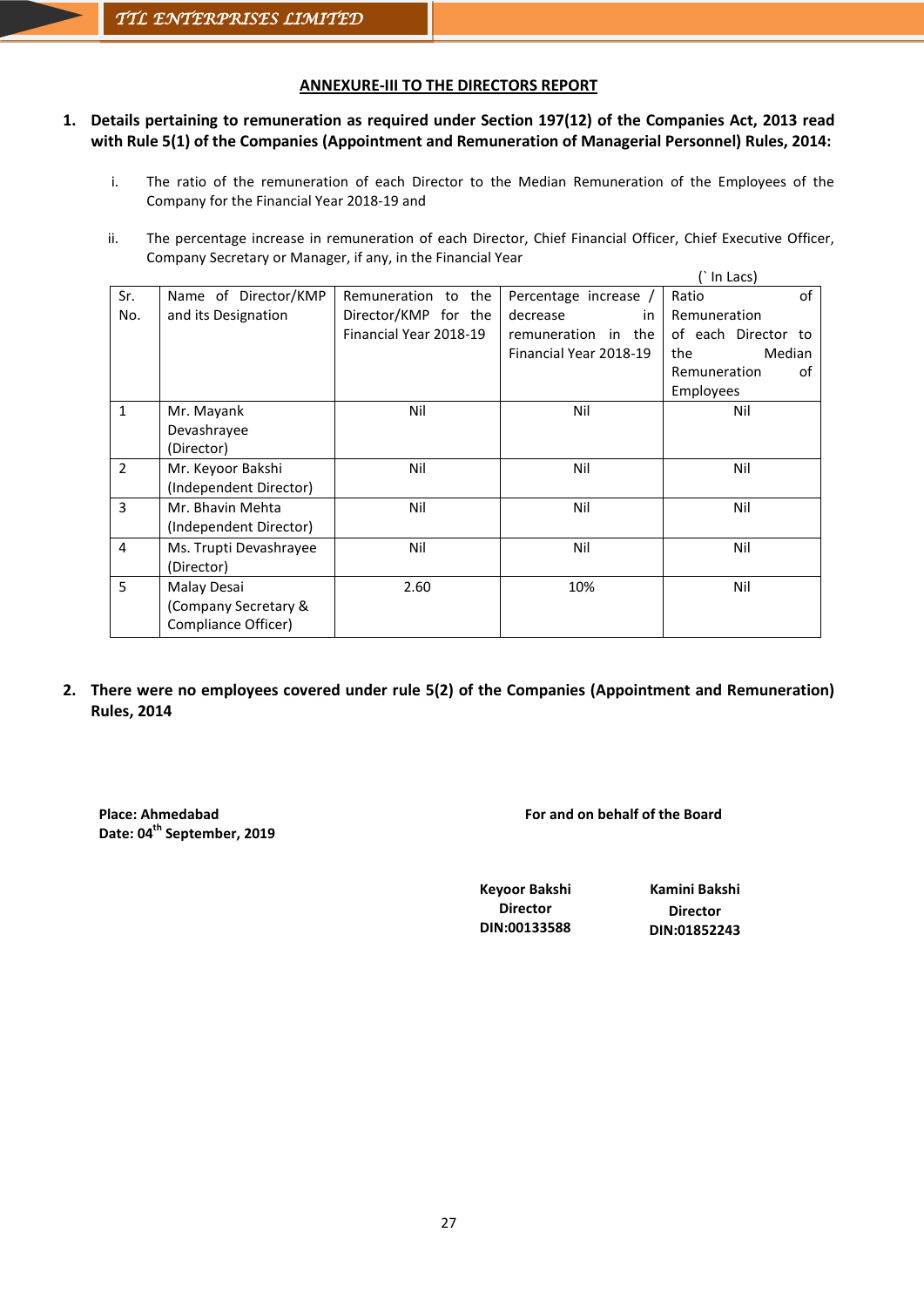## **ANNEXURE – IV TO THE DIRCTORS REPORT**

## **Form No. MR – 3**

## **Secretarial Audit Report**

For the Financial year ended on  $31<sup>st</sup>$  March 2019 [Pursuant to section 204(1) of the Companies Act 2013 and Rule No. 9 of the Companies (Appointment and Remuneration of Managerial Personnel) Rules 2014]

To The Members of TTL Enterprises Limited (Formerly known as Trupti Twisters Limited) 304, 3rd Floor, Shoppers Plaza -5, Opp. Municipal Market, C G Road, Navrangpura, Ahmedabad 380009.

We have conducted the Secretarial Audit of the compliance of applicable statutory provisions and the adherence to good corporate practices by TTL Enterprises Limited (hereinafter called the Company). Secretarial Audit was conducted in a manner that provided us a reasonable basis for evaluating the corporate conducts / statutory compliances and expressing our opinion thereon.

Based on our verification of TTL Enterprises Limited's books, papers, minute books, forms and returns filed and other records maintained by the Company and also the information provided by the Company, its officers, agents and authorized representatives during the conduct of secretarial audit, We hereby report that in our opinion, the Company has, during the audit period covering the financial year ended on  $31<sup>st</sup>$  March, 2019 complied with the statutory provisions listed hereunder and also that the Company has proper Board-processes and compliance-mechanism in place to the extent, in the manner and subject to the reporting made hereinafter:

We have examined the books, papers, minute books, forms and returns filed and other records maintained by TTL Enterprises Limited (CIN: L17119GJ1988PLC096379) having its Registered Office at 304, 3<sup>rd</sup> Floor, Shoppers Plaza -5, Opp. Municipal Market, C G Road, Navrangpura, Ahmedabad 380009. for the financial year ended on 31<sup>st</sup> March, 2019 according to the provisions of:

- (i) The Companies Act, 2013 (the Act) and the Rules made there under;
- (ii) The Securities Contracts (Regulation) Act, 1956 ('SCRA') and the Rules made there under;
- (iii) The Depositories Act, 1996 and the Regulations and Bye-laws framed there under;
- (iv) Foreign Exchange Management Act 1999 and the rules and regulations made there under to the extent of Foreign Direct Investment, Overseas Direct Investment and External Commercial Borrowings.
- (v) The following Regulations and Guidelines prescribed under the Securities and Exchange Board of India Act, 1992 ('SEBI Act'):
	- (a) The Securities and Exchange Board of India (Substantial Acquisition of Shares and Takeovers) Regulations, 2011;
	- (b) The Securities and Exchange Board of India (Prohibition of Insider Trading) Regulations, 1992;
	- (c) The Securities and Exchange Board of India (Issue of Capital and Disclosure Requirements) Regulations, 2009; (Not Applicable to the Company during Audit Period.)
	- (d) The Securities and Exchange Board of India (Employee Stock option Scheme and Employee Stock Purchase Scheme) Rules 1999. (Not Applicable to the Company during Audit Period.)
	- (e) The Securities and Exchange Board of India (Issue and Listing of Debt Securities) Regulations, 2008; (Not Applicable to the Company during Audit Period.)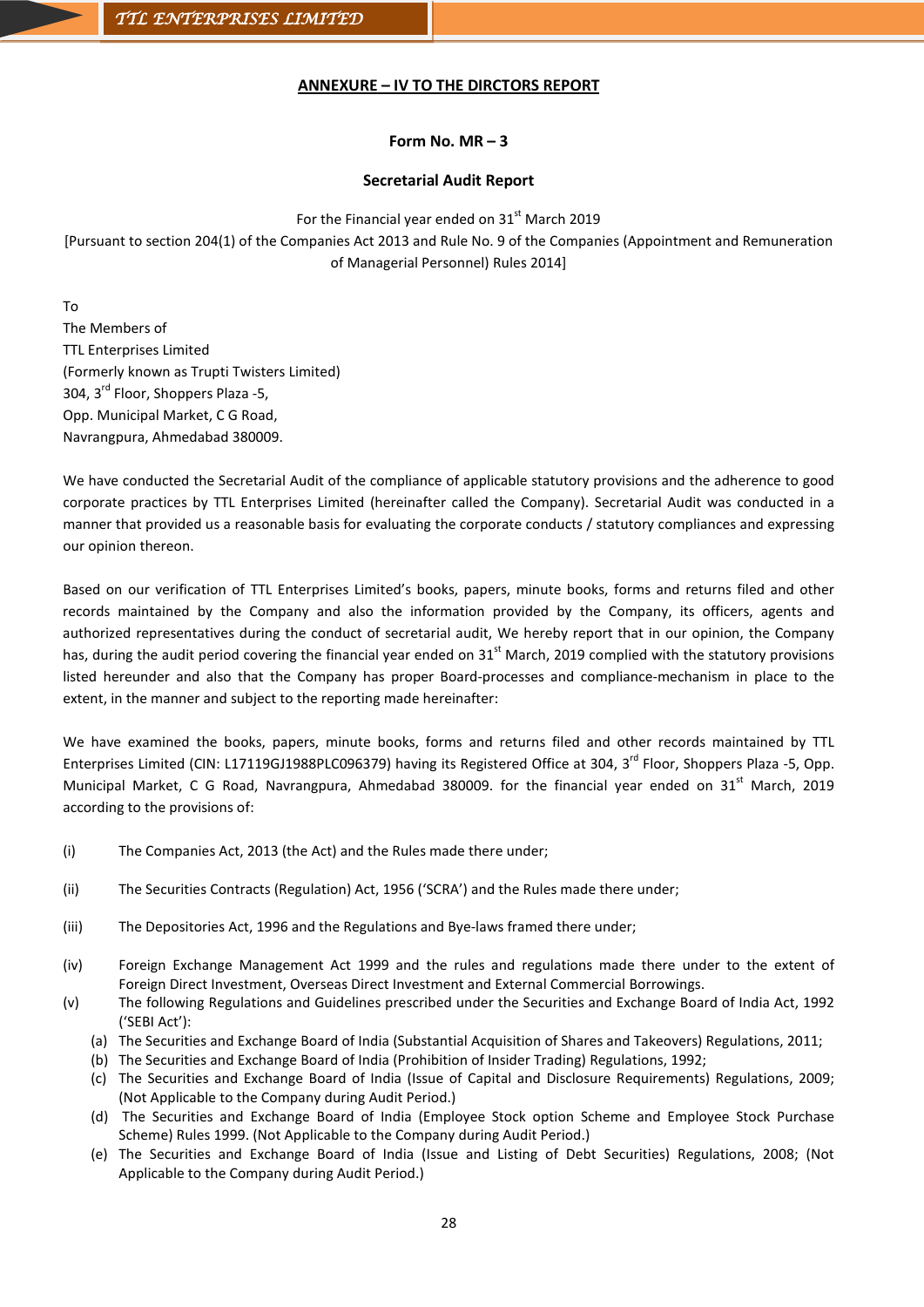- (f) The Securities and Exchange Board of India (Registrars to an Issue and Share Transfer Agents) Regulations, 1993 regarding the Companies Act and dealing with client;
- (g) The Securities and Exchange Board of India (Delisting of Equity Shares) Regulations, 2009; and
- (h) The Securities and Exchange Board of India (Buyback of Securities) Regulations, 1998 (Not Applicable to the Company during Audit Period);
- (vi) No specific acts were applicable to the Company.

We have also examined compliance with following applicable clauses:

- i) Secretarial Standard issued by Institute of Company Secretaries of India.
- ii) SEBI (Listing Obligation and Disclosure Requirements) Regulations 2015.

During the period under review, the Company has complied with the provisions of the Act, Rules, Regulations, guidelines, Standards etc. mentioned above.

We further report that:

The Board of Directors of the Company is duly constituted with proper balance of Executive Directors, Non-Executive Directors and Independent Directors. The changes in the composition of the Board of Directors that took place during the period under review were carried out in compliance with the provisions of the Act.

Adequate notice is given to all Directors to schedule the Board Meetings, agenda and detailed notes on agenda were usually sent seven days in advance, and a system exists for seeking and obtaining further information and clarifications on the agenda items before the meeting and for meaningful participation at the meeting.

There were no dissenting views on any matter by the members.

**We further report that** there are adequate systems and processes in the Company commensurate with the size and operations of the Company to monitor and ensure compliance with applicable laws, rules, regulations and guidelines.

**We further report that** during the audit period the Company has no specific events / actions having a major bearing on the Company's affairs in pursuance of the above referred laws, rules, regulations, guidelines, standards, etc.

*Note: This Report is to be read with Our Letter of even date which is annexed as Annexure "A" and forms an integral part of this report.*

**Place: Ahmedabad**

**Date: 25.07.2019 Viral Ranpura Practicing Company Secretary (ACS 28496) (COP 10361)**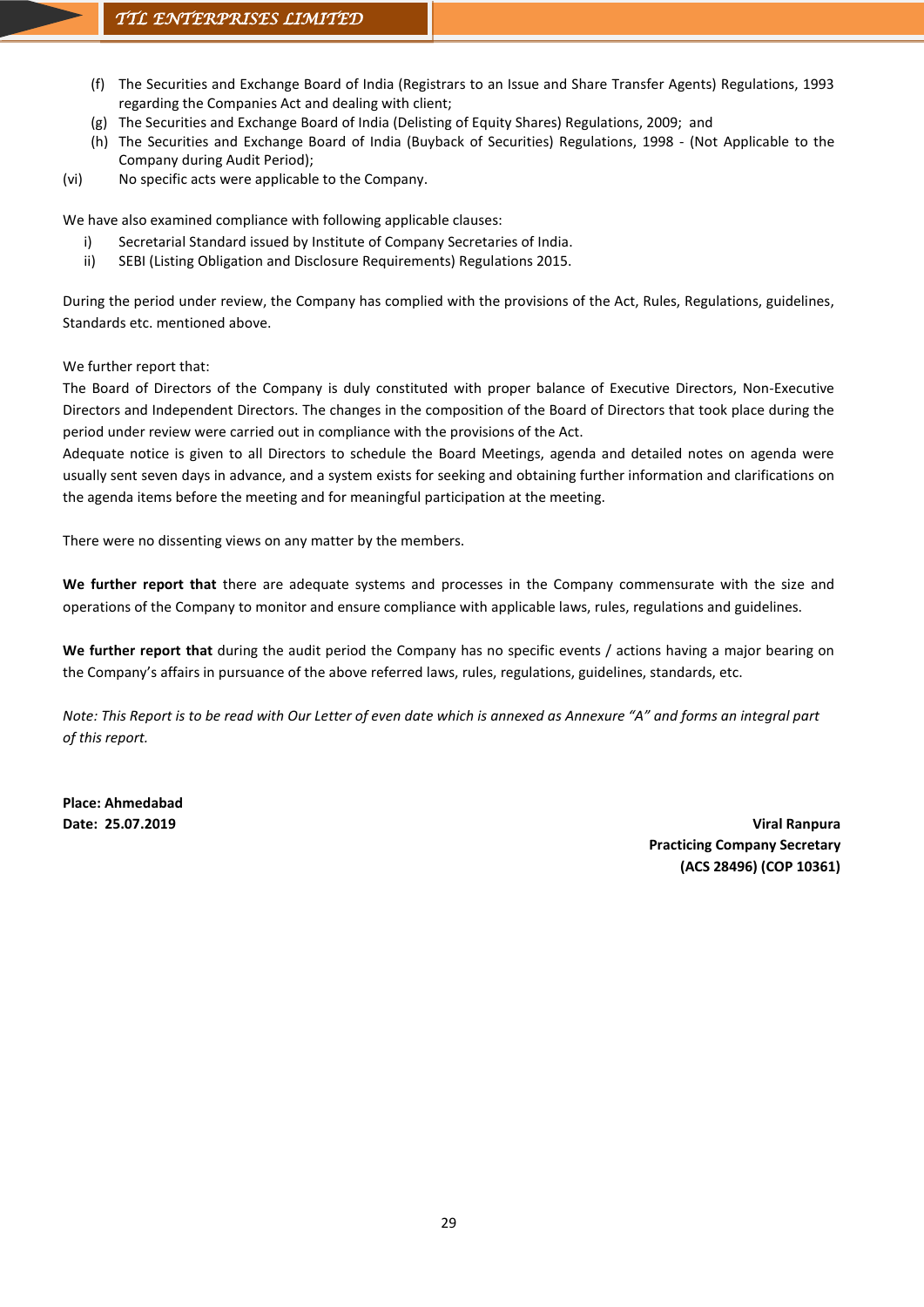## **Annexure A to Secretarial Audit Report**

To

The Members of TTL Enterprises Limited (Formerly known as Trupti Twisters Limited) 304, 3rd Floor, Shoppers Plaza -5, Opp. Municiple Market, C G Road, Navrangpura, Ahmedabad 380009.

Our Report of even date is to be read along with this Letter;

- 1. Maintenance of Secretarial Record is the responsibility of the management of the company. Our responsibility is to express an opinion on Secretarial Records based on our Audit.
- 2. We have followed the audit practices and processes as were appropriate to obtain reasonable assurance about the correctness of the contents of the Secretarial Records. The verification was done on test basis to ensure that correct facts are reflected in Secretarial records. We believe that the processes and practices, we followed provide a reasonable basis for our opinion.
- 3. We have not verified the correctness and appropriateness of financial records and books of accounts of the company.
- 4. Wherever required, we have obtained the Management Representation about the compliance of laws, rules and regulations and happening of events etc.
- 5. The compliance of the provisions of Corporate and other applicable laws, rules, regulations, standards is the responsibility of the management. Our examination was limited to the verification of the procedures on test basis.
- 6. The Secretarial Audit report is neither an assurance as to the future viability of the company nor the efficacy or effectiveness with which the management has conducted the affairs of the company.

**Place: Ahmedabad**

**Date: 25.07.2019 Viral Ranpura Practicing Company Secretaries (ACS 28496) (COP 10361)**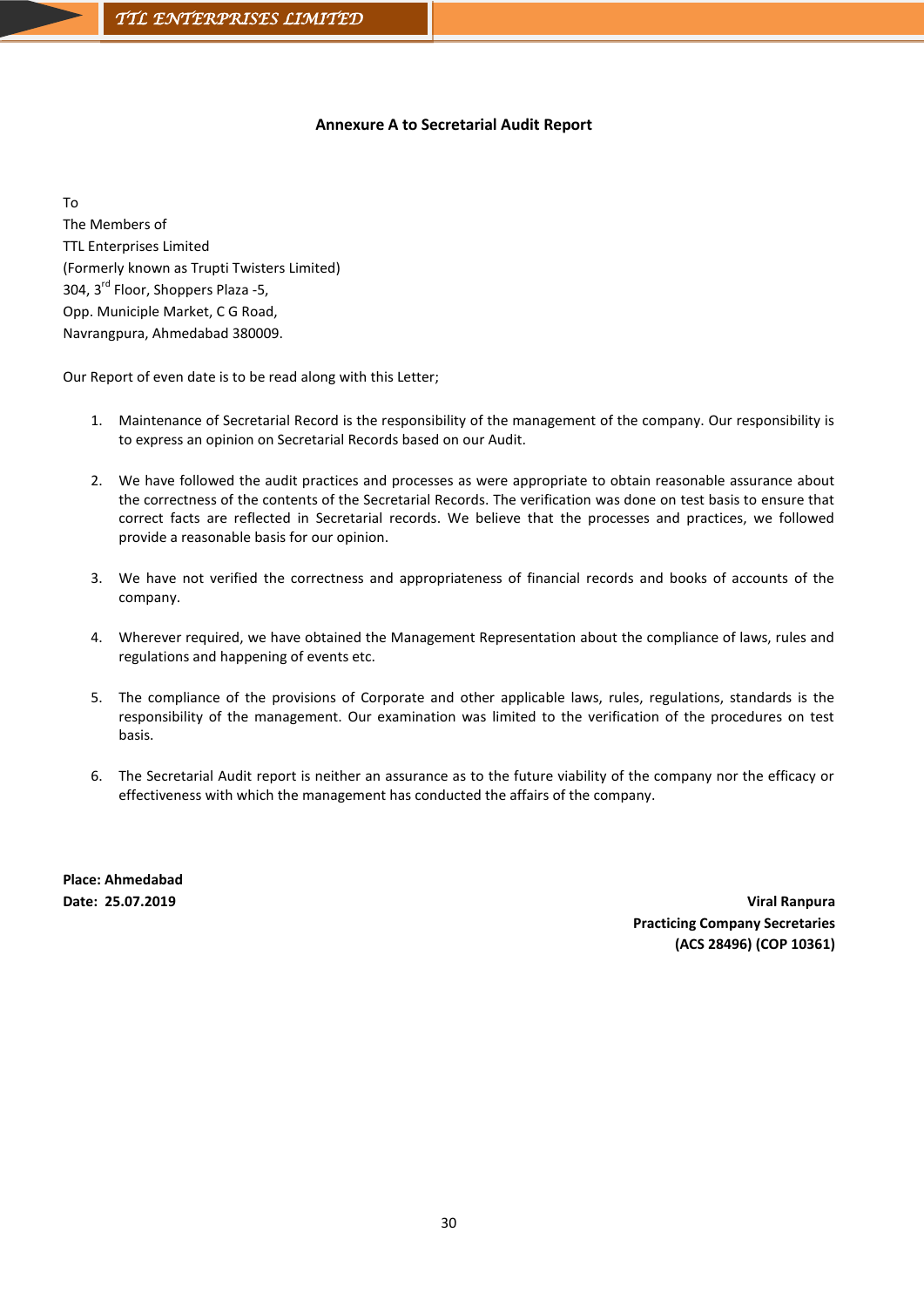## **ANNEXURE V – TO THE DIRECTORS REPORT**

## **NON APPLICABILITY OF SUBMISSION OF REPORT ON CORPORATE GOVERNANCE AS PER EXEMPTION GIVEN IN REGULATION 15 (2) (A) OF CHAPTER IV OF SEBI (LODR) REGULATIONS, 2015**

To The Members of TTL Enterprises Limited (Formerly known as Trupti Twisters Limited) 304, 3rd Floor, Shoppers Plaza -5, Opp. Municiple Market, C G Road, Navrangpura, Ahmedabad 380009.

This is to certify that in order to comply with SEBI (Listing Obligations and Disclosure Requirements) Regulations, 2015, read with, Regulation 15 (2) (a)of Chapter IV of SEBI (Listing Obligations and Disclosure Requirements) Regulations, 2015 the Paid up capital of the Company TTL Enterprises Limited is not exceeding Rs. 10 Crores i.e. Rs.6,96,000/- (Rupees Six Lakh Ninety Six Thousand Only) and the Net worth is less than Rs. 25 Crores i.e. Rs. (66,96,368)/- (Rupees Sixty Six Lakhs Ninety Six Thousand Three Hundred Sixty Eight only) as on the last day of the previous financial year i.e.  $31<sup>st</sup>$  March, 2019. Therefore it is not required to submit Report on Corporate Governance.

**Place: Ahmedabad** Date: 04<sup>th</sup> September, 2019 **For and on behalf of the Board**

**Keyoor Bakshi Director DIN:00133588**

**Kamini Bakshi Director DIN:01852243**

## **DECLARATION**

All Board Members and Senior Management personnel have affirmed compliance with the code of conduct of Directors and Senior Management as approved by the Board.

**Place: Ahmedabad** Date: : 04<sup>th</sup> September, 2019 **For and on behalf of the Board**

**Keyoor Bakshi Director DIN:00133588**

**Kamini Bakshi Director DIN:01852243**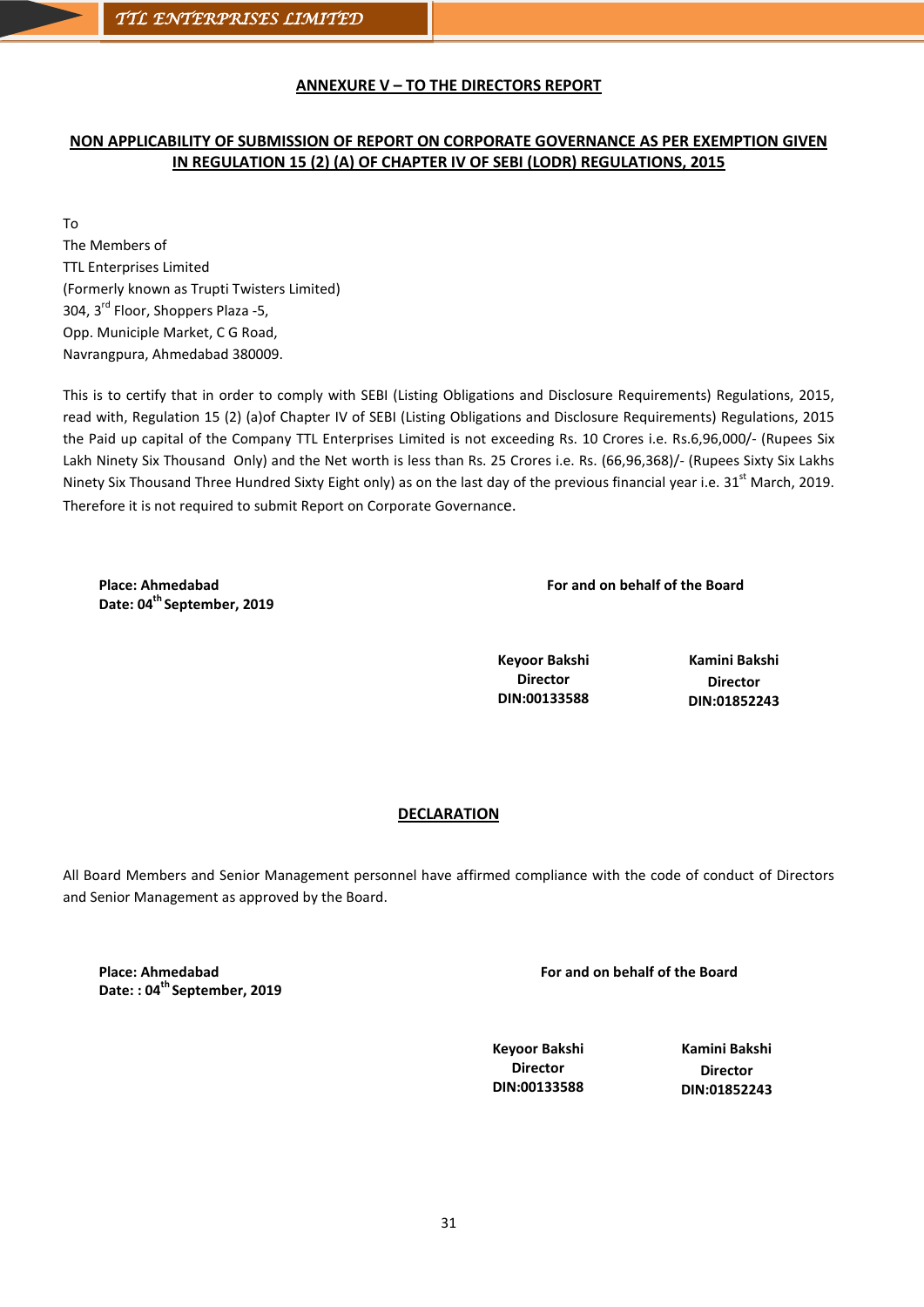## **CEO CERTIFICATION**

**To, The Board of Directors, TTL Enterprises Limited** (Formerly known as Trupti Twisters Limited)

We hereby certify that:

- i. We have reviewed the financial statements and the cash flow statement of the Financial Year 2018-19 and that to the best of our knowledge and belief.
	- **a.** these statements do not contain any materially untrue statement or omit any material fact or contain statements that might be misleading;
	- **b.** these statements together present a true and fair view of the Company's affairs and are in compliance with existing accounting standards, applicable laws and regulations.
- ii. There are, to the best of our knowledge and belief, no transactions entered into by the Company during the year which are fraudulent, illegal or violated of the Company's code of conduct.
- iii. We accept responsibility for establishing and maintaining internal controls and that we have evaluated the effectiveness of the internal control systems of the Company and we hereby disclose to the Auditors and the Audit Committee that there have been no efficiencies in the design or operation of internal controls, prevailing in the company.
- iv. We hereby certify that :
	- **a.** There have been no significant changes in internal control during the year.
	- **b.** There have been no significant changes in accounting policies during the year and
	- **c.** No instances of fraud were observed in the Company by the management or an employee having a significant role in the company's internal control system.

**Place:Ahmedabad Date: 04th September, 2019** **For and on behalf of the Board**

**Keyoor Bakshi Director DIN:00133588**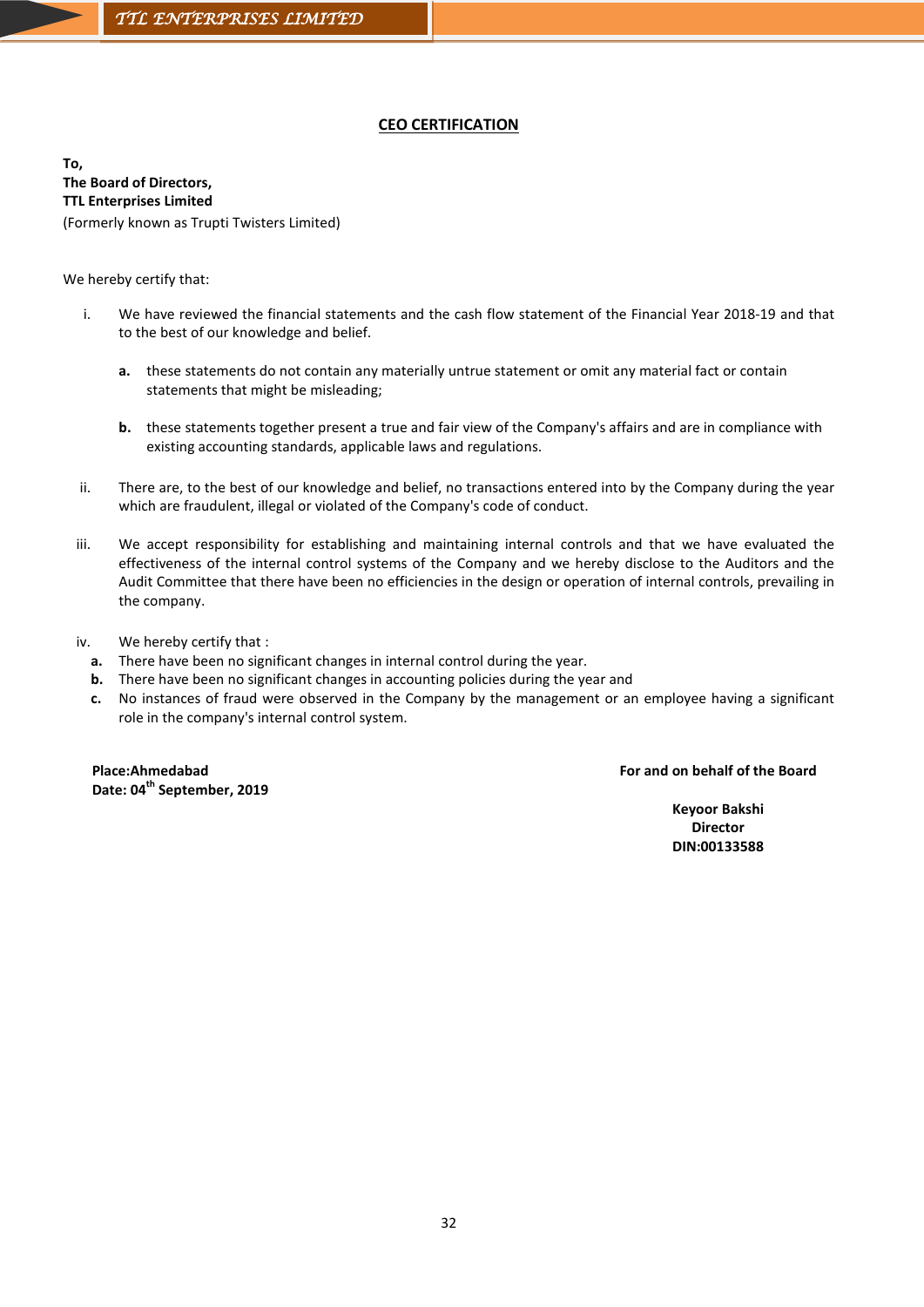#### **INDEPENDENT AUDITOR'S REPORT**

To The Members of **TTL Enterprises Limited**

(Formerly known as Trupti Twisters Limited)

# **Report on the Audit of the Financial Statements**

## **Opinion**

We have audited the accompanying financial statements of TTL Enterprises Limited (Formerly Known as Trupti Twister Ltd.). ("the Company"), which comprise the Balance Sheet as at March 31, 2019, the Statement of Profit and Loss (including Other Comprehensive Income), the Statement of Changes in Equity and the Statement of Cash Flows for the year ended on that date, and a summary of the significant accounting policies and other explanatory information (hereinafter referred to as "the financial statements").

In our opinion and to the best of our information and according to the explanations given to us, the aforesaid financial statements give the information required by the Companies Act, 2013 ("the Act") in the manner so required and give a true and fair view in conformity with the Indian Accounting Standards prescribed under section 133 of the Act read with the Companies (Indian Accounting Standards) Rules, 2015, as amended, ("Ind AS") and other accounting principles generally accepted in India, of the state of affairs of the Company as at March 31, 2019, the loss including total comprehensive income, changes in equity and the cash flows for the year ended on that date.

#### **Basis for Opinion**

We conducted our audit of the financial statements in accordance with the Standards on Auditing (SA's) specified under section 143(10) of the Act. Our responsibilities under those Standards are further described in the Auditor's Responsibilities for the Audit of the Financial Statements section of our report. We are independent of the Company in accordance with the Code of Ethics issued by the Institute of Chartered Accountants of India (ICAI) together with the ethical requirements that are relevant to our audit of the financial statements under the provisions of the Act and the Rules made thereunder, and we have fulfilled our other ethical responsibilities in accordance with these requirements and the ICAI's Code of Ethics. We believe that the audit evidence we have obtained is sufficient and appropriate to provide a basis for our audit opinion on the financial statements.

#### **Key Audit Matters**

Key audit matters are those matters that, in our professional judgment, were of most significance in our audit of the financial statements of the current period. During the year under review, as per the scheme of arrangement approved by National Company Law Tribunal, Ahmedabad Bench vide their order dated 22.10.2018, the company restructured its paid up equity share capital by reduction of 98% of share capital and cancellation of equity shares on proportionate basis to adjust the debit balance of profit and loss account against such cancellation. As a result, the paid up equity share capital of the company was reduced from Rs.3,47,89,000/- to Rs.6,96,000/-. The company has complied with the provisions of Section 91 of Companies Act, 2013 and Regulation 42 of SEBI (Listing Obligations and Disclosure Requirements) Regulations, 2015 and circulars issued there under and all the applicable Indian Accounting Standards notified by the Central Government under the Companies Act, 2013.

These matters were addressed in the context of our audit of the financial statements as a whole, and in forming our opinion thereon, and we do not provide a separate opinion on these matters.

#### **Information Other than the Financial Statements and Auditor's Report Thereon**

The Company's Board of Directors is responsible for the preparation of the other information. The other information comprises the information included in the Management Discussion and Analysis, Board's Report including Annexures to Board's Report, Business Responsibility Report, Corporate Governance and Shareholder's Information, but does not include the financial statements and our auditor's report thereon.

Our opinion on the financial statements does not cover the other information and we do not express any form of assurance conclusion thereon.

In connection with our audit of the financial statements, our responsibility is to read the other information and, in doing so, consider whether the other information is materially inconsistent with the financial statements or our knowledge obtained during the course of our audit or otherwise appears to be materially misstated.If, based on the work we have performed, we conclude that there is a material misstatement of this other information we are required to report that fact. We have nothing to report in this regard.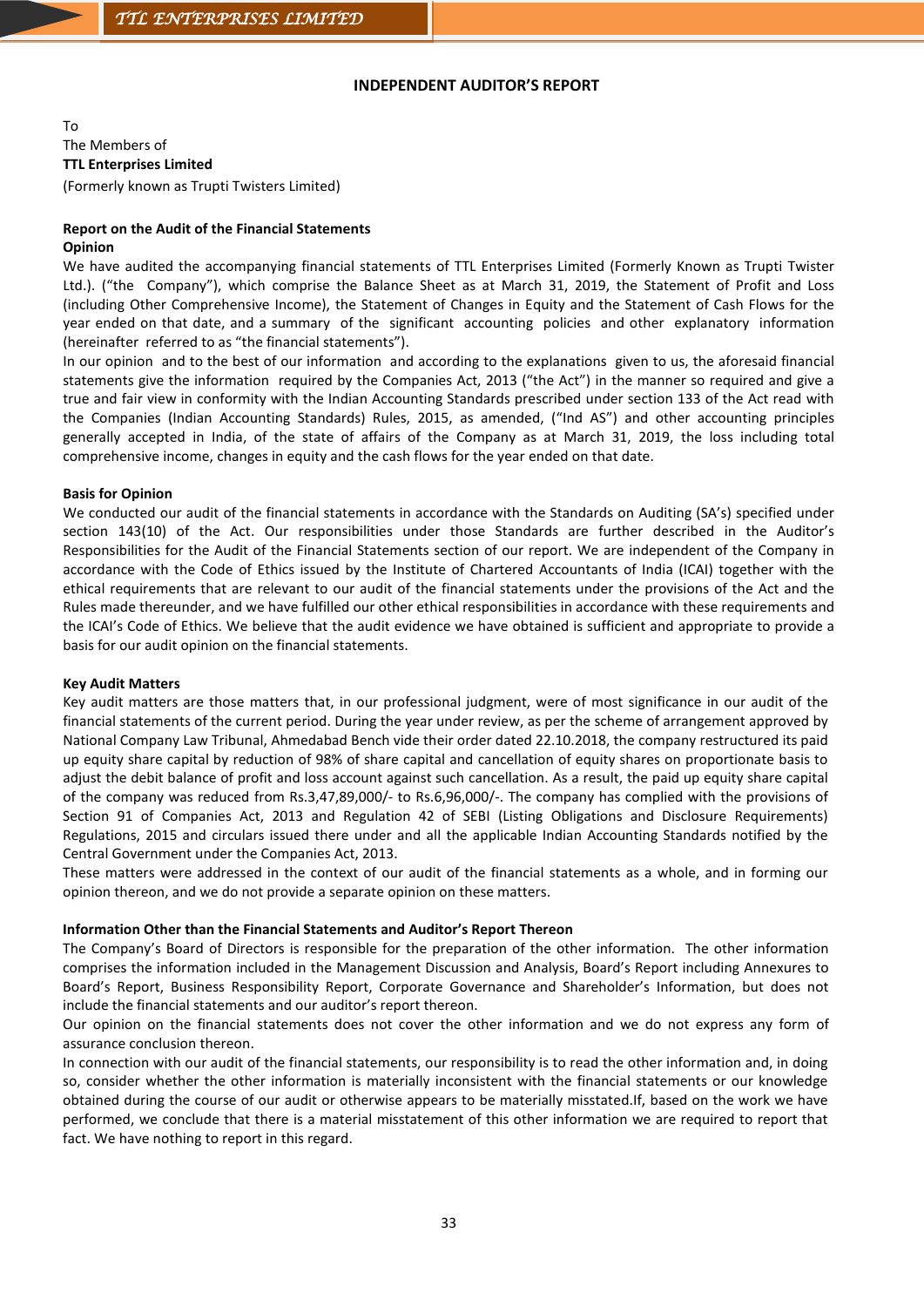#### **Responsibilities of the management for the Financial Statements**

The Company's Board of Directors is responsible for the matters stated in section 134(5) of the Act with respect to the preparation of these financial statements that give a true and fair view of the financial position, financial performance, total comprehensive income, changes in equity and cash flows of the Company in accordance with the Ind-AS and other accounting principles generally accepted in India. This responsibility also includes maintenance of adequate accounting records in accordance with the provisions of the Act for safeguarding the assets of the Company and for preventing and detecting frauds and other irregularities; selection and application of appropriate accounting policies; making judgments and estimates that are reasonable and prudent; and design, implementation and maintenance of adequate internal financial controls, that were operating effectively for ensuring the accuracy and completeness of the accounting records, relevant to the preparation and presentation of the financial statements that give a true and fair view and are free from material misstatement, whether due to fraud or error.

In preparing the financial statements, management is responsible for assessing the Company's ability to continue as a going concern, disclosing, as applicable, matters related to going concern and using the going concern basis of accounting unless management either intends to liquidate the Company or to cease operations, or has no realistic alternative but to do so.

The Board of Directors are responsible for overseeing the Company's financial reporting process.

#### **Auditor's Responsibilities for the Audit of the Financial Statements**

Our objectives are to obtain reasonable assurance about whether the financial statements as a whole are free from material misstatement, whether due to fraud or error, and to issue an auditor's report that includes our opinion. Reasonable assurance is a high level of assurance, but is not a guarantee that an audit conducted in accordance with SAs will always detect a material misstatement when it exists. Misstatements can arise from fraud or error and are considered material if, individually or in the aggregate, they could reasonably be expected to influence the economic decisions of users taken on the basis of these financial statements.

As part of an audit in accordance with Standards on Audit (SAs), we exercise professional judgment and maintain professional skepticism throughout the audit. We also:

- $\triangleright$  Identify and assess the risks of material misstatement of the financial statements, whether due to fraud or error, design and perform audit procedures responsive to those risks, and obtain audit evidence that is sufficientand appropriate to provide a basis for our opinion. The risk of not detecting a material misstatement resulting from fraud is higher than for one resulting from error, as fraud may involve collusion, forgery, intentional omissions, misrepresentations, or the override of internal control.
- $\triangleright$  Obtain an understanding of internal financial controls relevant to the audit in order to design audit procedures that are appropriate in the circumstances. Under section 143(3)(i) of the Act, we are also responsible for expressing our opinion on whether the Company has adequate internal financial controls system in place and the operating effectiveness of such controls.
- $\triangleright$  Evaluate the appropriateness of accounting policies used and the reasonableness of accounting estimates and related disclosures made by management.
- $\triangleright$  Conclude on the appropriateness of management's use of the going concern basis of accounting and, based on the audit evidence obtained, whether a material uncertainty exists related to events or conditions that may cast significant doubt on the Company's ability to continue as a going concern. If we conclude that a material uncertainty exists, we are required to draw attention in our auditor's report to the related disclosures in the financial statements or, if such disclosures are inadequate, to modify our opinion. Our conclusions are based on the audit evidence obtained up to the date of our auditor's report. However, future events or conditions may cause the Company to cease to continue as a going concern.
- $\triangleright$  Evaluate the overall presentation, structure and content of the financial statements, including the disclosures, and whether the financial statements represent the underlying transactions and events in a manner that achieves fair presentation.

Materiality is the magnitude of misstatements in the financial statements that, individually or in aggregate, makes it probable that the economic decisions of a reasonably knowledgeable user of the financial statements may be influenced. We consider quantitative materiality and qualitative factors in (i) planning the scope of our audit work and in evaluating the results of our work; and (ii) to evaluate the effect of any identified misstatements in the financial statements.

We communicate with those charged with governance regarding, among other matters, the planned scope and timing of the audit and significant audit findings, including any significant deficiencies in internal control that we identify during our audit.

We also provide those charged with governance with a statement that we have complied with relevant ethical requirements regarding independence, and to communicate with them all relationships and other matters that may reasonably be thought to bear on our independence, and where applicable, related safeguards.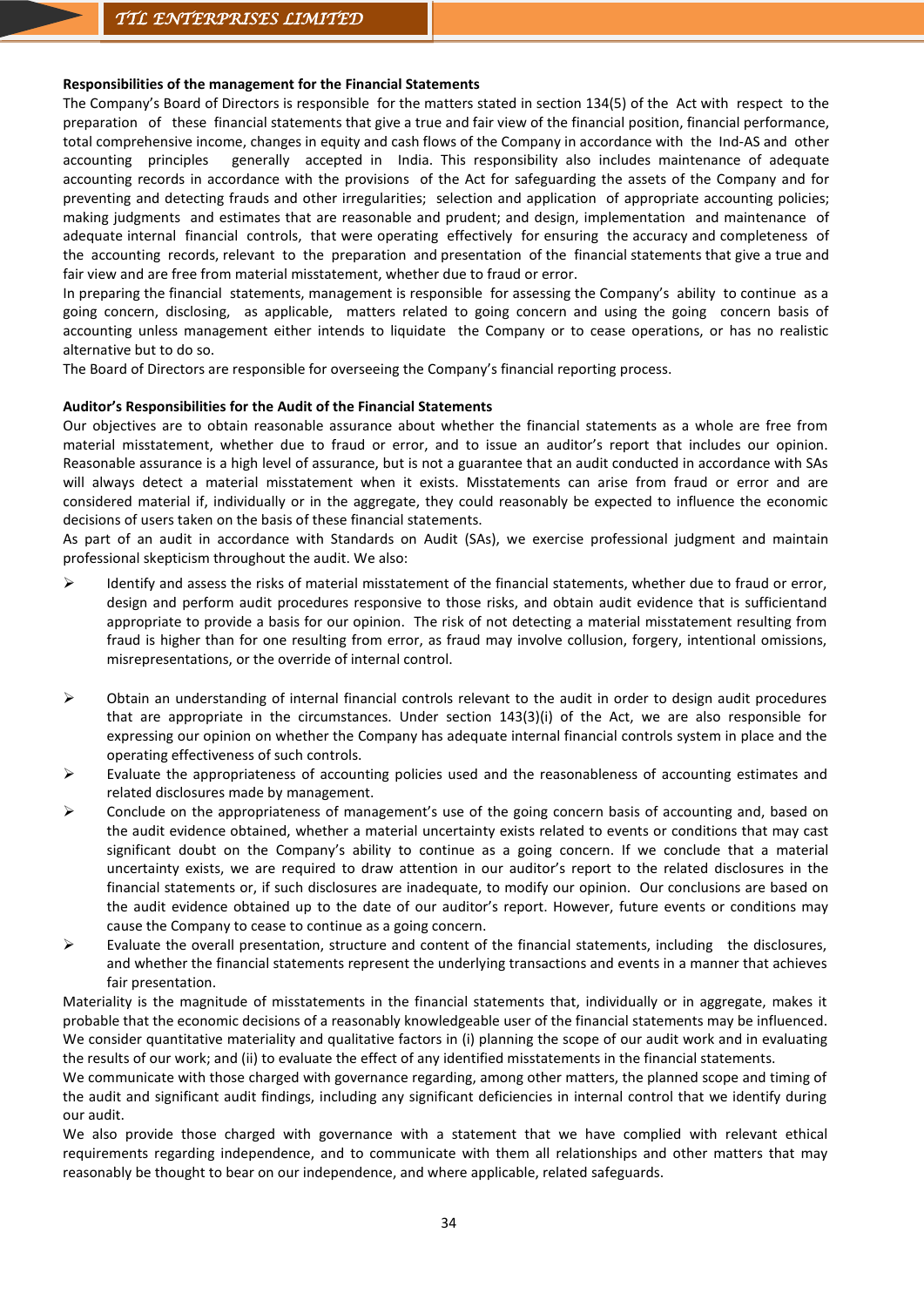From the matters communicated with those charged with governance, we determine those matters that were of most significance in the audit of the financial statements of the current period and are therefore the key audit matters. We describe these matters in our auditor's report unless law or regulation precludes public disclosure about the matter or when, in extremely rare circumstances, we determine that a matter should not be communicated in our report because the adverse consequences of doing so would reasonably be expected to outweigh the public interest benefits of such communication.

#### **Report on Other Legal and Regulatory Requirements**

- 1. As required by the Companies (Auditors' Report) Order, 2016 ("the Order") issued by Central Government of India in terms of sub-Section (11) of section 143 of the Act, we give in "**Annexure-1**", a statement on the matters specified in paragraphs 3 and 4 of the Order, to the extent applicable.
- 2. As required by Section 143(3) of the Act, we report that:
- a. We have sought and obtained all the information and explanations which to the best of our knowledge and belief were necessary for the purpose of our audit;
- b. In our opinion, proper books of account as required by law have been kept by the Company so far as it appears from our examination of those books;
- c. The Balance Sheet, Statement of Profit and Loss including Statement of other comprehensive income, Cash Flow Statement and the Statement of Changes in Equity dealt with by this Report are in agreement with the books of account;
- d. In our opinion, the aforesaid Ind AS financial statement comply with the Indian Accounting Standards specified under section 133 of the Act, read with Companies (Indian Accounting Standards) Rules 2015, as amended;
- e. On the basis of written representations received from the directors as on March 31, 2019, and taken on record by the Board of Directors, none ofthe directors is disqualified as on March 31, 2019, from being appointedas a director in terms of section 164(2) of the Act.
- f. With respect to the adequacy of the internal financial controls over financial reporting of the Company with reference to these financial statements and the operating effectiveness of such controls, refer to our separate report in "**Annexure-2**" to this report.
- g. In our opinion the Managerial remuneration for the year ended March 31,2019 has been paid/ provided by the company to its directors in accordance with the provisions of Section 197 read with Schedule V to the Act.
- h. With respect to the other matters to be included in the Auditor's Report in accordance with Rule 11 of the Companies (Audit and Auditors) Rules, 2014, as amended, in our opinion and to the best of our information and according to the explanations given to us:
	- i. The Company has disclosed the impact of pending litigations on its financial position in its financial statements.
	- ii. The Company has made provision, as required under the applicable law or accounting standards, for material foreseeable losses on long-term contracts including derivative contracts.

iii. There has been no delay in transferring amounts, required to be transferred to the Investors Education and Protection Fund by the company

**Place: Ahmedabad For V. D. Shukla & Co. Date: 21.05.2019 Chartered Accountants FRN: 110240W Vimal D. Shukla (Proprietor) MRN: 036416**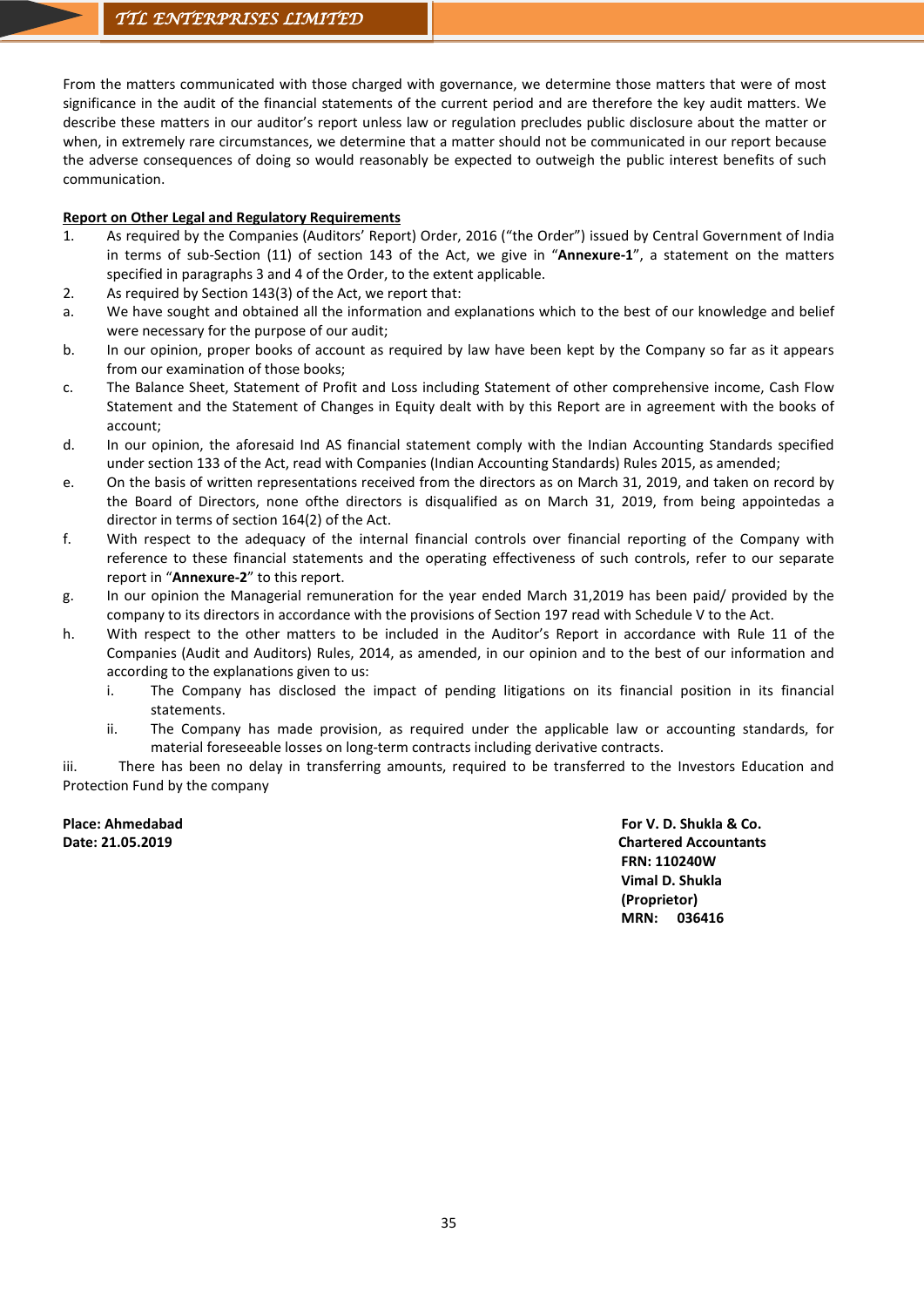#### **Annexure-1 to The Independent Auditors' Report to members of**

## **TTL Enterprises Limited (Formerly Known as Trupti Twister Ltd.) for the year ended 31st March 2019**

#### **(Referred to in Paragraph 1 under "Report on Other Legal and Regulatory Requirements" section of our report of even**  date on the Ind AS financial statements of the company for the year ended 31<sup>st</sup>March, 2019)

On the basis of such checks as we considered appropriate, according to the information and explanation given to us by the management and on the basis of examination of books of accounts during the course of our audit, we report that:

#### **i. In respect of Fixed Assets**

The company does not have any fixed assets so this clause does not apply to the company.

#### **ii. In respect of Inventory**

The company does not have any inventory so this clause does not apply to the company.

#### **iii. In respect of Loans to parties covered u/s 189**

According to the information and explanations given to us and on the basis of our examination of the books of account, the Company has not granted any loans, secured or unsecured, to companies, firms or other parties listed in the register maintained under Section 189 of the Companies Act, 2013. Consequently, the provisions of clauses iii (a), iii(b) and iii (c) of the order are not applicable to the Company.

#### **iv. In respect of grant of loans u/s 185 and 186**

In our opinion and according to the information and explanations given to us, the company has complied with the provisions of section 185 and 186 of the Companies Act, 2013 in respect of grant of loans, making investments and providing guarantees and securities, as applicable.

#### **v. In respect of acceptance of deposits**

The company has not accepted any deposits during the concerned financial year under section 73 to 76 or any other relevant provision of the companies act during the concerned financial year.

#### **vi. In respect of Cost Records**

We have been informed that maintenance of cost records under sub-section 1 of section 148 of the Companies Act, 2013 is not mandatory for the company and such records are maintained by the company.

#### **vii. In respect of Statutory Dues**

a) According to the records of the company, undisputed statutory dues including Provident Fund, Investor Education and Protection Fund, Employees' State Insurance, Income-tax, Sales-tax, Wealth Tax, Service Tax, Custom Duty, Excise Duty, cess to the extent applicable and any other statutory dues have generally been regularly deposited with the appropriate authorities. According to the information and explanations given to us there were no outstanding undisputed statutory dues as on 31st of March, 2019 for a period of more than six months from the date they became payable.

b) There are no disputed statutory dues that have not been deposited on account of disputed matters pending before appropriate authorities.

#### **viii. In respect of Default in repayment of dues to any Bank, Financial Institutions or Debenture holders**

The Company has not defaulted in repayment of dues to any bank. The company has not borrowed from financial institution, government or debenture holder during the year.

#### **ix. In respect of raising money through IPO**

The Company has not raised money through initial public offer nor taken any term loan during the year. Hence, the requirement of application of funds for the purpose for which these were borrowed does not arise.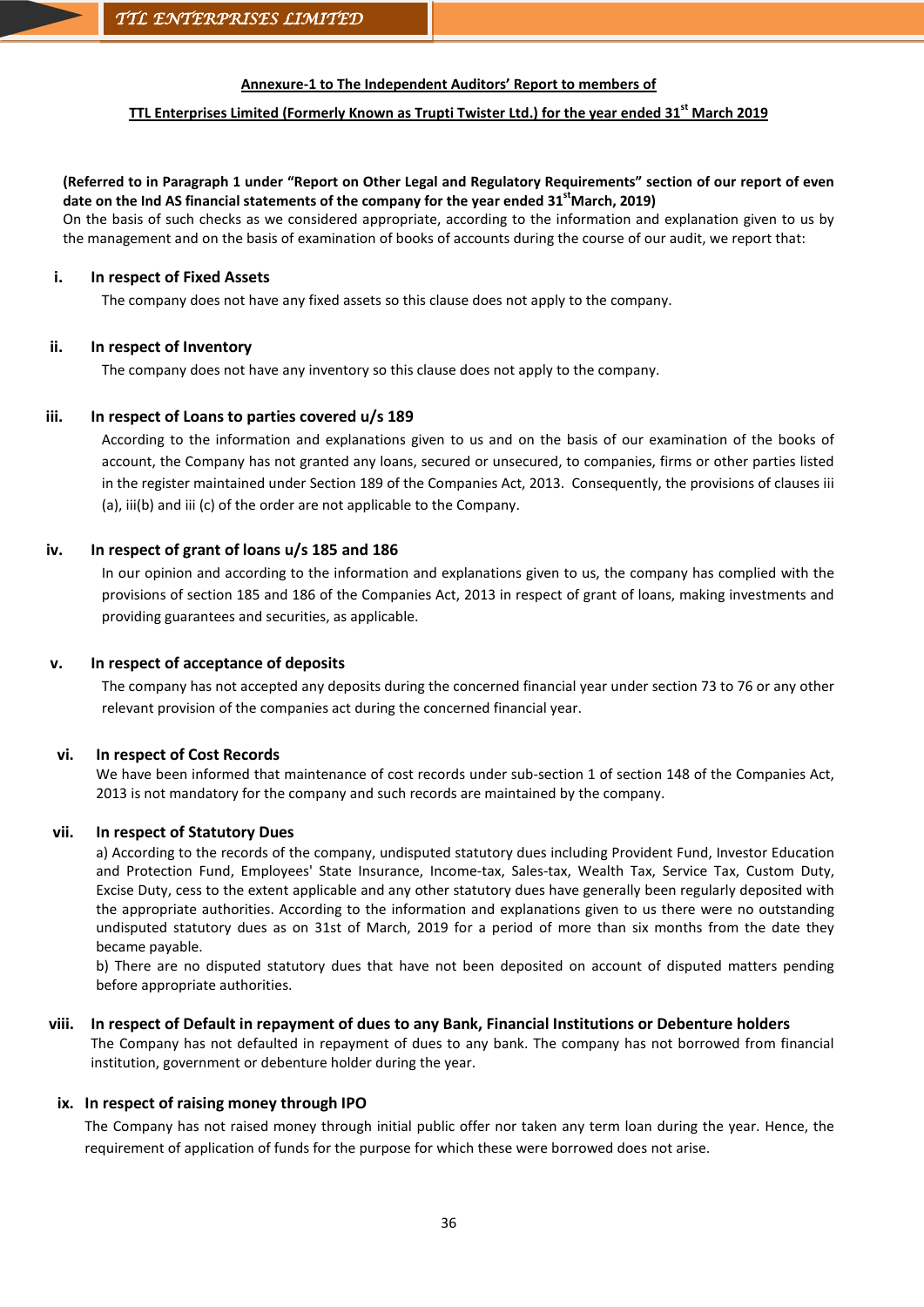## **x. In respect of reporting of Fraud**

No material fraud on or by the Company has been noticed or reported during the year, nor have we been informed of such case by the management.

## **xi. In respect of Managerial Remuneration**

During the year under review, the company has not paid any managerial remuneration in accordance with the requisite approvals mandated by the provisions of the section 197 read with schedule V to the companies act.

## **xii. In respect of the Company being a Nidhi Company**

The company is not Nidhi Company, therefore provisions of clause 3 (xii) of the order are not applicable.

## **xiii. In respect of Related Party Transactions**

The transactions with related party are in compliance with sections 177 and 188 of the Companies Act, 2013.

## **xiv. In respect of preferential allotment or private placement of Securities**

The Company has not made any preferential allotment during the period under review.

## **xv. In respect of Transactions with Director or Connected Persons**

The Company has not entered into non-cash transaction with directors or person connected with them during the year.

## **xvi. In respect of Registration u/s 45-IA of RBI**

The Company is not required to be registered under section 45-IA of Reserve Bank of India Act, 1934.

**Place: Ahmedabad For V. D. Shukla & Co. Date: 21.05.2019 Chartered Accountants FRN: 110240W Vimal D. Shukla (Proprietor) MRN: 036416**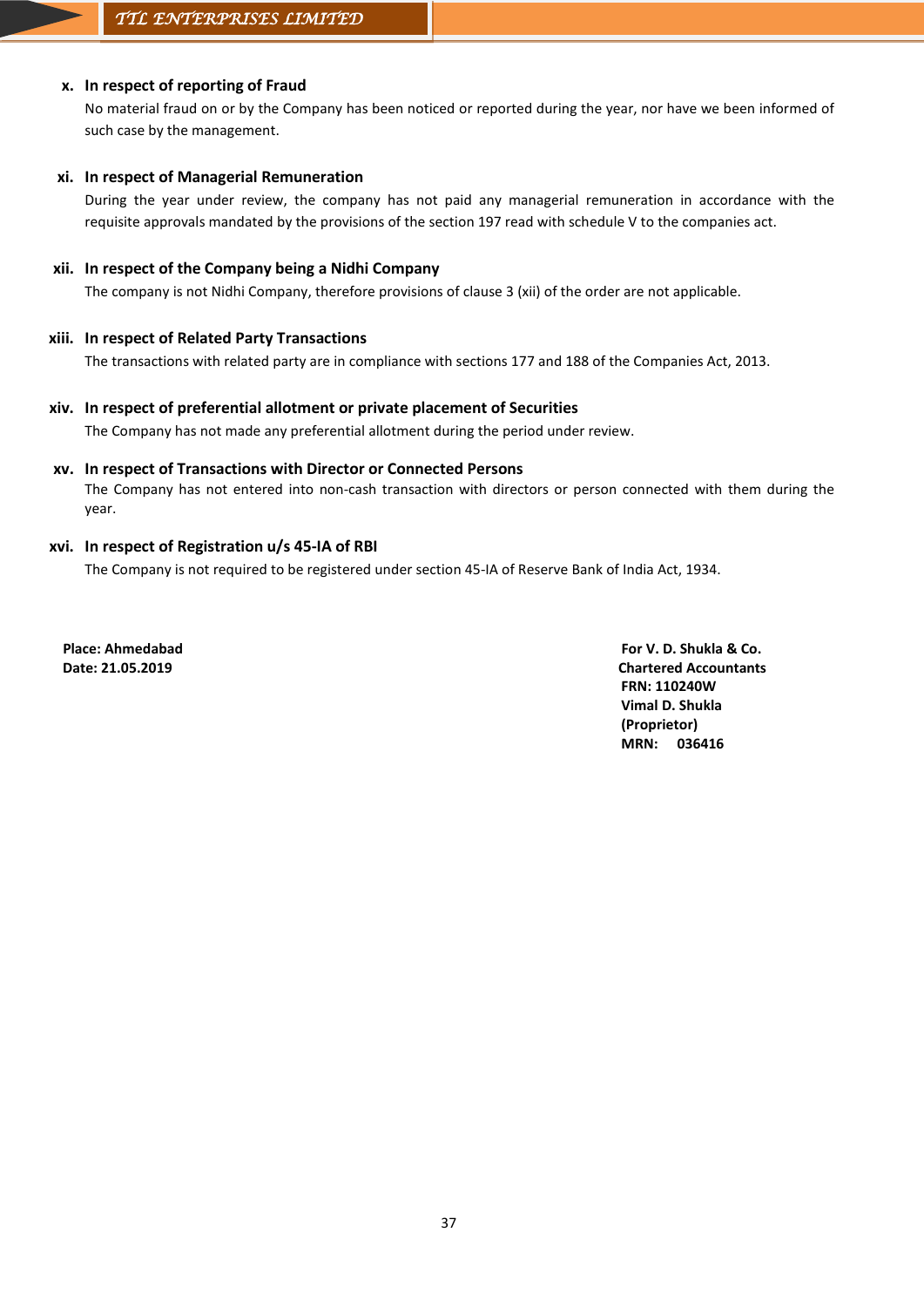## **ANNEXURE 2 TO THE INDEPENDENT AUDITORS' REPORT**

Referred to paragraph 2(f) of the Independent Auditor's report of even date to the members of TTL Enterprises Limited (Formerly known as Trupti Twisters Limited) for the year ended March 31, 2019

Report on the Internal Financial Controls under Clause (i) of Sub-section 3 of Section 143 of the Companies Act, 2013 We have audited the internal financial controls over financial reporting of **TTL Enterprises Limited (Formerly Known as Trupti Twister Ltd.)** ("the Company") as of March 31<sup>st</sup>, 2019 in conjunction with our audit of the Standalone Ind AS financial statements of the Company for the year ended on that date.

## **Management's Responsibility for Internal Financial Controls**

The Company's management is responsible for establishing and maintaining internal financial controls based on the internal control over financial reporting criteria established by the Company considering the essential components of internal control stated in the Guidance Note on Audit of Internal Financial Controls Over Financial Reporting issued by the Institute of Chartered Accountants of India. These responsibilities include the design, implementation and maintenance of adequate internal financial controls that were operating effectively for ensuring the orderly and efficient conduct of its business, including adherence to company's policies, the safeguarding of its assets, the prevention and detection of frauds and errors, the accuracy and completeness of the accounting records, and the timely preparation of reliable financial information, as required under the Companies Act, 2013.

## **Auditors' Responsibility**

Our responsibility is to express an opinion on the Company's internal financial controls over financial reporting based on our audit. We conducted our audit in accordance with the Guidance Note on Audit of Internal Financial Controls Over Financial Reporting (the "Guidance Note") and the Standards on Auditing, issued by ICAI and deemed to be prescribed under section 143(10) of the Companies Act, 2013, to the extent applicable to an audit of internal financial controls, both applicable to an audit of Internal Financial Controls and, both issued by the Institute of Chartered Accountants of India. Those Standards and the Guidance Note require that we comply with ethical requirements and plan and perform the audit to obtain reasonable assurance about whether adequate internal financial controls over financial reporting was established and maintained and if such controls operated effectively in all material respects.

Our audit involves performing procedures to obtain audit evidence about the adequacy of the internal financial controls system over financial reporting and their operating effectiveness.

Our audit of internal financial controls over financial reporting included obtaining an understanding of internal financial controls over financial reporting, assessing the risk that a material weakness exists, and testing and evaluating the design and operating effectiveness of internal control based on the assessed risk. The procedures selected depend on the auditor's judgment, including the assessment of the risks of material misstatement of the Ind AS financial statements, whether due to fraud or error.

We believe that the audit evidence we have obtained is sufficient and appropriate to provide a basis for our audit opinion on the Company's internal financial controls system over financial reporting.

## **Meaning of Internal Financial Controls Over Financial Reporting**

A company's internal financial control over financial reporting is a process designed to provide reasonable assurance regarding the reliability of financial reporting and the preparation of Ind AS financial statements for external purposes in accordance with generally accepted accounting principles. A company's internal financial control over financial reporting includes those policies and procedures that

- 1) pertain to the maintenance of records that, in reasonable detail, accurately and fairly reflect the transactions and dispositions of the assets of the company;
- 2) provide reasonable assurance that transactions are recorded as necessary to permit preparation of Ind AS financial statements in accordance with generally accepted accounting principles, and that receipts and expenditures of the company are being made only in accordance with authorisations of management and directors of the company; and
- 3) provide reasonable assurance regarding prevention or timely detection of unauthorized acquisition, use, or disposition of the company's assets that could have a material effect on the financial statements.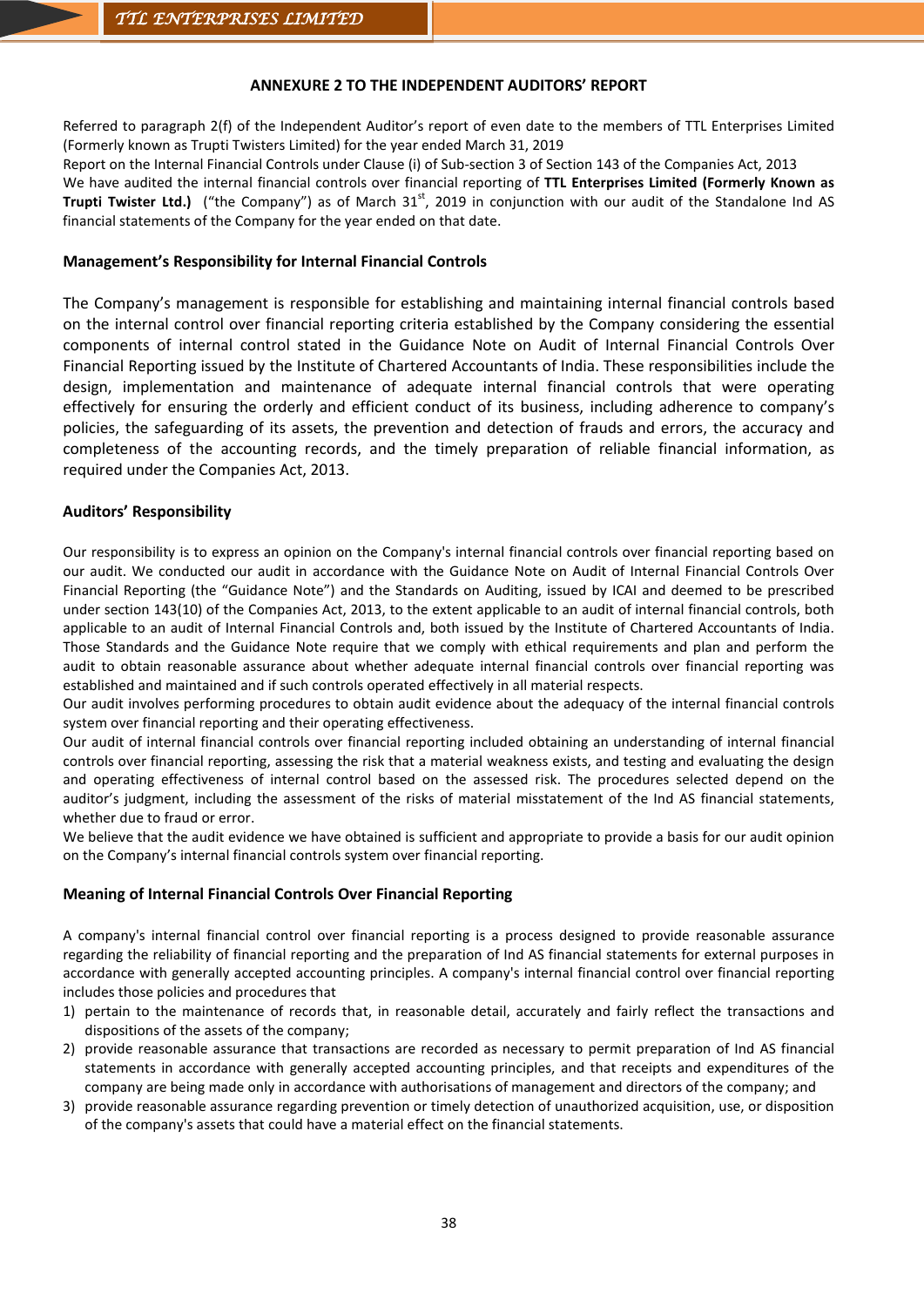## **Inherent Limitations of Internal Financial Controls Over Financial Reporting**

Because of the inherent limitations of internal financial controls over financial reporting, including the possibility of collusion or improper management override of controls, material misstatements due to error or fraud may occur and not be detected. Also, projections of any evaluation of the internal financial controls over financial reporting to future periods are subject to the risk that the internal financial control over financial reporting may become inadequate because of changes in conditions, or that the degree of compliance with the policies or procedures may deteriorate.

## **Opinion**

In our opinion, the Company has, in all material respects, an adequate internal financial controls system over financial reporting and such internal financial controls over financial reporting were operating effectively as at March  $31<sup>st</sup>$ , 2019, based on the internal control over financial reporting criteria established by the Company considering the essential components of internal control stated in the Guidance Note on Audit of Internal Financial Controls Over Financial Reporting issued by the Institute of Chartered Accountants of India.

**Place: Ahmedabad For V. D. Shukla & Co. Date: 21.05.2019 Chartered Accountants FRN: 110240W Vimal D. Shukla (Proprietor) MRN: 036416**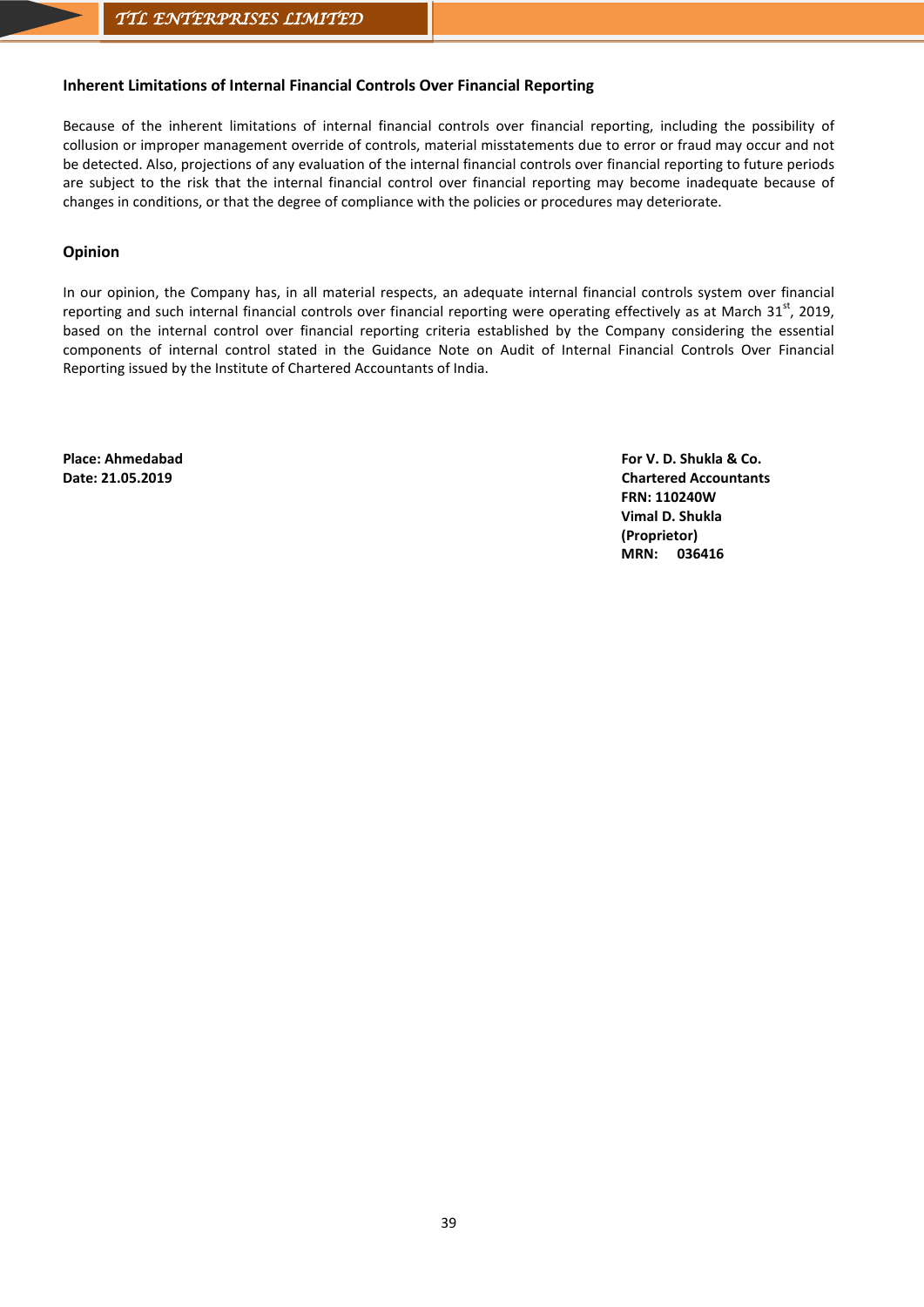## **Balance Sheet as at 31st March, 2019**

| 31st March, 2018<br>31 <sup>st</sup> March, 2019<br><b>Particulars</b><br>Note No.<br><b>I. ASSETS</b><br>(1) Non-current assets<br>(a) Property, Plant and Equipment<br>(b) Capital work-in-progress<br>(c) Other Intangible assets |            |
|--------------------------------------------------------------------------------------------------------------------------------------------------------------------------------------------------------------------------------------|------------|
|                                                                                                                                                                                                                                      |            |
|                                                                                                                                                                                                                                      |            |
|                                                                                                                                                                                                                                      |            |
|                                                                                                                                                                                                                                      |            |
|                                                                                                                                                                                                                                      |            |
|                                                                                                                                                                                                                                      |            |
| (d) Intangible assets under development                                                                                                                                                                                              |            |
| (e) Investment in Subsidiary / Associate                                                                                                                                                                                             |            |
| (h) Financial Assets                                                                                                                                                                                                                 |            |
| (i) Investments<br>2<br>2,00,000                                                                                                                                                                                                     | 2,00,000   |
| (ii) Other Financial Assets                                                                                                                                                                                                          |            |
| (j) Other Assets                                                                                                                                                                                                                     |            |
| <b>Total Non - Current Assets</b><br>2,00,000                                                                                                                                                                                        | 200,000    |
| (2) Current assets                                                                                                                                                                                                                   |            |
| (a) Inventories                                                                                                                                                                                                                      |            |
| (b) Financial Assets                                                                                                                                                                                                                 |            |
| (i) Investments                                                                                                                                                                                                                      |            |
| (ii) Trade receivables                                                                                                                                                                                                               |            |
| (iii) Cash and cash equivalents<br>3<br>42,807                                                                                                                                                                                       | 15,633     |
| (iv) Bank balances other than (iii) above                                                                                                                                                                                            |            |
| (v) Loans                                                                                                                                                                                                                            |            |
| (vi) Others Financial Assets                                                                                                                                                                                                         |            |
| (c) Current Tax Assets (Net)                                                                                                                                                                                                         |            |
| (d) Other current assets                                                                                                                                                                                                             |            |
| <b>Total Current Assets</b><br>42,807                                                                                                                                                                                                | 15,633     |
| <b>Total Assets</b><br>2,42,807                                                                                                                                                                                                      | 2,15,633   |
| <b>II. EQUITY AND LIABILITIES</b>                                                                                                                                                                                                    |            |
| (1) Equity                                                                                                                                                                                                                           |            |
| (a) Equity Share capital<br>4<br>6,96,000                                                                                                                                                                                            | 34,789,000 |
| 5<br>(b) Other Equity<br>(72, 92, 368)<br>(40, 451, 842)                                                                                                                                                                             |            |
| <b>Total Equity</b><br>(66, 96, 368)<br>(5,662,842)                                                                                                                                                                                  |            |
| (2) Non-current liabilities                                                                                                                                                                                                          |            |
| (a) Financial Liabilities                                                                                                                                                                                                            |            |
| (i) Borrowings- Inter Corporate Deposits                                                                                                                                                                                             |            |
| (b) Provisions                                                                                                                                                                                                                       |            |
| (c) Deferred tax liabilities (Net)                                                                                                                                                                                                   |            |
| (d) Other non-current liabilities<br>۰                                                                                                                                                                                               |            |
| <b>Total Non - Current Liabilities</b>                                                                                                                                                                                               |            |
| (3) Current liabilities                                                                                                                                                                                                              |            |
| (a) Financial Liabilities                                                                                                                                                                                                            |            |
| (i) Borrowings                                                                                                                                                                                                                       |            |
| (ii) Trade payables<br>6<br>69,19,275                                                                                                                                                                                                | 5,858,575  |
| (iii) Other financial liabilities (other than those                                                                                                                                                                                  |            |
| specified in item (c)                                                                                                                                                                                                                |            |
| (b) Other current liabilities                                                                                                                                                                                                        |            |
| (c) Provisions                                                                                                                                                                                                                       |            |
| (d) Current Tax Liabilities (Net)<br>$\overline{7}$<br>19,900                                                                                                                                                                        | 19,900     |
| <b>Total Current Liabilities</b><br>69,39,175                                                                                                                                                                                        | 5,878,475  |
| <b>Total Equity and Liabilities</b><br>2,42,807                                                                                                                                                                                      | 2,15,633   |
| See accompanying notes to the financial statements                                                                                                                                                                                   |            |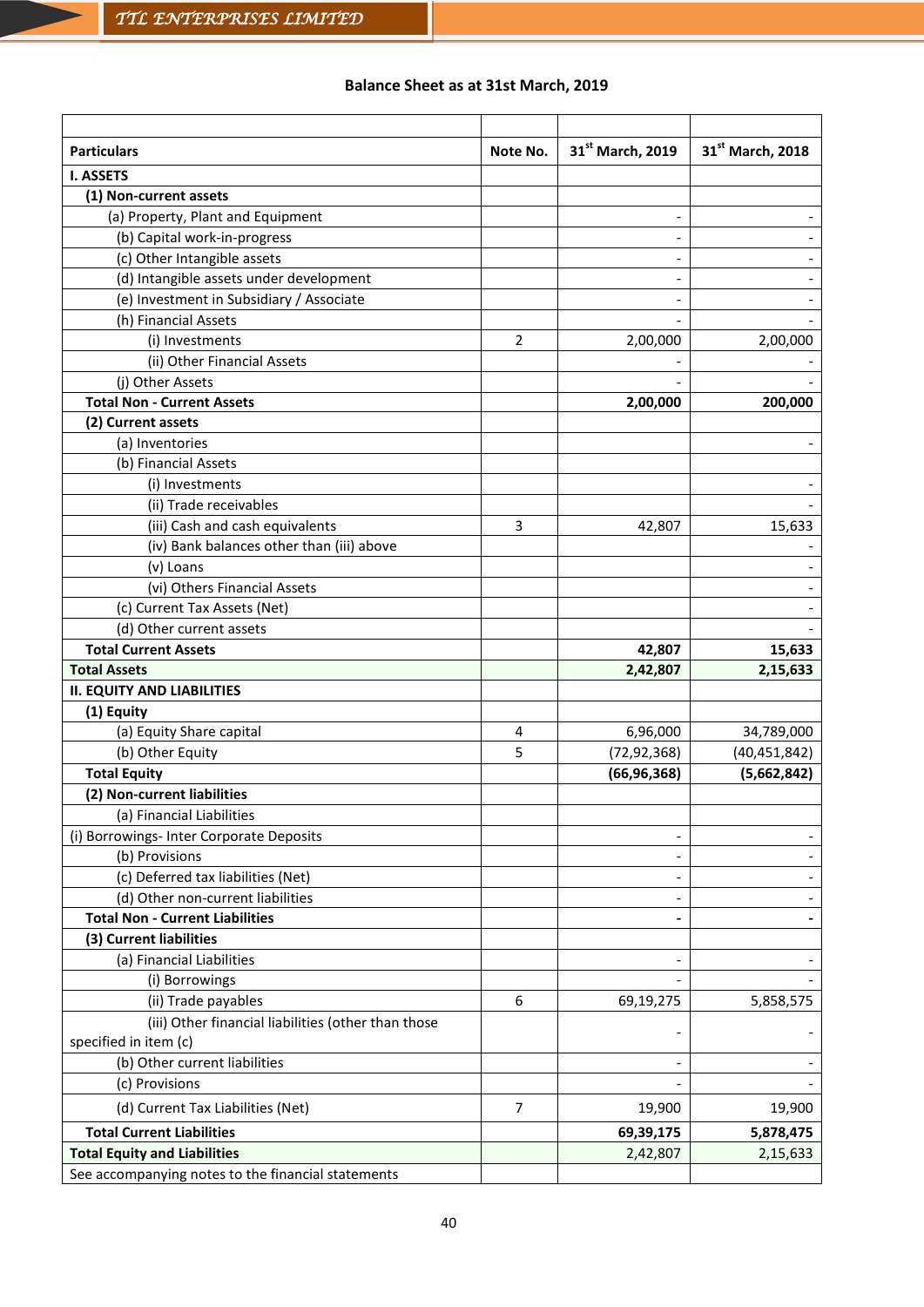**For V. D. Shukla & Co. Chartered Accountants FRN: 110240W Vimal D. Shukla (Proprietor) MRN: 036416**

**Place: Ahmedabad Date: 21.05.2019**

## **For and on behalf of the Board TTL ENTERPRISES LIMITED**

 **Malay Desai Mayank Devashryee Trupti Devashryee Company Secretary Director Director Director<br>05313186 06468232** 05313186

 **Place: Ahmedabad Date: 21.05.2019**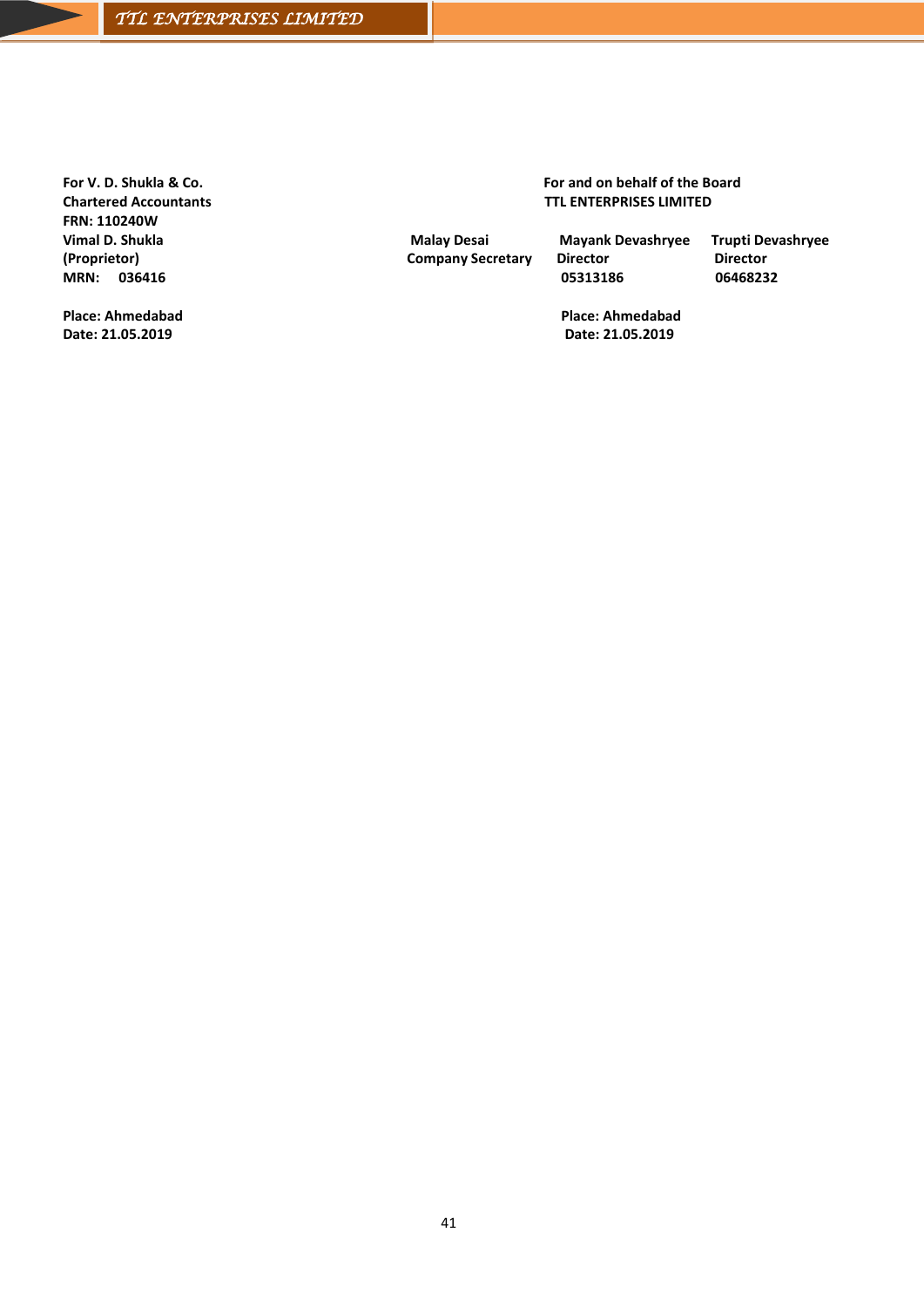# **Statement of Profit and Loss for the year ended on 31st March, 2019**

## **(Amount in Rs.)**

|                            | <b>Particulars</b>                                                                                                          | <b>Note</b><br>No. | <b>Year Ended on</b><br>March, 2019 | <b>Year Ended on</b><br><b>March, 2018</b> |
|----------------------------|-----------------------------------------------------------------------------------------------------------------------------|--------------------|-------------------------------------|--------------------------------------------|
|                            | Income                                                                                                                      |                    |                                     |                                            |
| T                          | <b>Revenue From Operations</b>                                                                                              |                    |                                     |                                            |
| $\ensuremath{\mathsf{II}}$ | Other Income                                                                                                                |                    |                                     |                                            |
| Ш                          | Total Income (I+II)                                                                                                         |                    |                                     |                                            |
| IV                         | <b>Expenses</b>                                                                                                             |                    |                                     |                                            |
|                            | Cost of materials consumed                                                                                                  |                    |                                     |                                            |
|                            | Purchases of Stock-in-Trade                                                                                                 |                    |                                     |                                            |
|                            | Changes in inventories of finished goods, Stock-in -Trade and work-in-<br>progress                                          |                    |                                     |                                            |
|                            | Employee benefits expense                                                                                                   |                    |                                     |                                            |
|                            | Finance costs                                                                                                               |                    |                                     |                                            |
|                            | Depreciation and amortization expense                                                                                       |                    |                                     |                                            |
|                            | Other expenses                                                                                                              | 8                  | 10,33,526                           | 43,59,932                                  |
|                            | Total expenses (IV)                                                                                                         |                    | 10,33,526                           | 43,59,932                                  |
| $\mathsf{V}$               | Profit/(loss) before exceptional items and tax (I-IV)                                                                       |                    | (10, 33, 526)                       | (43,59,932)                                |
| VI                         | <b>Exceptional Items</b>                                                                                                    |                    |                                     |                                            |
| VII                        | Profit/(loss) before tax (V-VI)                                                                                             |                    | (10, 33, 526)                       | (43,59,932)                                |
| VIII                       | Tax expense:                                                                                                                |                    |                                     |                                            |
|                            | (1) Current tax                                                                                                             |                    |                                     |                                            |
|                            | (2) Deferred tax                                                                                                            |                    |                                     |                                            |
|                            | (3) Adjustment of Tax for earlier years                                                                                     |                    |                                     |                                            |
| IX                         | Profit (Loss) for the period from continuing operations (VII-VIII)                                                          |                    | (10, 33, 526)                       | (43,59,932)                                |
| X                          | Profit/(loss) For the Period                                                                                                |                    | (10, 33, 526)                       | (43,59,932)                                |
| XI                         | Other Comprehensive Income                                                                                                  |                    |                                     |                                            |
|                            | A (i) Items that will not be reclassified to Profit or Loss                                                                 |                    |                                     |                                            |
|                            | (ii) Income tax relating to items that will not be reclassified to Profit or Loss                                           |                    |                                     |                                            |
|                            | B (i) Items that will be reclassified to Profit or Loss                                                                     |                    |                                     |                                            |
|                            | (ii) Income tax relating to items that will be reclassified to profit or loss                                               |                    |                                     |                                            |
|                            | <b>Total Other Comprehensive Income (XI)</b>                                                                                |                    | (10, 33, 526)                       | (43,59,932)                                |
| XII                        | Total Comprehensive Income for the period (X+XI)(Comprising Profit (Loss)<br>and Other Comprehensive Income for the period) |                    | (10, 33, 526)                       | (43,59,932)                                |
| XIII                       | Earnings per equity share of Rs 10 each (For Continuing Operations)                                                         |                    |                                     |                                            |
|                            | (1) Basic                                                                                                                   |                    | (0.52)                              | (1.25)                                     |
|                            | (2) Diluted                                                                                                                 |                    | (0.52)                              | (1.25)                                     |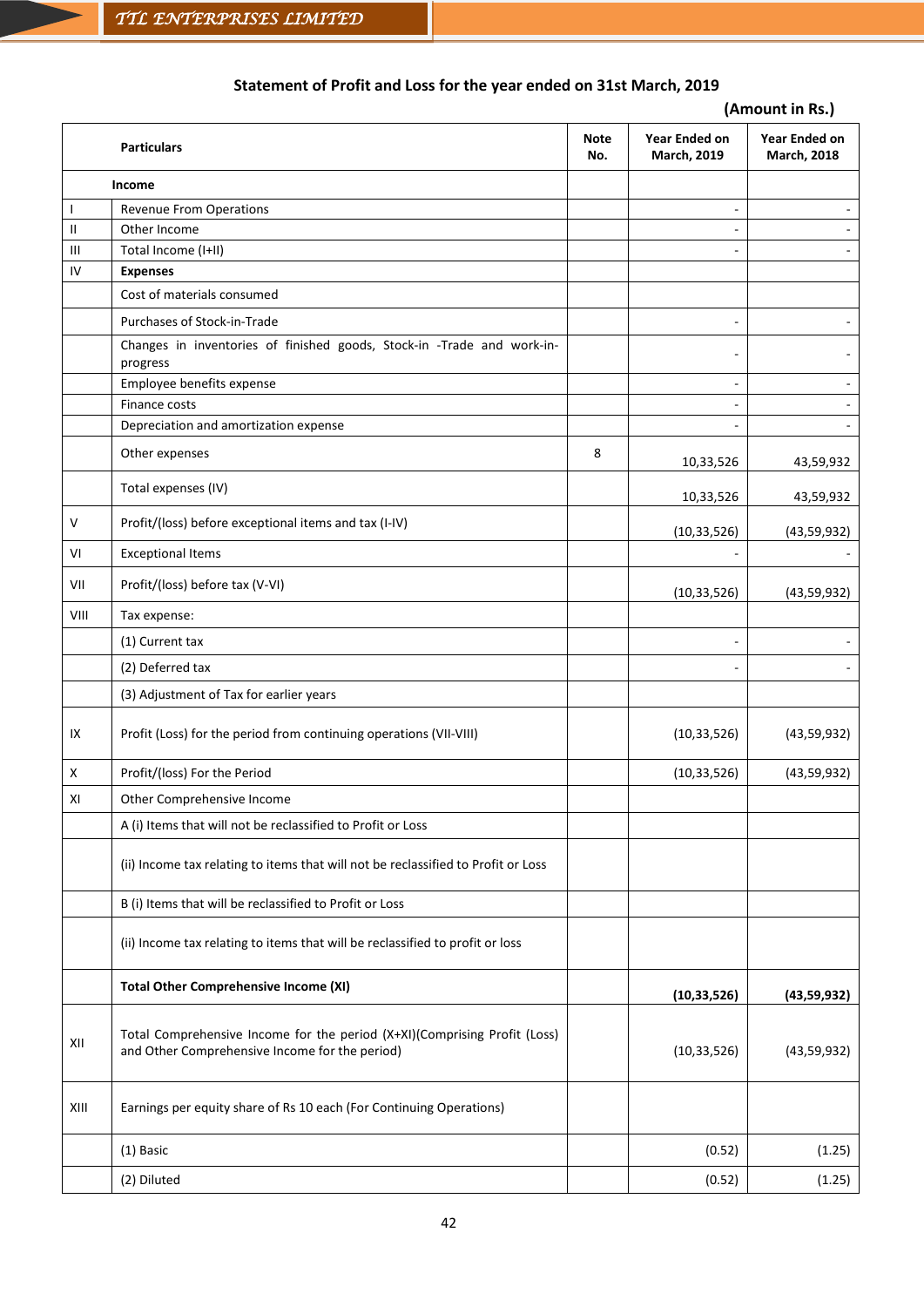| <b>XIV</b>   | Earnings per equity share (For Discontinued Operation)              |   |  |
|--------------|---------------------------------------------------------------------|---|--|
|              | $(1)$ Basic                                                         |   |  |
|              | (2) Diluted                                                         | ٠ |  |
| <b>XVIII</b> | Earnings per equity share(For Discontinued & Continuing Operations) |   |  |
|              | (1) Basic                                                           |   |  |
|              | (2) Diluted                                                         |   |  |
|              | <b>Significant Accounting Policies</b>                              |   |  |
|              | Notes forming part of Accounts                                      |   |  |
|              | See accompanying notes to the financial statements                  |   |  |

**For V. D. Shukla & Co. Chartered Accountants FRN: 110240W Vimal D. Shukla (Proprietor) MRN:036416**

**Place: Ahmedabad Date: 21.05.2019**

 **For and on behalf of the Board TTL ENTERPRISES LIMITED**

**Company Secretary Director Director Director Company Secretary Director COS** 05313186

 **Malay Desai Mayank Devashryee Trupti Devashryee**

 **Place: Ahmedabad Date: 21.05.2019**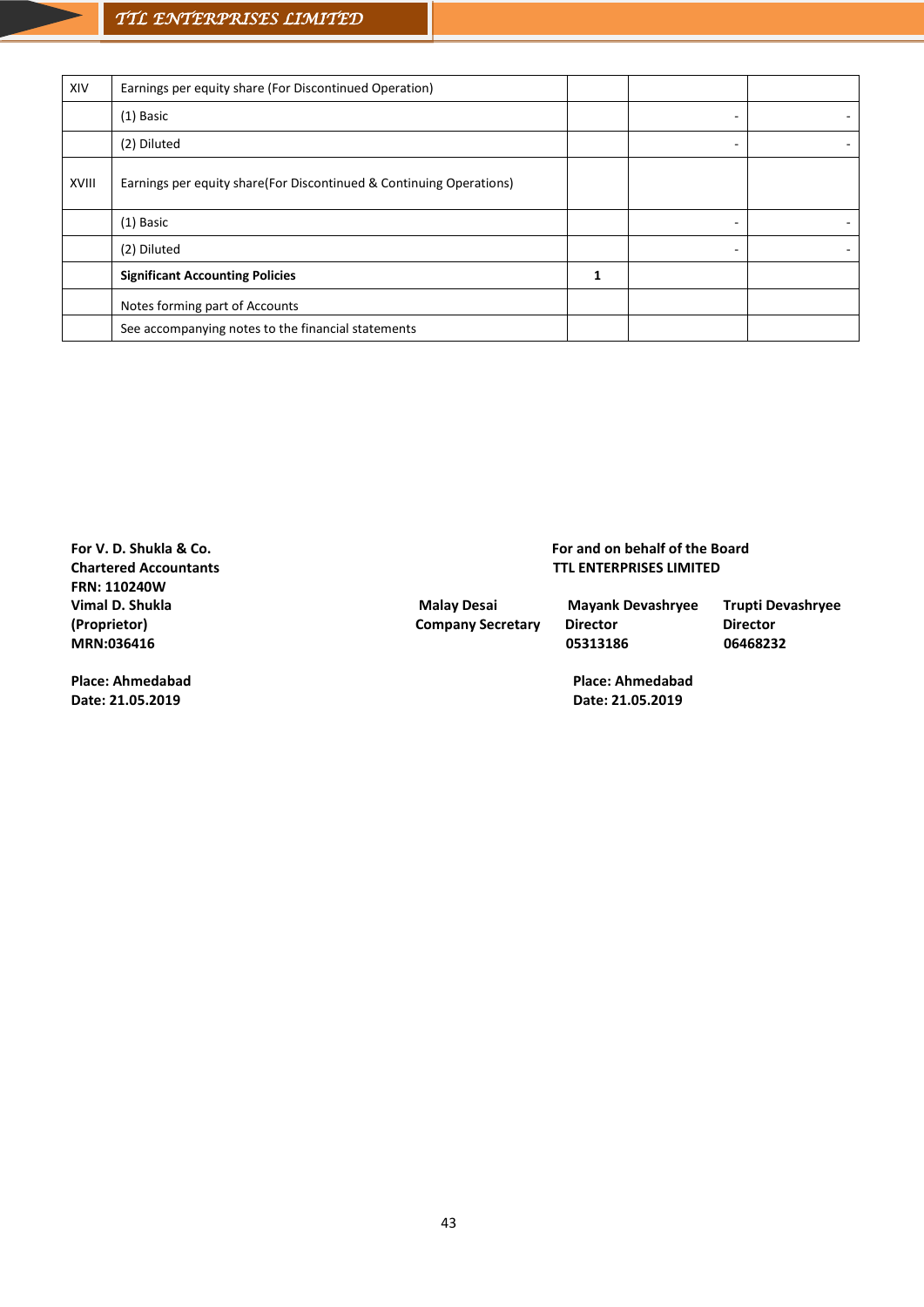# **Cash Flow Statement for the year ended on 31st March 2019**

|              | <b>PARTICULARS</b>                                         | Year Ended on March, 2019            |               | Year Ended on March, 2018 |             |
|--------------|------------------------------------------------------------|--------------------------------------|---------------|---------------------------|-------------|
| A            | <b>CASH FLOW FROM OPERATING ACTIVITIES</b>                 |                                      |               |                           |             |
|              | <b>Net Profit Before Tax</b>                               |                                      | (10, 33, 526) |                           | (43,59,932) |
|              | Adjustments for:                                           |                                      |               |                           |             |
|              | Depreciation                                               | $\overline{\phantom{a}}$             |               |                           |             |
|              | <b>Transfer to Reserve</b>                                 |                                      |               |                           |             |
|              | Preliminary Expenses w/off                                 |                                      |               |                           |             |
|              | Provision for Professional Fees                            |                                      |               |                           |             |
|              | Deferred Revenue Expenditure                               |                                      |               |                           |             |
|              |                                                            |                                      |               |                           |             |
|              | (Profit)/loss on sale of Investments                       | $\overline{\phantom{a}}$             |               |                           |             |
|              | Interest & Finance Charges                                 |                                      |               |                           |             |
|              | Interest on FD (Accrual)                                   |                                      |               |                           |             |
|              | Dividend Income                                            |                                      |               |                           |             |
|              | <b>Operating Profit before Working Capital Changes</b>     |                                      | (10, 33, 526) |                           | (43,59,932) |
|              | <b>Adjustments for:</b>                                    |                                      |               |                           |             |
|              | Decrease/(Increase) in Receivables                         |                                      |               |                           |             |
|              | Decrease/(Increase) in Loans & Advances                    |                                      |               |                           |             |
|              | Decrease/(Increase) in Inventories                         |                                      |               |                           |             |
|              | Increase/(Decrease) in Payables                            | 10,60,700                            | 10,60,700     | 43,55,650                 | 43,55,650   |
|              | Cash generated from operations                             |                                      | 27,174        |                           | (4, 282)    |
|              | Income Tax paid                                            |                                      |               |                           |             |
|              | <b>Net Cash flow from Operating activities</b>             |                                      | 27,174        |                           | (4, 282)    |
| B            | <b>CASH FLOW FROM INVESTING ACTIVITIES</b>                 |                                      |               |                           |             |
|              | <b>Purchase of Fixed Assets</b>                            |                                      |               |                           |             |
|              | <b>Other Non Current Assets</b>                            | $\overline{\phantom{a}}$             |               |                           |             |
|              | Increase in Investments<br>Interest Income                 |                                      |               |                           |             |
|              | Increase in Advances & others                              |                                      |               |                           |             |
|              | (Profit)/loss on sale of Investments                       |                                      |               |                           |             |
|              | Sale of Investments                                        |                                      |               |                           |             |
|              | Net Cash used in Investing activities                      |                                      |               |                           |             |
| $\mathsf{C}$ | <b>CASH FLOW FROM FINANCING ACTIVITIES</b>                 |                                      |               |                           |             |
|              | Proceeds from Long term Borrowings                         |                                      |               |                           |             |
|              | (Increase) / Decrease in Long Term Loan & Advances         |                                      |               |                           |             |
|              | Increase in Share Capital                                  |                                      |               |                           |             |
|              | Net Cash used in financing activities                      |                                      |               |                           |             |
|              | Net increase/(Decrease) in cash & Cash Equivalents         |                                      | 27,174        |                           | (4, 282)    |
|              | Cash and Cash equivalents as at 01.04.2018 &               |                                      |               |                           |             |
|              | 01.04.2017                                                 |                                      | 15,633        |                           | 19,915      |
|              | Cash and Cash equivalents as at 31.03.2019 &<br>31.03.2018 |                                      | 42,807        |                           | 15,633      |
|              | <b>Cash &amp; Cash Equivalents</b>                         | As on 31.03.2019<br>As on 31.03.2018 |               |                           |             |
|              | Cash in Hand                                               |                                      | 30,215        |                           | 215         |
|              | Cash at Bank                                               |                                      | 12,592        |                           | 15,418      |
|              | Cash & Cash equivalents as stated 31.03.2019               |                                      | 42,807        |                           | 15,633      |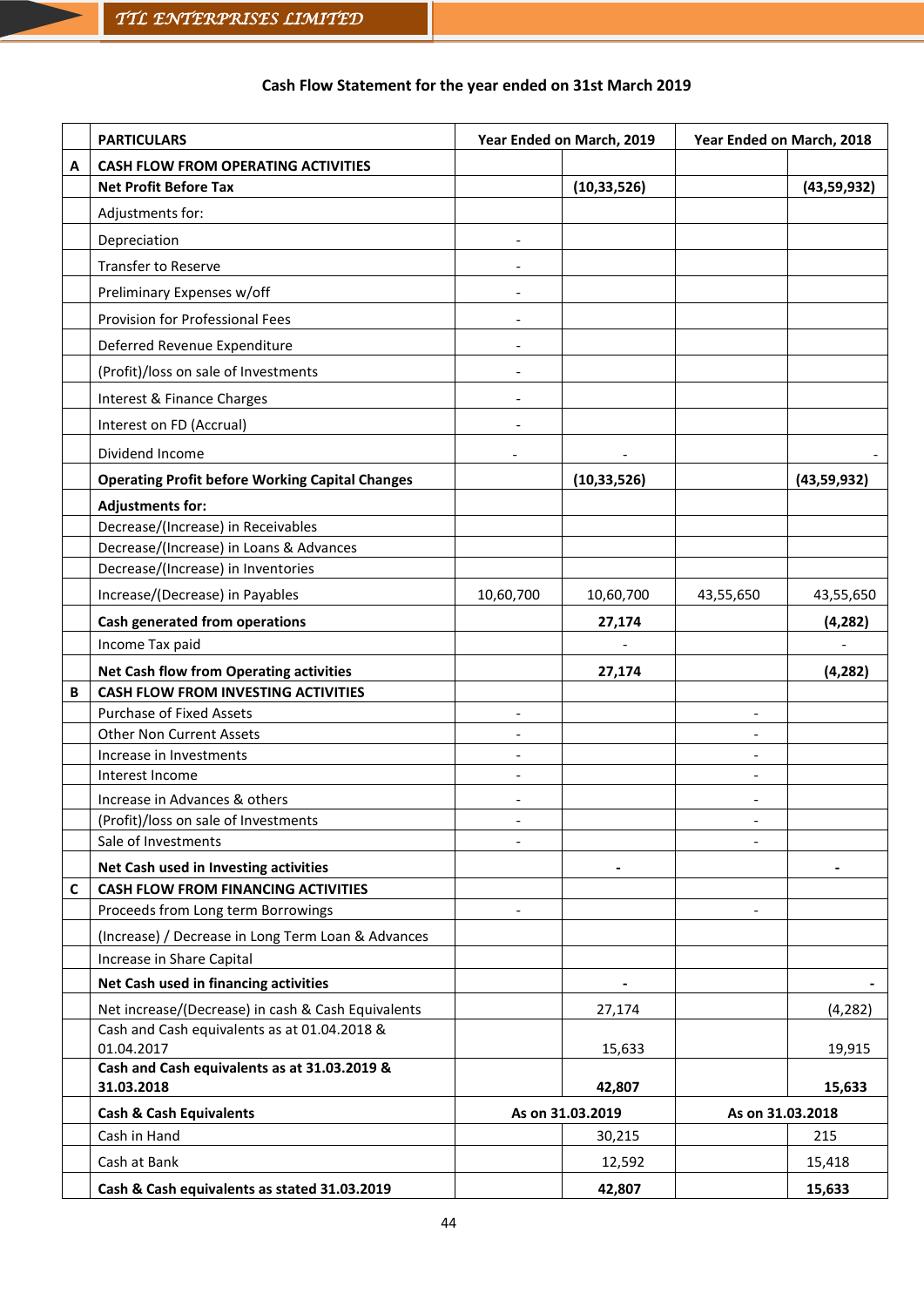NOTES :

*1. The above Cash Flow Statement has been prepared under the "Indirect Method" as set out in the Accounting Standard-3 on "Cash Flow Statement" issued by ICAI.*

*2. The previous year figures have been regrouped/restated wherever necessary to confirm to this year's classification.*

**For V. D. Shukla & Co. Chartered Accountants FRN: 110240W Vimal D. Shukla (Proprietor) MRN:036416**

 **For and on behalf of the Board TTL ENTERPRISES LIMITED**

 **Malay Desai Mayank Devashryee Trupti Devashryee**

**Company Secretary Director<br>05313186** 

 **05313186 06468232**

**Place: Ahmedabad Date: 21.05.2019**

 **Place: Ahmedabad Date: 21.05.2019**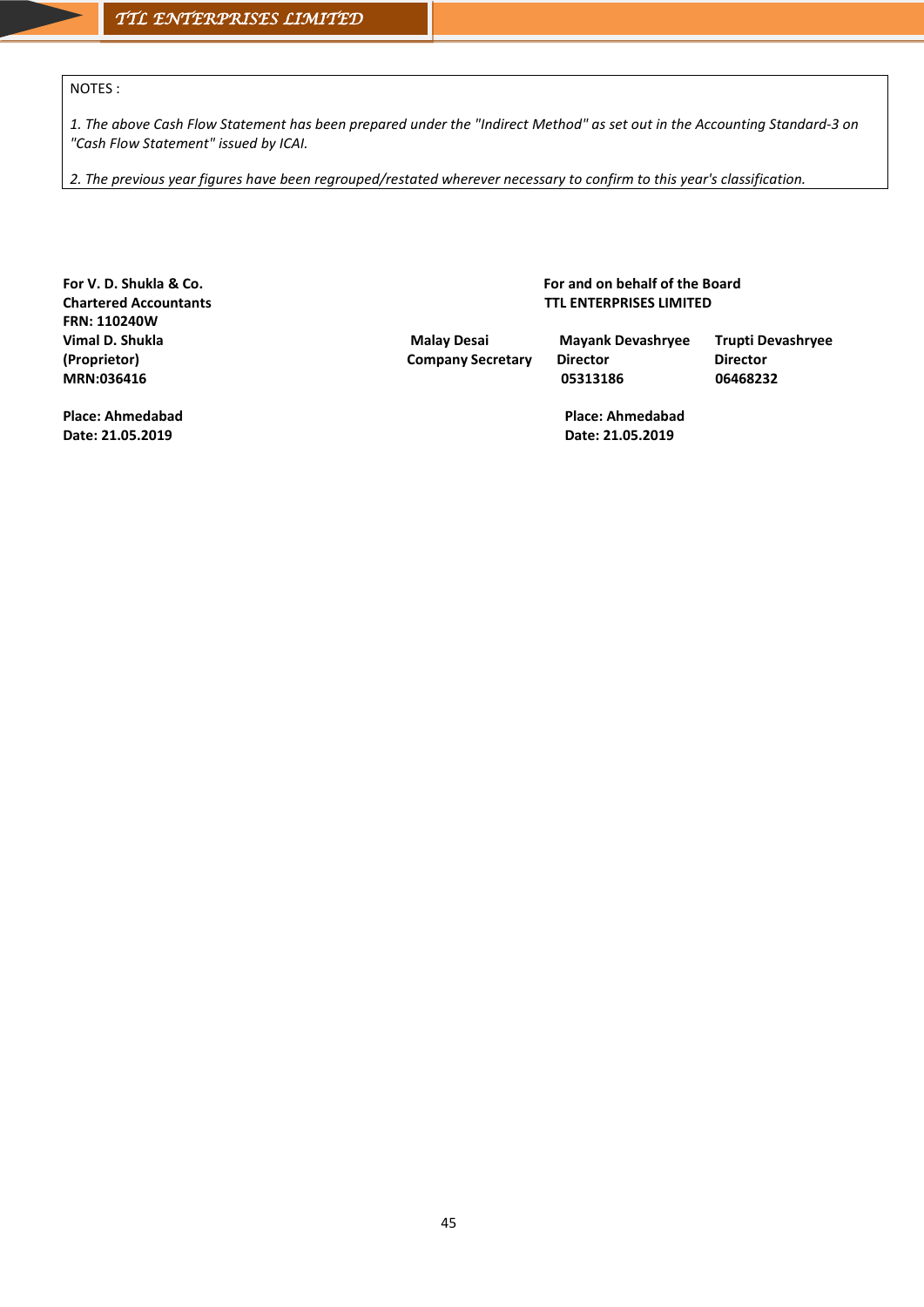*NOTE – 1 :*

*SIGNIFICANT ACCOUNTING POLICIES AND NOTES TO FINANCIAL STATEMENTS* 1) **SIGNIFICANT ACCOUNTING POLICIES :** 1.1) **Accounting Convention:** The financial statements are prepared under the historical cost convention on the "Accrual Concept" of accountancy in accordance with the accounting principles generally accepted in India and comply with the accounting standards issued by the Institute of Chartered Accountants of India to the extent applicable and with the relevant provisions of the Companies Act, 2013. 1.2) **Disclosure of Accounting Policies :**  The accounts are maintained on accrual basis as a going concern. 1.3) **Use of Estimates:** The preparation of the Financial statements requires estimates and assumption to be made that affect the reported amount of assets and liabilities on the date of the financial statements and the reported amount of revenues and expenses during the reporting period. Difference between the actual result and estimates are recognized in the period in which the results are known / materialized. 1.4) **Net Profit or Loss for the Period, Prior Period Items and Changes in Accounting Policies :** Appropriate adjustments have been made in the accounts in conformity with the standard. 1.5) **Revenue Recognition: Sales** Sales are recognized when goods are supplied and are recorded net of trade discounts, rebates, excise duty and Value Added Tax. **Interest** Revenue is recognized on a time proportion basis taking into account the amount outstanding and the rate applicable. 1.6) **Related Party Disclosure:** Disclosure is made as per the requirement of the standard. 1.7) **Accounting for Taxes on Income:** Deferred tax resulting from "timing difference" between taxable incomes and accounting income is accounted for, using the tax rates and tax laws that have been enacted or substantially enacted as on the Balance Sheet date. 1.8) **Provisions, Contingent Liabilities and Contingent Assets:** Contingent Liabilities being a possible obligation as a result of past events the existence of which will be confirmed by the occurrence or non-occurrence of one or more future events not wholly in the control of the company. Contingent Liabilities are not recognized in the accounts.

## **2. FINANCIAL ASSETS – INVESTMENTS**

| <b>Particulars</b>      | 31st March, 2019 | 31st March, 2018 |
|-------------------------|------------------|------------------|
| NAKODA TEXTILE IND.LTD. | 2,00,000         | 2,00,000         |
| <b>Total</b>            | 2,00,000         | 2,00,000         |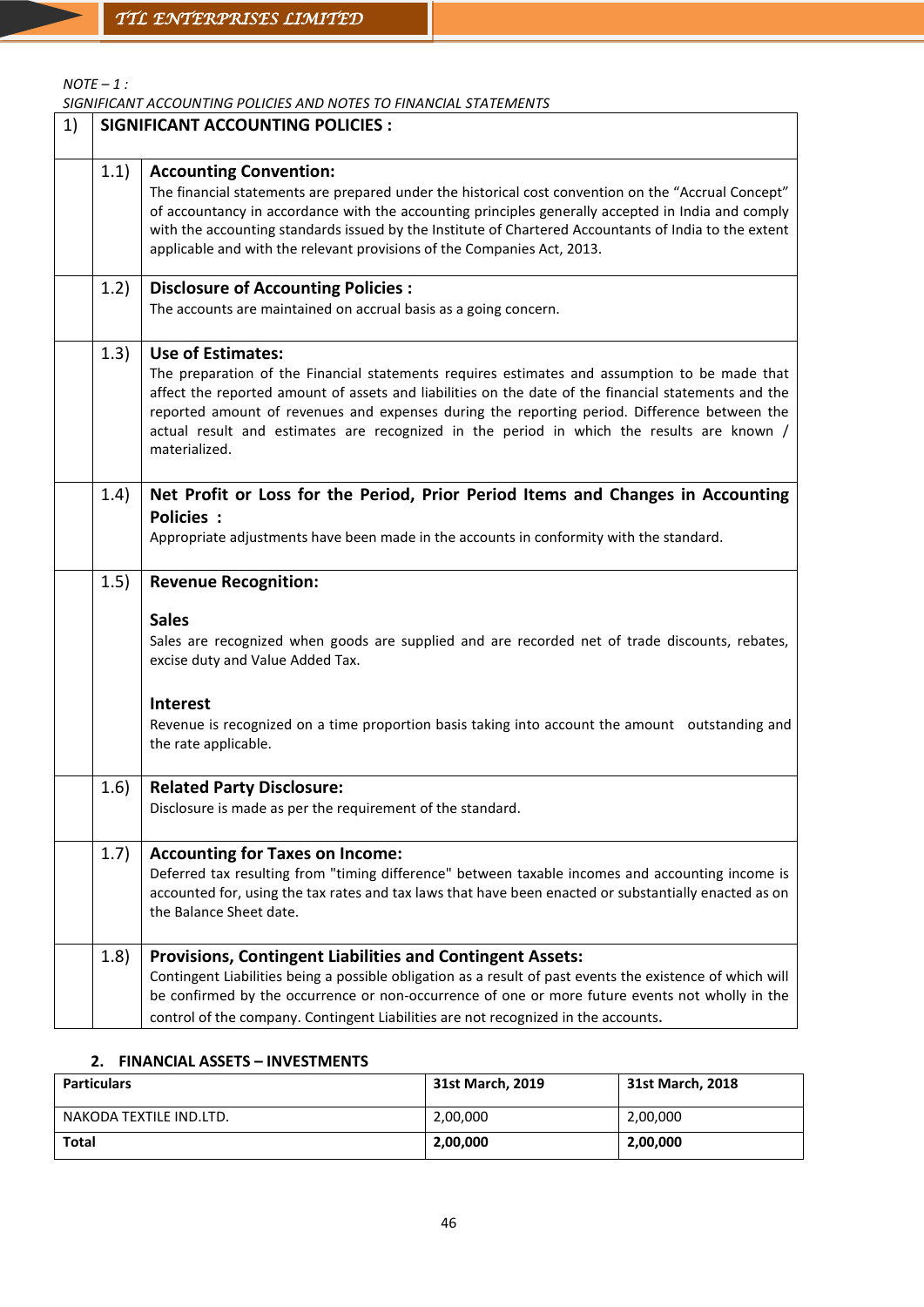## **3. CASH AND CASH EQUIVALENTS**

| <b>Particulars</b>                     | 31st March, 2019 | 31st March, 2018 |
|----------------------------------------|------------------|------------------|
| Balance with Banks in Current Accounts | 12.592           | 15,418           |
| Cash on Hand                           | 30.215           | 215              |
| <b>Total</b>                           | 42,807           | 15,633           |

## **4. SHARE CAPITAL**

| <b>Particulars</b>                                       | 31st March, 2019 | 31st March, 2018 |
|----------------------------------------------------------|------------------|------------------|
|                                                          |                  |                  |
| <b>Authorised</b>                                        |                  |                  |
| 35,00,000 Equity Share (P.Y. 35,00,000 Equity Shares) of | 3,50,00,000      | 3,50,00,000      |
| par value of Rs. 10 each                                 |                  |                  |
|                                                          | 3,50,00,000      | 3,50,00,000      |
| <b>Issued Share Capital</b>                              |                  |                  |
| Equity Share Capital at the beginning of the             | 6,96,000         | 3,48,00,000      |
| accounting period 69,600 (Previous Year 34,80,000)       |                  |                  |
| equity shares of Rs.10 each fully paid up                |                  |                  |
|                                                          |                  |                  |
|                                                          | 6,96,000         | 3,48,00,000      |
| Subscribed & Paid-up Capital                             |                  |                  |
| Equity Share Capital at the<br>beginning of the          | 6,96,000         | 3,47,89,000      |
| accounting period 69,600 (Previous Year 34,78,900)       |                  |                  |
| equity shares of Rs.10 each fully paid up                |                  |                  |
|                                                          |                  |                  |
| <b>Total</b>                                             | 6,96,000         | 3,47,89,000      |

**The reconciliation of the number of Equity Shares outstanding as at 31.03.2019 and 31.03.2018 is set out below:**

|                                                  |                          | 31 <sup>st</sup> March, 2019 |                          | 31 <sup>st</sup> March, 2018 |
|--------------------------------------------------|--------------------------|------------------------------|--------------------------|------------------------------|
| <b>Particulars</b>                               | No of Shares             | <b>Share Value</b>           | No. of Shares            | <b>Share Value</b>           |
| Number of shares at the beginning of<br>the year | 34,80,000                | 34,80,0000                   | 34,80,000                | 3,48,00,000                  |
| Add: Shares issued during the year               | $\overline{\phantom{a}}$ |                              |                          |                              |
| Less: Reduction during the year                  | (34,10,400)              | (3,41,04,000)                | $\overline{\phantom{a}}$ |                              |
| Number of shares at the end of the<br>year       | 69,600                   | 6,96,000                     | 34,80,000                | 3,48,00,000                  |

# **The details of shareholder holding more than 5% Equity Shares:**

|                          | 31 <sup>st</sup> March, 2019 |        | 31 <sup>st</sup> March, 2018 |           |  |
|--------------------------|------------------------------|--------|------------------------------|-----------|--|
| Name of Share Holders    | No. of shares                | Amount | No. of shares                | Amount    |  |
| Mayank Devashrayee       | 6.250                        | 62,500 | 3,12,500                     | 31,25,000 |  |
| Trupti Devashrayee       | 5,550                        | 55,500 | 2,77,500                     | 27,75,000 |  |
| Mayank Devashrayee (HUF) | 5,200                        | 52,000 | 2,60,000                     | 26,00,000 |  |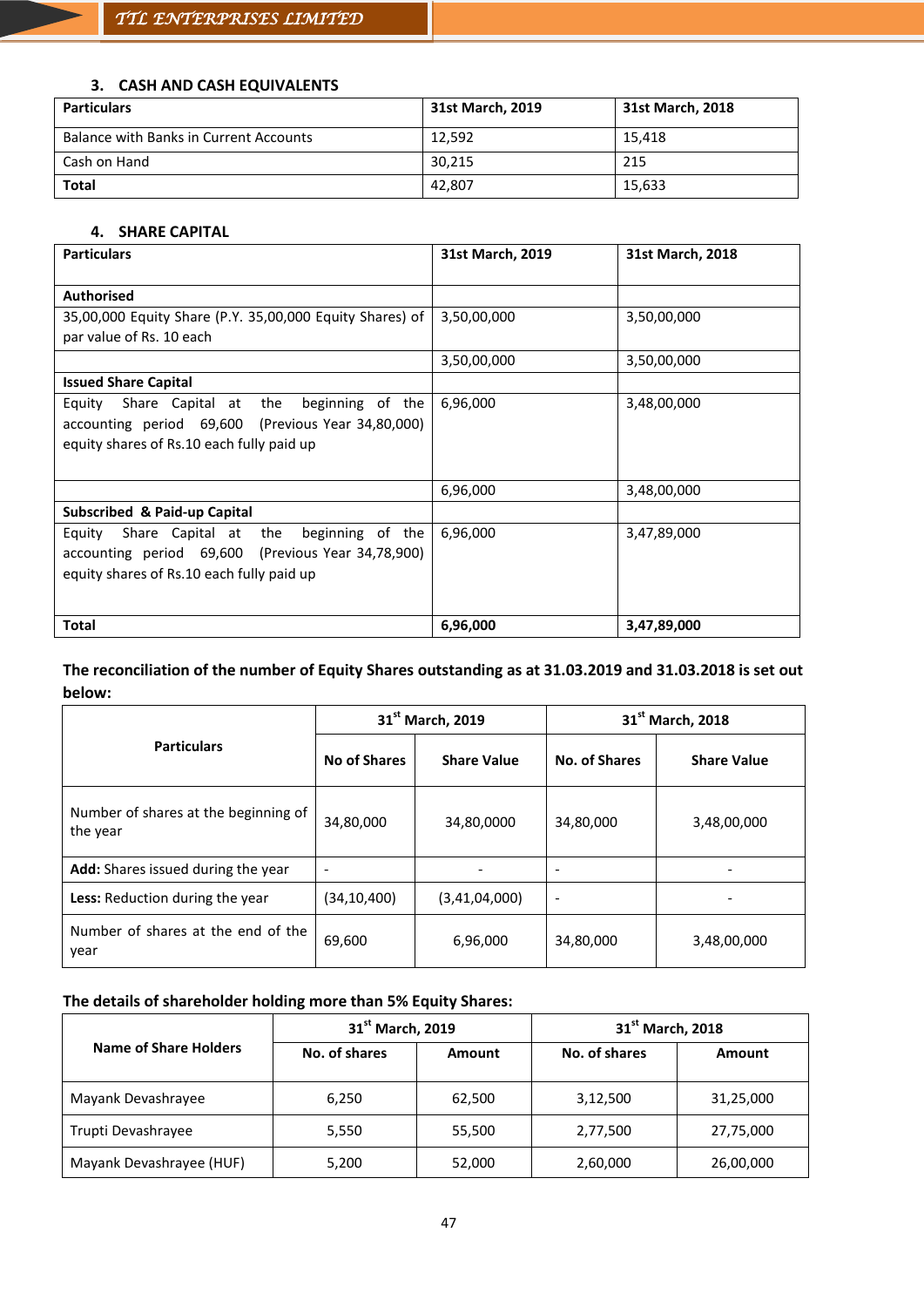## **5. OTHER EQUITY**

| <b>Particulars</b>                                                       | 31st March, 2019 | 31st March, 2018 |
|--------------------------------------------------------------------------|------------------|------------------|
| <b>Retained Earnings</b>                                                 |                  |                  |
| As per Last year accounts                                                | (4,04,51,842)    | (3,60,91,910)    |
| Add: Surplus during the year                                             | (10, 33, 526)    | (43, 59, 932)    |
|                                                                          | (40, 451, 842)   | (40, 451, 842)   |
| Add: Reduction during the year                                           | 3,40,93,000      |                  |
| Less: Redemption Reserve for Non Convertible<br><b>Preference Shares</b> |                  |                  |
| As per Last year accounts                                                | $\qquad \qquad$  | -                |
|                                                                          | (73,92,368)      | (40,451,842)     |
| <b>Total</b>                                                             | (73, 92, 368)    | (40, 451, 842)   |

#### **6. TRADE PAYABLES**

| <b>Particulars</b> | 31st March, 2019 | 31st March, 2018 |
|--------------------|------------------|------------------|
| Trade Payables     | 69,19,275        | 58,58,575        |
| <b>Total</b>       | 69,19,275        | 58,58,575        |

#### **Notes:**

- 1. Balances of Creditors are subject to confirmation and reconciliation, if any and they are stated in the Balance Sheet if realized in the ordinary course of business. The provision for all known liabilities is adequate and not in excess of the amount reasonably necessary.
- 2. The company has not received information from the suppliers regarding their status under The Micro, Small & Medium Enterprises Development Act, 2006. Hence, disclosures, if any relating to amounts unpaid as at the balance sheet date together with interest paid or payable as per the requirement under the said Act, have not been made.

## **7. CURRENT TAX LIABILITIES**

| <b>Particulars</b>  | 31st March, 2019 | 31st March, 2018 |
|---------------------|------------------|------------------|
| Current Tax Payable | 19,900           | 19,900           |
| Total               | 19,900           | 19,900           |

## **8. ADMINISTRATION & OTHERS EXPENSES**

| <b>Particulars</b>                      | 2018-19<br>Rs.           | 2017-18<br>Rs.           |
|-----------------------------------------|--------------------------|--------------------------|
| <b>Audit Fees</b>                       | 8,500                    | 8,500                    |
| Advertisement Exp                       | 25,471                   | 5,093                    |
| <b>Bank Charges</b>                     | 650                      | 708                      |
| <b>Bonus Exp</b>                        | 18,000                   | 15,000                   |
| CDSL/ NSDL Fees                         | 78,217                   | 58,710                   |
| Legal And Professional Fees             | $\overline{\phantom{a}}$ | 765                      |
| Misc. Exp                               | 2,500                    | 1,600                    |
| <b>Office Expenses</b>                  | $\overline{\phantom{a}}$ | $\overline{\phantom{0}}$ |
| Out of Pocket Expenses                  | $\overline{\phantom{a}}$ | -                        |
| Postage and Courier Expenses            | $\overline{\phantom{a}}$ | $\overline{\phantom{0}}$ |
| <b>Revocation Fees</b>                  |                          | 35,40,000                |
| ROC and BSE Filling Fees                | 5,78,928                 | 5,76,671                 |
| <b>Salary Expense</b>                   | 2,26,000                 | 1,46,000                 |
| <b>Stationery and Printing Expenses</b> | 89,340                   | 2,135                    |
| Website Maintenance Exp                 | 5,920                    | 4,750                    |
| <b>TOTAL</b>                            | 10,33,526                | 43,59,932                |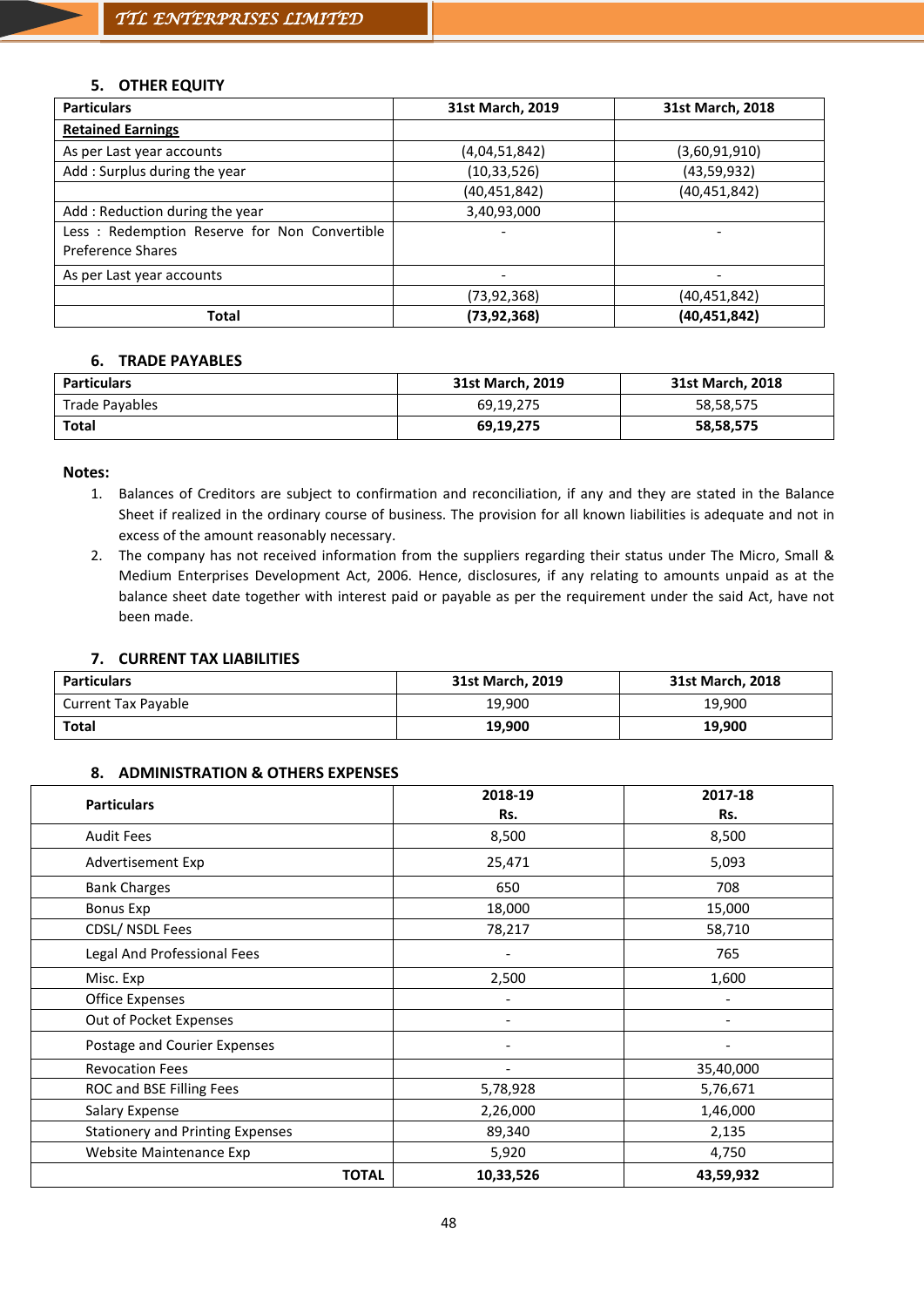- 9. The Debit and Credit balances of debtors, creditors, loans and advances are subject to confirmation and reconciliation.
- 10. Earning Per Share

| Particu                                                                    | 2018-19   | 2017-18       |             |
|----------------------------------------------------------------------------|-----------|---------------|-------------|
| rs                                                                         |           |               |             |
| <b>Basic</b>                                                               |           |               |             |
| Profit attributable to equity shareholders                                 | <b>Rs</b> | (10, 33, 526) | (43,59,932) |
| Nominal Value of equity share                                              | Rs.       | 10            | 10          |
| Weighted average number of ordinary equity shares -For<br><b>Basic EPS</b> | Nos.      | 19,85,030     | 34,78,900   |
| <b>Basic EPS</b>                                                           | Rs.       | (0.52)        | (1.25)      |
| <b>Diluted EPS</b>                                                         | Rs.       | (0.52)        | (1.25)      |

11. Figures have been rounded off to the nearest rupee.

**Chartered Accountants FRN: 110240W Date- 21.05.2018 Date- 21.05.2018**

**For V. D. Shukla & Co. For TTL Enterprises Limited**

**Vimal D. Shukla Malay Desai Mayank Devashrayee Trupti Devashrayee Proprietor Company Secretary Director Director Mem. No.: 036416 DIN: 05313186 DIN:06468232 Place- Ahmedabad Place- Ahmedabad**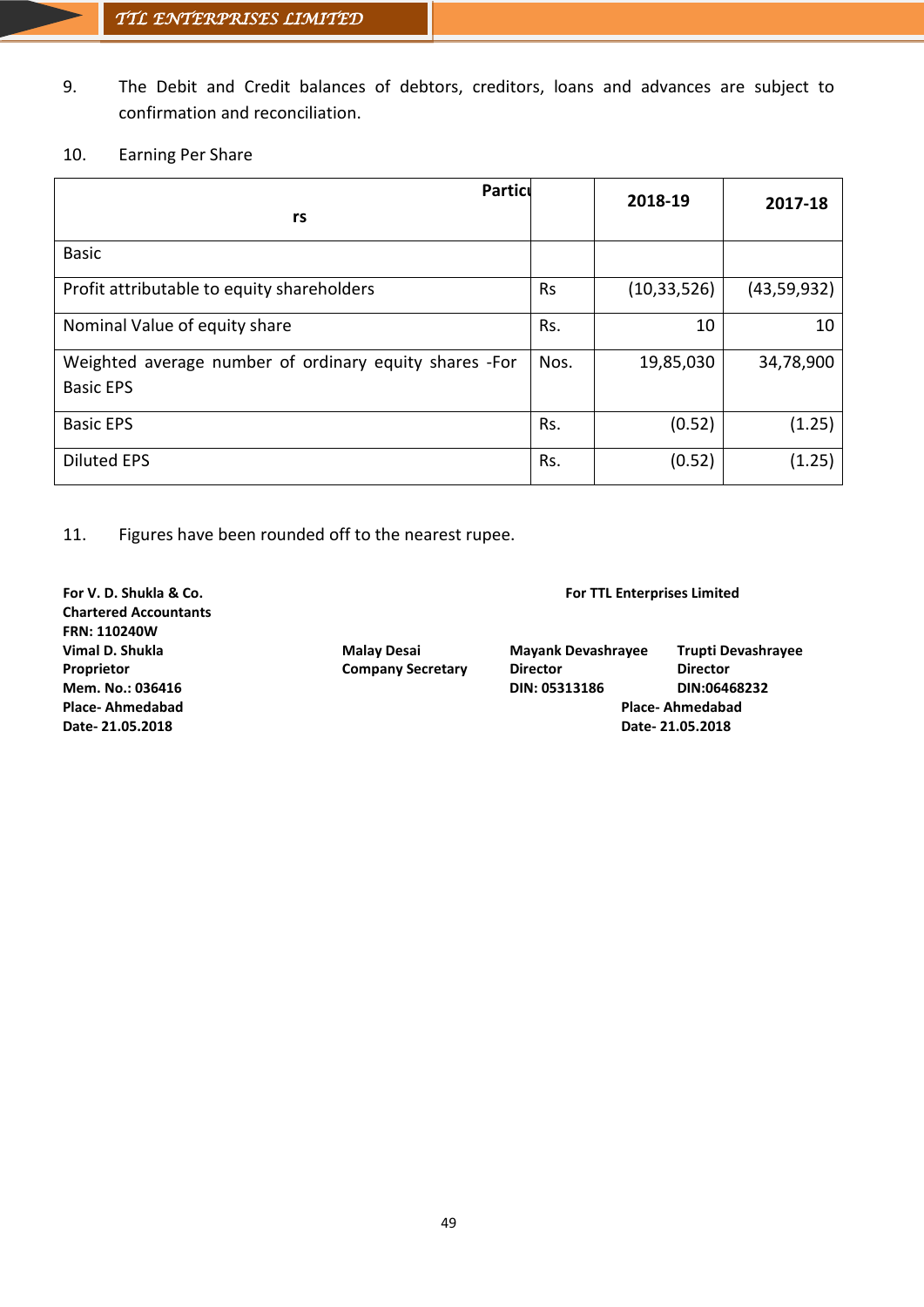## **TTL ENTERPRISES LIMITED**

**(Formerly known as Trupti Twisters Limited)** 304, 3rd Floor, Shoppers Plaza-5, Opp. Municipal Market, C.G. Road, Navarangpura, Ahmedabad, Email id[: truptitwister@gmail.com](mailto:truptitwister@gmail.com) Website: [www.truptitwisters.com](http://www.truptitwisters.com/) **CIN: L17119GJ1988PLC096379**

## **ATTENDENCE SLIP**

This attendance slip duly filled in is to be handed over at the entrance of the meeting hall.

| <b>For Demat Shares</b> | For physical Shares  |
|-------------------------|----------------------|
| DP ID:                  | Regd. Folio No:      |
| Client ID:              | Nos. of shares held: |

Full Name of the Member attending: \_\_\_\_\_\_\_\_\_\_\_\_\_\_\_\_\_\_\_\_\_\_\_\_\_\_\_\_\_\_\_\_\_\_\_\_\_\_\_\_\_\_\_\_\_\_\_\_\_\_\_\_\_\_

Name of the Proxy :

.

(To be filled in if proxy has been duly deposited with the Company)

I, hereby record my presence at the Annual General Meeting of the company to be held on Monday 30<sup>th</sup> September, 2019 at 11.00 a.m. at 306, Sarthik Complex, Nr. Iscon Cross Roads, Satellite, Ahmedabad -380015

(Members' / Proxy's signature)

(To be signed at the time of handing over this slip)

\_\_\_\_\_\_\_\_\_\_\_\_\_\_\_\_\_\_\_\_\_\_\_\_\_\_\_\_\_\_\_\_\_\_\_\_\_\_\_\_\_\_\_\_\_

\*Persons attending the Annual General Meeting are required to bring their Annual Report.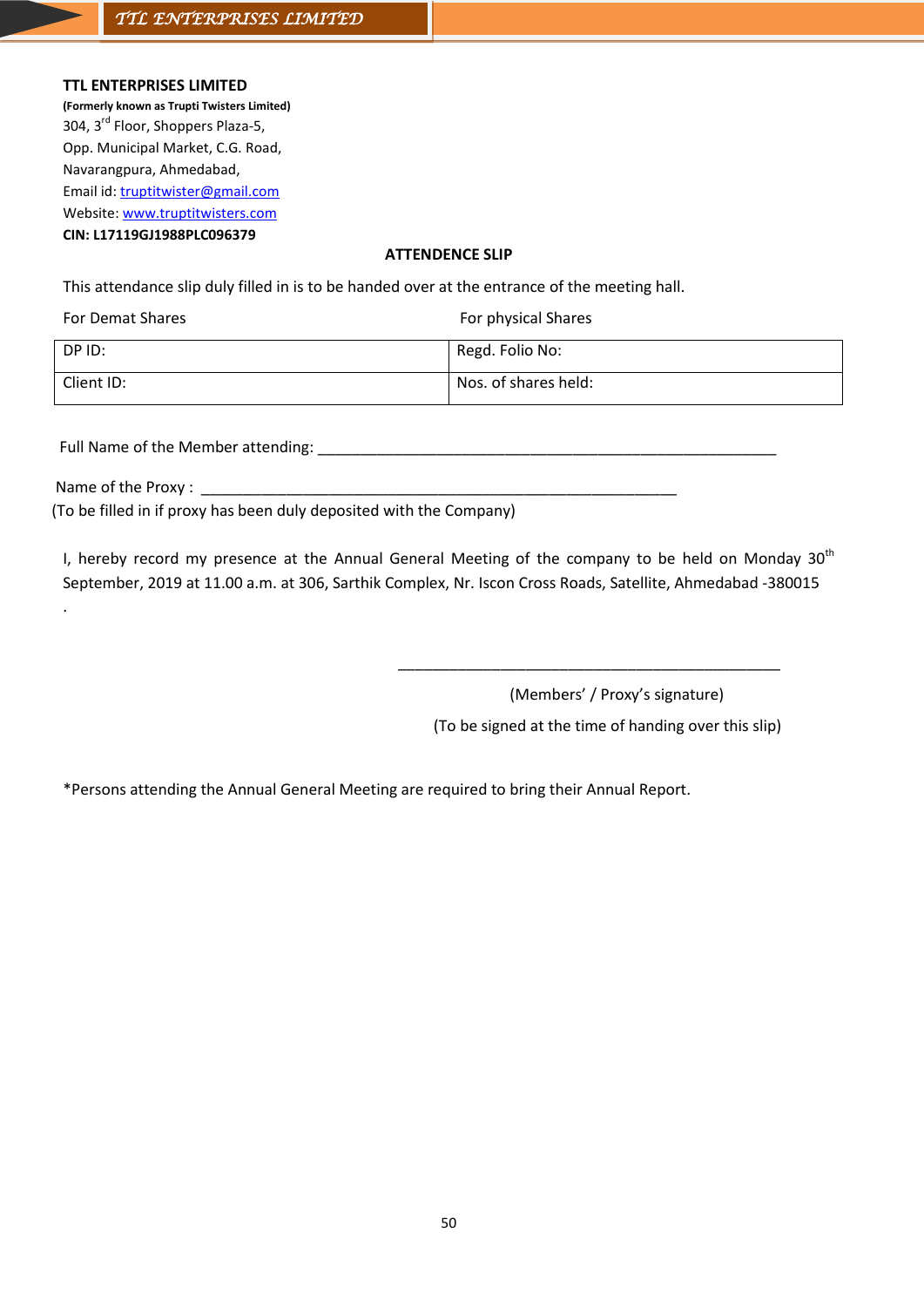#### **TTL ENTERPRISES LIMITED (Formally Known as Trupti Twisters Limited)**

CIN - L17119GJ1988PLC096379

Regd. Office: 304/3<sup>rd</sup> Floor, Shoppers Plaza – 5, Nr. 5. Govt. Soc. Opp. Municipal Market, C.G Road, Navarngpura, Ahmedabad – 380 009. Email Id[: truptitwister@gmail.com](mailto:truptitwister@gmail.com) Contact No: +91 9408271797

Annual General Meeting - 30th September 2019

#### **Form MGT-11**

#### **PROXY FORM**

[Pursuant to section 105 (6) of the Companies Act, 2013 and rule 19 (3) of the Companies

(Management and Administration) Rules, 2014]

| Name of the member $(s)$ : |  |
|----------------------------|--|
| Registered address:        |  |
| E-mail Id:                 |  |
| Folio No. / Client Id:     |  |
| DP Id:                     |  |

I/ We, being the member of \_\_\_\_\_\_\_\_\_\_\_\_\_ Equity shares of Pervasive Commodities Limited, hereby appoint:

| Name:      | Email id:  |
|------------|------------|
| Address:   | Signature: |
| 0.01111111 |            |

Or failing him / her

| Name:                | Email id:  |
|----------------------|------------|
| Address:             | Signature: |
| Or failing him / her |            |

| Name:         | Email id:  |
|---------------|------------|
| Address:<br>. | Signature: |

as my/ our proxy to attend and vote (on a poll) for me/us and on my/our behalf at the **Annual General Meeting** of the Company, to be held on the Monday 30<sup>th</sup> September, 2019 at 11.00 a.m. at 306, Sarthik Complex, Nr. Iscon Cross Roads, Satellite, Ahmedabad -380015, and at any adjournment thereof in respect of such resolutions as are indicated overleaf:

| Sr. No | <b>Resolution</b>                                                                                               |     | Vote – Refer Note 4 |         |  |
|--------|-----------------------------------------------------------------------------------------------------------------|-----|---------------------|---------|--|
|        | <b>RESOLUTIONS</b>                                                                                              | For | Against             | Abstain |  |
|        | Adoption of the Financial Statements of the Company and reports of the<br>Auditors and the Directors thereon.   |     |                     |         |  |
|        | Reappointment of Mr. Keyoor Bakshi, a Director liable to retire by Rotation.                                    |     |                     |         |  |
|        | Re-Appointment of M/s V D Shukla & Co., Chartered Accountant, Ahmedabad<br>as Statutory Auditor for FY 2019 20. |     |                     |         |  |
| 4.     | Appointment of Mrs. Kamini Bakshi as Additional Director of the Company                                         |     |                     |         |  |

Signed this \_\_\_\_\_\_\_\_\_\_\_\_ day of \_\_\_\_\_\_\_\_\_\_\_\_\_\_\_\_, 2019

Signature of Member(s)

Affix Revenue Stamp of not less than Re. 1/-

Signature of Proxy Holder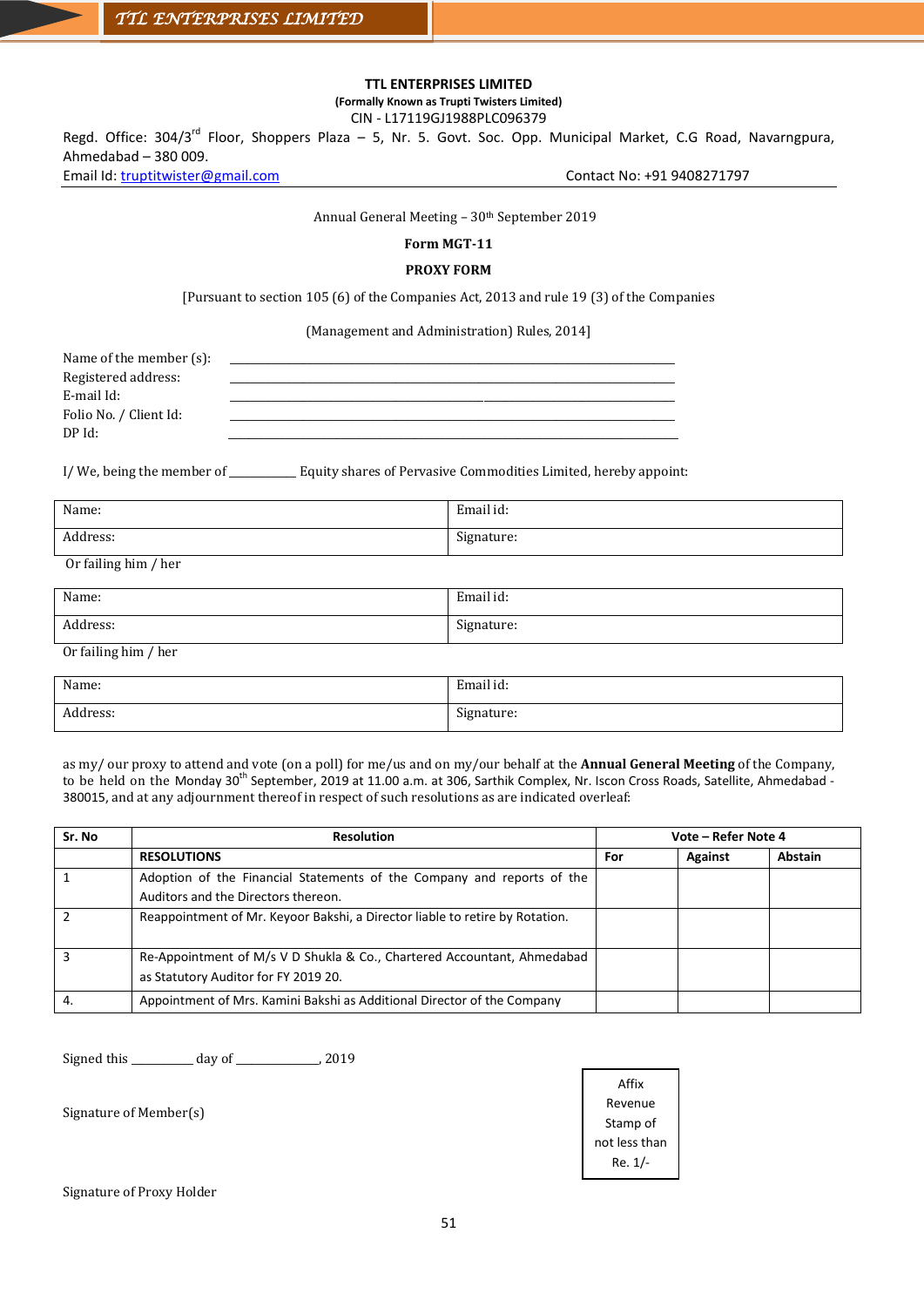## Notes:

- 1. For the resolutions, Explanatory Statement and Notes, please refer to the Notice of the 31<sup>st</sup> Annual General Meeting.<br>2. This form of proxy in order to be effective should be duly completed and deposited at the Registe
- 2. This form of proxy in order to be effective should be duly completed and deposited at the Registered Office of the Company, not less than 48 hours before the commencement of the Meeting.
- 3. A Proxy need not be a member of the Company.
- 4. It is optional to indicate your preference. If you leave 'for', 'against' or 'abstain' column blank against any or all of the resolutions, your proxy will be entitled to vote in any manner as he/she may deem appropriate.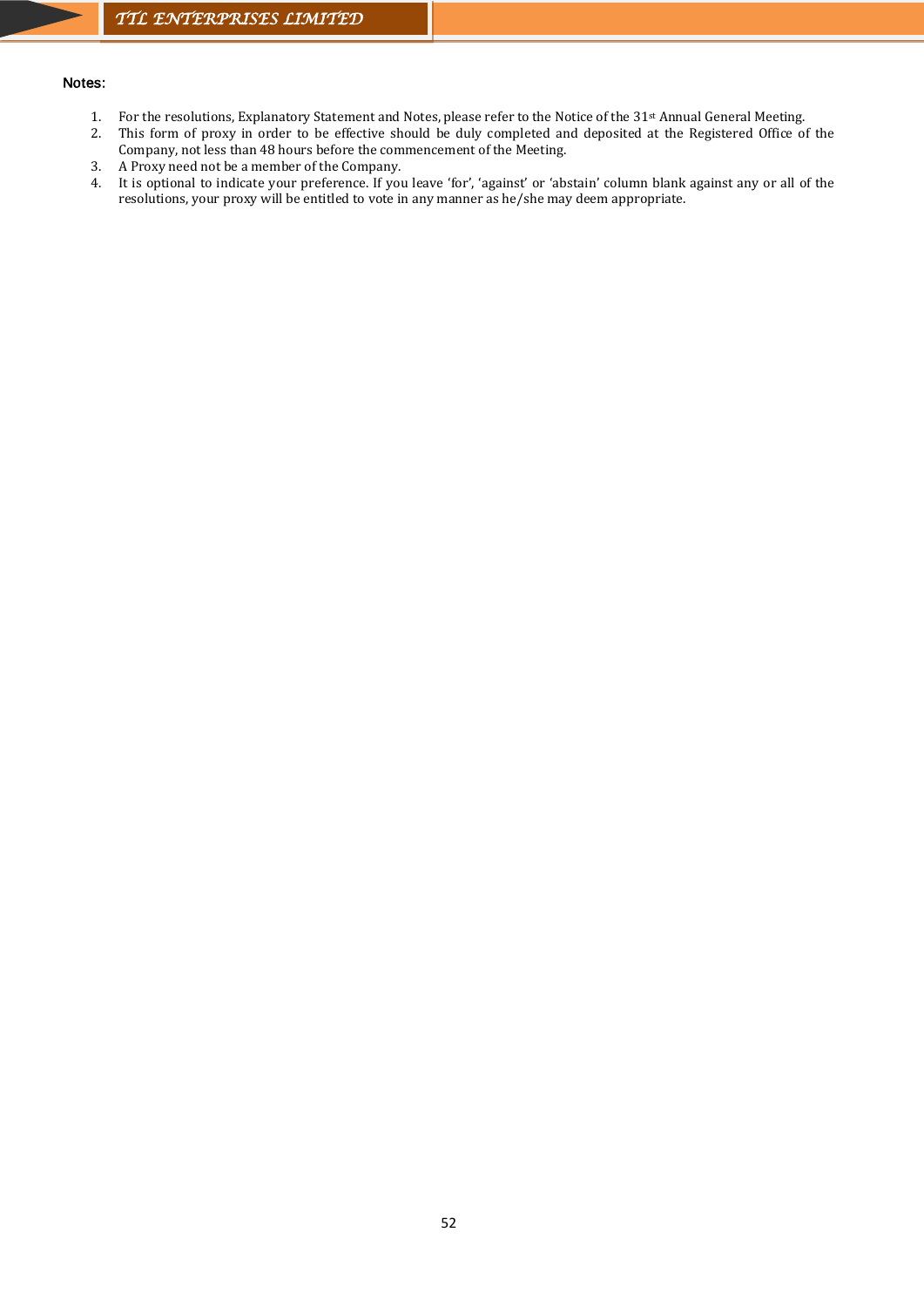## **TTL ENTERPRISES LIMITED**

**(Formally Known as Trupti Twisters Limited)**

CIN - L17119GJ1988PLC096379

Regd. Office: 304/3<sup>rd</sup> Floor, Shoppers Plaza – 5, Nr. 5. Govt. Soc. Opp. Municipal Market, C.G Road, Navarngpura, Ahmedabad – 380 009.

## Email Id[: truptitwister@gmail.com](mailto:truptitwister@gmail.com) Contact No: +91 9408271797

## **Form MGT-12**

**BALLOT FORM** Sr. No.

| (To be returned to Scrutinizer appointed by the Company) |  |  |
|----------------------------------------------------------|--|--|
|                                                          |  |  |

| 1. Name and Registered address of the Sole-<br>First named Shareholder        |  |
|-------------------------------------------------------------------------------|--|
| 2. Name(s) of the Joint Shareholders                                          |  |
| 3. Registered Folio No / Client ID No.* (In case<br>of Holding in Demat Form) |  |
| 4. Number of shares held                                                      |  |

I/We hereby exercise my / our vote in respect of the ordinary / special resolutions to be passed through Postal Ballot for the Business stated in Notice of the Company by sending my/our Assent or Dissent to the said resolution by placing the tick  $mark(\checkmark)$  at the appropriate box below:

| Sr.              | <b>Description</b>                                                                                                                             | <b>Type of Resolution</b> | <b>No. of Shares</b> | <b>Please mark the tick</b>                   |                                                |
|------------------|------------------------------------------------------------------------------------------------------------------------------------------------|---------------------------|----------------------|-----------------------------------------------|------------------------------------------------|
| N <sub>0</sub>   |                                                                                                                                                |                           | <b>Held</b>          | I/We assent to the<br><b>Resolution (FOR)</b> | I/We dissent to the<br>resolution<br>(AGAINST) |
| 1.               | Adoption<br>of the<br>Financial<br>Statements of the Company<br>and reports of the Auditors and<br>the Directors thereon.                      | Ordinary<br>Resolution    |                      |                                               |                                                |
| 2.               | Reappointment of Mr. Keyoor<br>Bakshi, a Director liable to<br>retire by Rotation.                                                             | Ordinary<br>Resolution    |                      |                                               |                                                |
| 3.               | Re-Appointment of M/s V D<br>&<br>Shukla<br>Co.,<br>Chartered<br>Ahmedabad<br>Accountant,<br>as<br><b>Statutory Auditor for</b><br>FY 2019 20. | Ordinary<br>Resolution    |                      |                                               |                                                |
| $\overline{4}$ . | Appointment of Mrs. Kamini<br>Bakshi Additional Director of<br>the Company.                                                                    | Special<br>Resolution     |                      |                                               |                                                |

#### **Place: Ahmedabad**

**Date:** 

 **Signature of Member/Beneficial owner**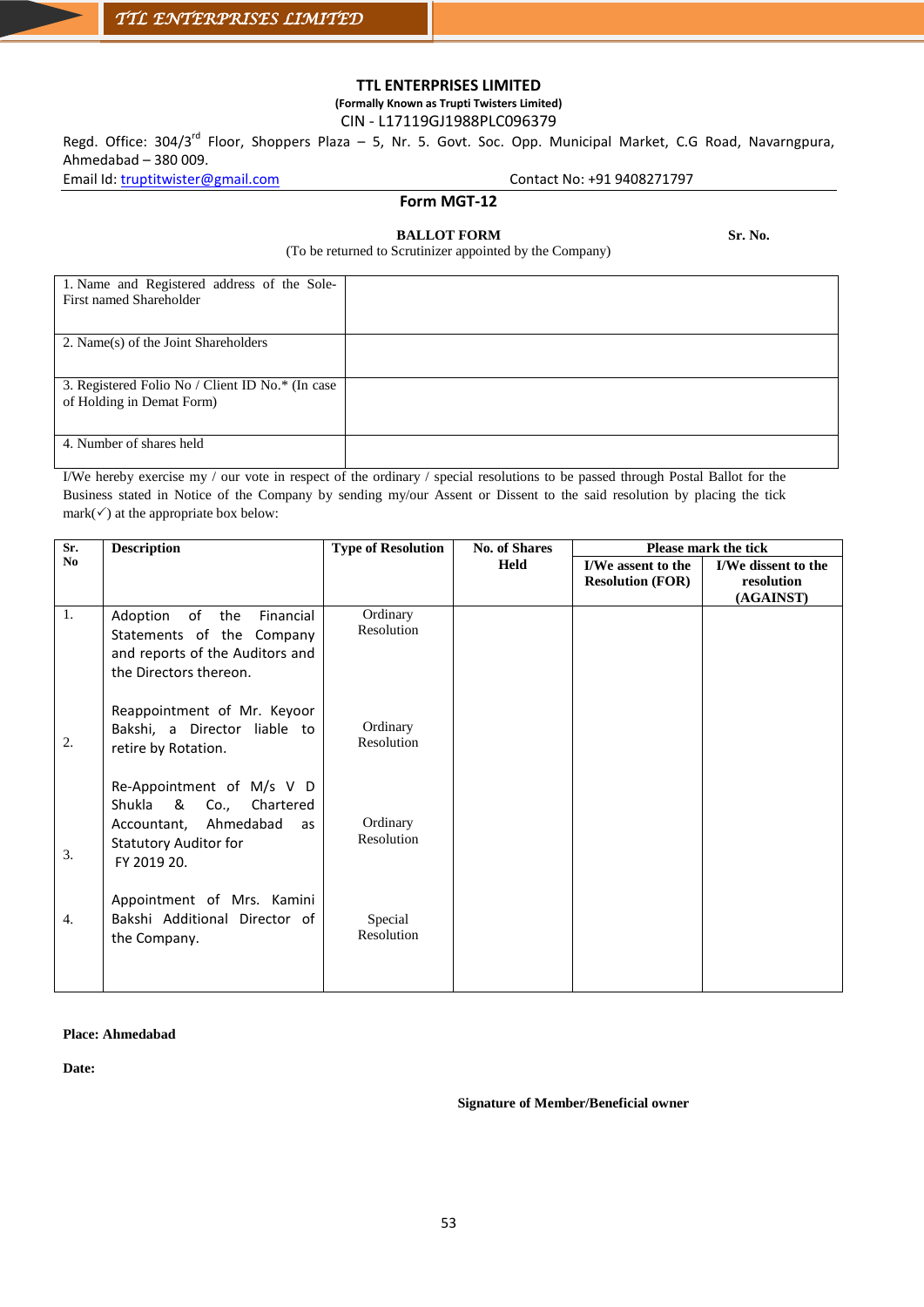## **Venue of Annual General Meeting**



## **Office No. 306, Sarthik Complex, Nr. Iscon Cross Roads, Satellite, Ahmedabad -380015**